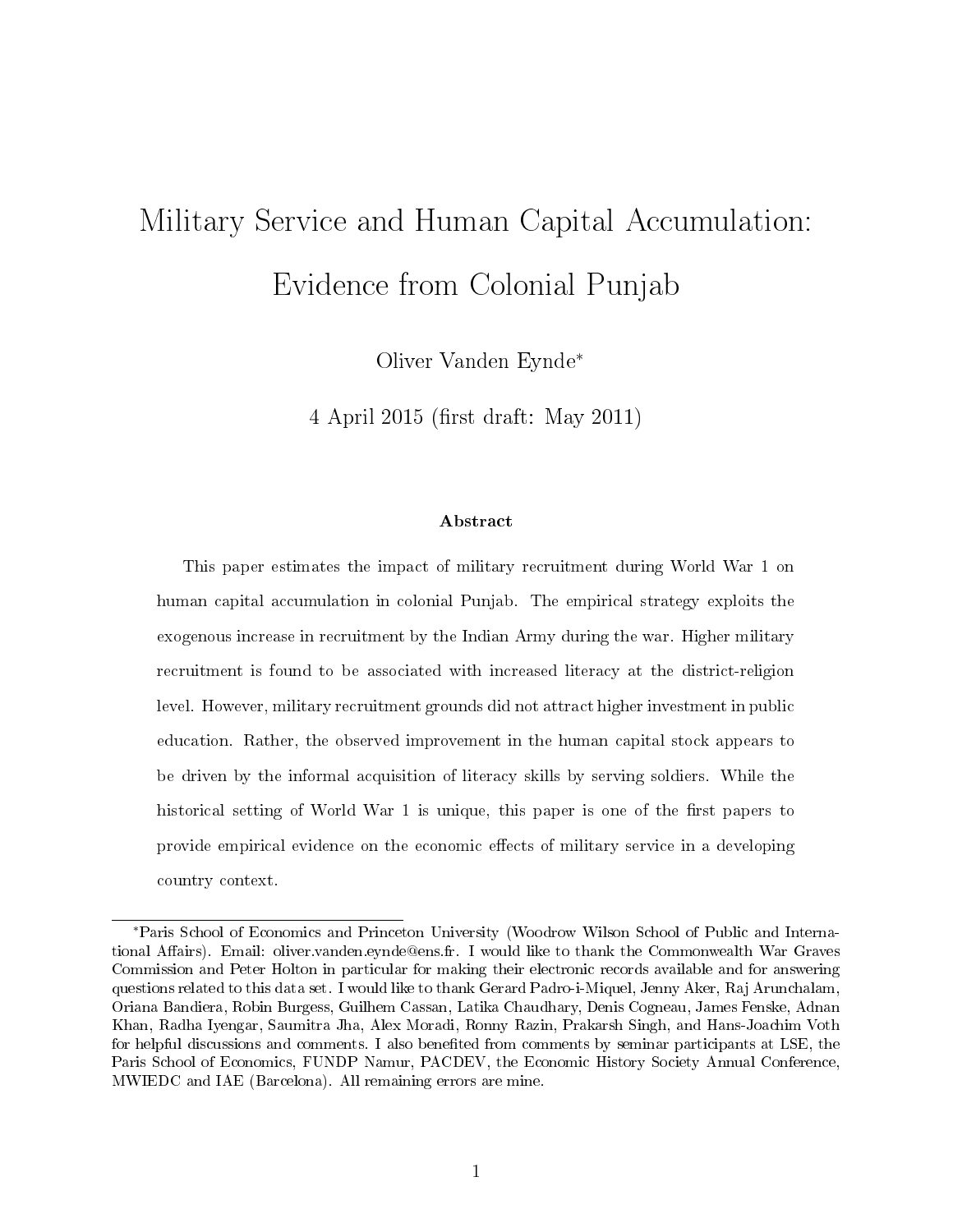# 1 Introduction

At the outbreak of World War 1, the British Government quickly turned to the Indian Army as a formidable source of man power. The province of  $Punjab<sup>1</sup>$  had become the Indian Army's preferred recruitment area well before 1914, but the war massively increased demand for military forces. The number of men recruited from Punjab increased by a factor of more than 5 between 1914 and 1918. In total, more than 400,000 men (or 1.8% of the Punjabi population) served in the army during the war. The experience of serving in the army transformed both recruits and their communities. Most Indian soldiers were volunteers recruited from small rural villages and could not read or write before they joined the army. At least for a subset of soldiers, serving in a professional army could have provided opportunities to acquire new skills such as literacy. This paper uses variation in religion-specific regional recruitment rates to assess whether military service in colonial Punjab can explain changes in literacy after the First World War.

Identifying the labor market and educational returns to military service is a well-researched topic for developed countries. The military is typically one of the largest employers (WDI, 2006), so military recruitment policies could have important redistributive effects. In particular, voluntary military service in professional armed forces could offer educational opportunities to disadvantaged groups.<sup>2</sup> Army service requires most recruits to live in military units, possibly far away from home, which is a setting that could be particularly conducive to informal learning. Hence, recruits from poor backgrounds could benefit disproportionally from military service. In the context of the US armed forces, evidence suggests that recruits from disadvantaged groups benefit mildly from voluntary service in terms of earnings (Angrist, 1998). Using evidence from conscription during the Vietnam war, Angrist and Chen  $(2011)$  find no effects of military service on earnings but positive effects on education, which they attribute to schooling benets provided under the GI bill. However, very little evidence

<sup>&</sup>lt;sup>1</sup>During the colonial period, Punjab province had a total population of approximately 20 million individuals, comprising the present-day Punjab states in Pakistan and India, as well as the Indian states of Himachal Pradesh and Haryana.

<sup>2</sup>Khalidi (2001), and Moskos and Butler (1996).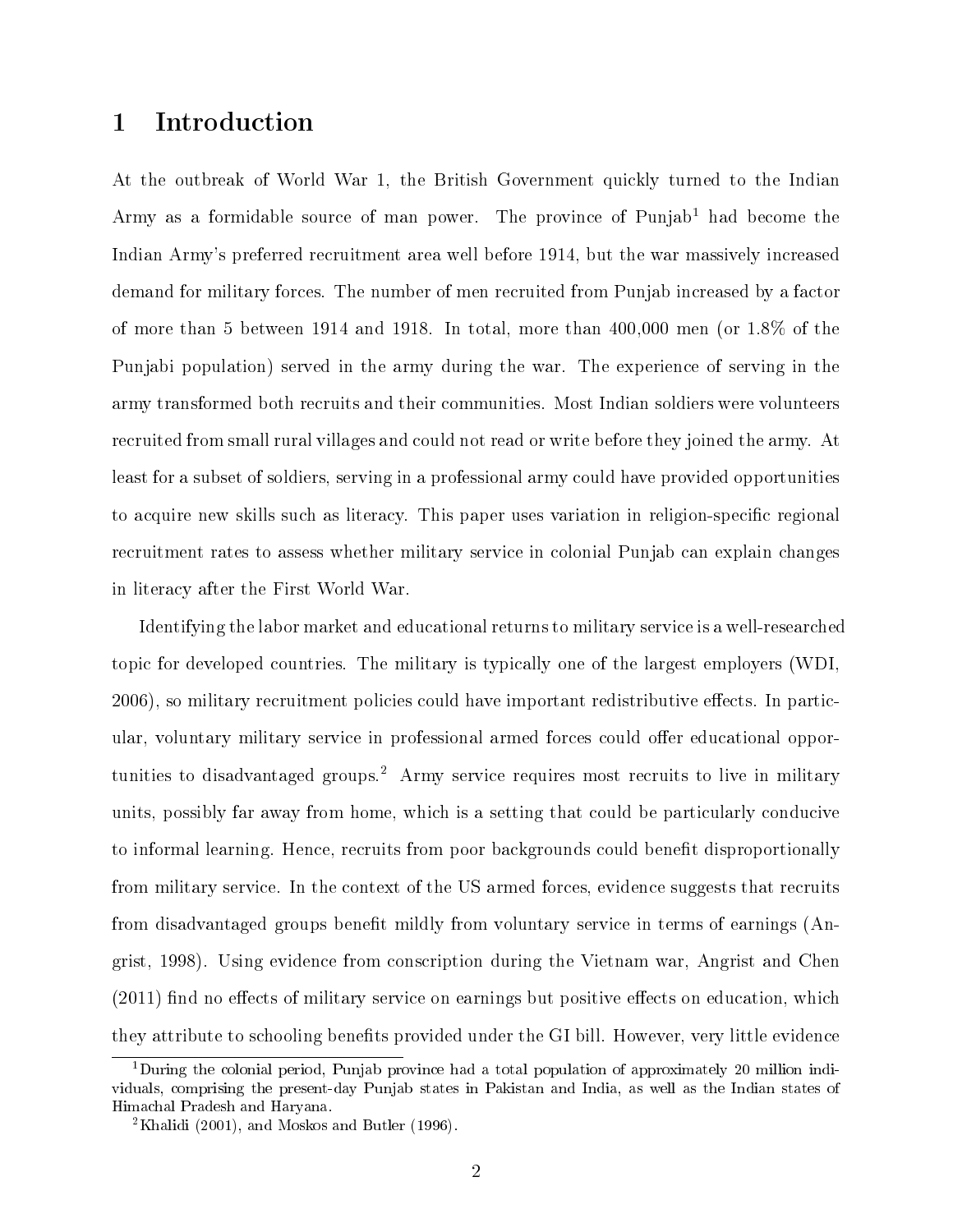is available on how these findings translate to a developing country context. Nevertheless, the returns to military service in professional armies could be much higher in developing countries, as the average human capital in their populations tends to be lower.<sup>3</sup> While the historical context of this paper is extraordinary in many ways, it is one of the first contributions to focus on voluntary and professional military service in a context of severe human capital underdevelopment.

Focusing on war-time recruitment in colonial Punjab allows this paper to address two important challenges in this literature. First, the confidentiality of military data restricts sub-national work. Second, selection into voluntary military service is typically non-random, which could bias the estimated returns to military service. The setting of colonial Punjab is unique in that recruitment patterns can be reconstructed. Also, exogenous factors determined the extent to which communities were exposed to a demand shock for military labor.

The recruitment patterns of the Indian Army during WWI can be proxied by the distribution of war casualties. The historical context supports the use of these casualty numbers as proxies for army recruitment: the Indian Army sent representative units on foreign missions in order to minimize the risk of mutiny. This paper will use information on war casualties from the "Debt of Honour Register" by the Commonwealth War Graves Commission.<sup>4</sup> Individual records of Indian WWI casualties are aggregated to construct recruitment proxies at the district-religion level, i.e. for Hindu-Sikh and Muslim communities in each Punjabi district. Census data allow me to construct a panel of literacy outcomes at the district-religion level in colonial Punjab for the period 1901-31.

The identification strategy used in this paper corresponds to a continuous difference-indifference approach: I compare male literacy rates in years before and after WWI, between communities with different ratios of military war casualties. This approach relies on the fact that recruitment into the Indian Army was restricted to certain groups from specific geo-

 $3$ Stroup and Heckelman (2001) find a positive relationship between military spending and growth in countries with low levels human capital.

<sup>&</sup>lt;sup>4</sup>The CWGC refers to deaths as "casualties", and I will use the same terminology in here.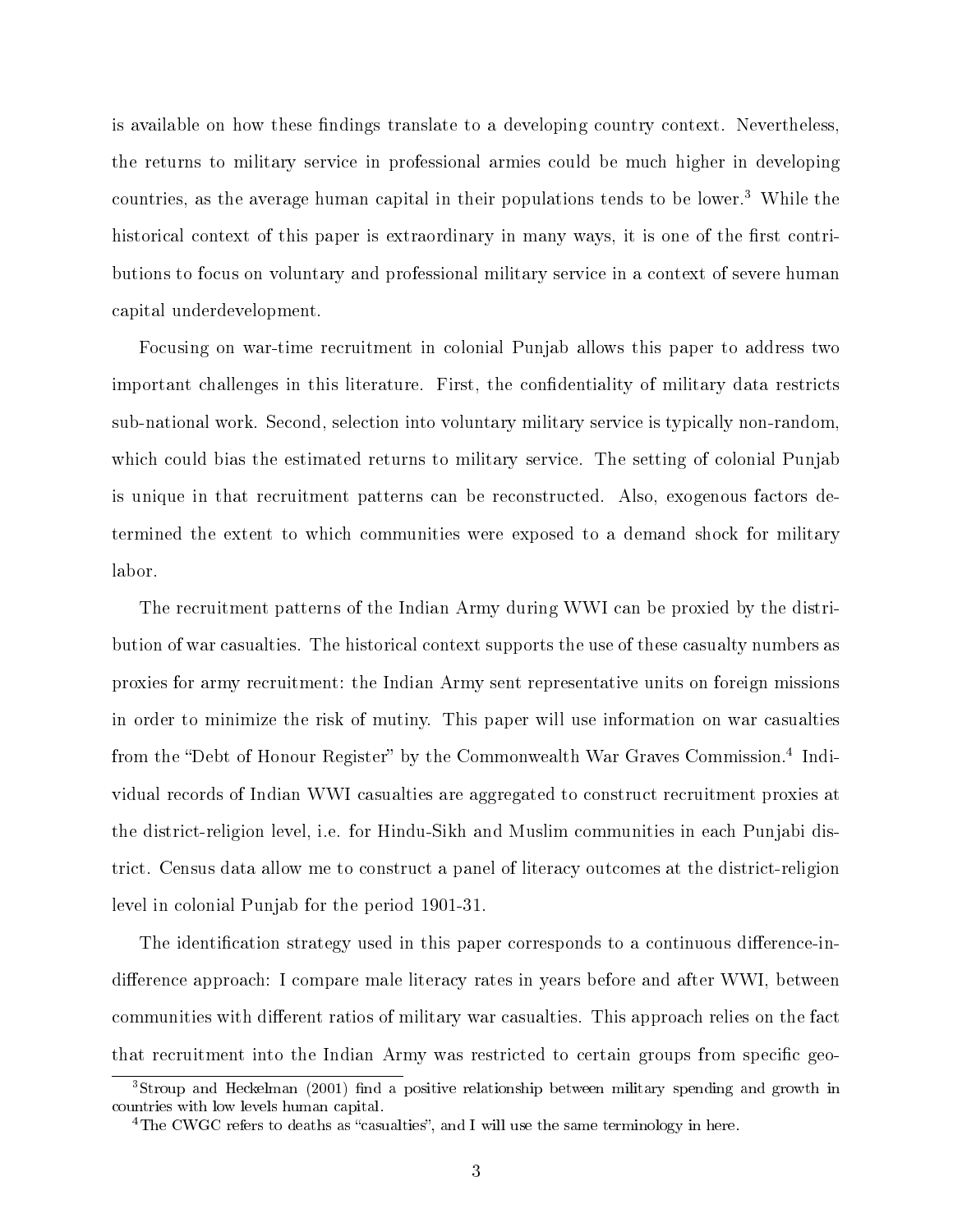graphical areas. Recruitment patterns during WWI were based on the recruitment grounds that had been identified at the end of the 19th century. British recruitment officers relied on racist theories and pseudo-science to select recruitment grounds (Bingley, 1897, 1899). Their criteria had no obvious link to the potential for literacy improvements during WWI. Hence, the War exposed a predetermined set of communities to an enormous demand shock for military labor. Two important tests offer support for the exogeneity assumption. First, an analysis of the baseline characteristics shows that recruited communities did not enjoy significantly different pre-war literacy rates. Second, a placebo test in which the impact of war casualties is estimated before the start of the war confirms that war casualties cannot account for different literacy trends before the war.

The main result of this paper is that an increase in war casualties is associated with a significant increase in the number of male literates at the district-religion level. On average, ten additional recruits per thousand of the 1911 male population are associated with an increase in the male literacy rate by 2.4 per cent (proportional). At the sample mean  $(11\%)$ , this corresponds to an additional 2.6 literates per thousand in 1931.

A range of robustness checks allows me to rule out alternative explanations of the main result. One concern is that increases in the literacy rate might be driven by a purely demographic effect, for example when the total population falls and the number of literates remain constant. However, the human capital gains hold for the number of literates as well. One could also be worried about recruitment based on determinants of literacy gains. I argue against such explanations by controlling for potential omitted variables (including districtlevel health outcomes, education measures, and agricultural land revenues at baseline). I also present IV results for a restricted sample, in which I can instrument the observed recruitment patterns with an indicator of "recruitment suitability" (based on the assessments by British recruitment officers at the end of the 19th century).

To shed further light on the mechanism explaining these literacy gains, I can compare different age groups. The positive impact on literacy immediately after the war (in 1921)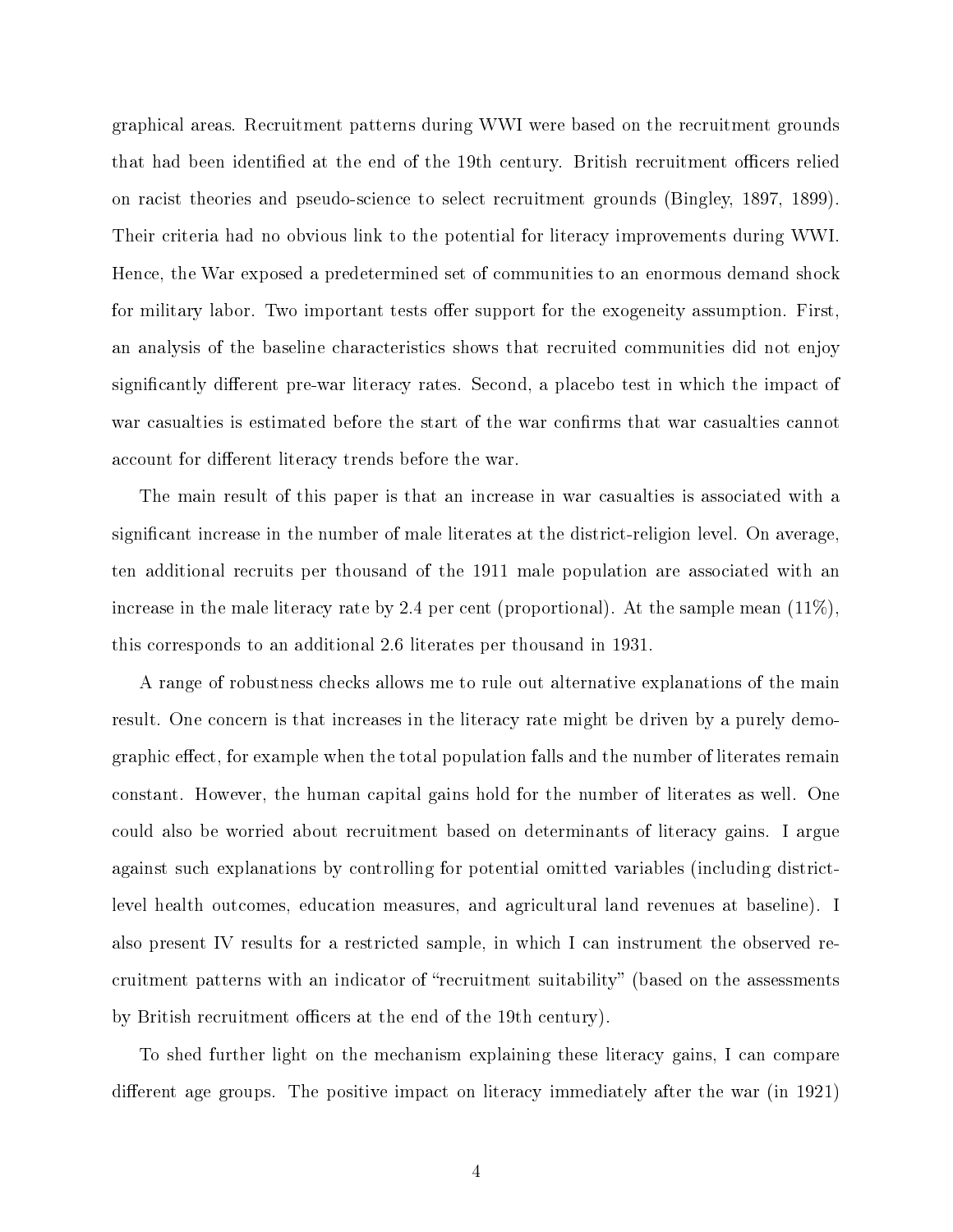turns out to be strongest for the group of men aged over 20. For the age-group of under-20-year-olds, the effects of recruitment are imprecisely estimated, although the magnitudes are consistent with some (delayed) intergenerational spill-overs in 1931. These findings are consistent with the hypothesis that direct skill acquisition through informal learning was a key channel through which military recruitment influenced literacy. The magnitude of the estimated effect in 1921 is consistent with the hypothesis that these immediate literacy gains were limited to veterans. Historical work concurs that illiterate Indian Army recruits often picked up literacy skills through informal learning (Mazumder, 2003). Most importantly, literacy skills offered soldiers the opportunity to communicate with family members. A large number of secondary results confirm this informal learning channel. However, there is no evidence of increased educational investment in recruitment grounds by the Punjabi District Boards. Also, the positive impact does not extend to women. Finally, the effect is limited to the vernacular languages, which is consistent with the organization of the Indian Army along language lines.

Historians have long argued that serving in the Indian Army was a life-changing experience in many ways (Mazumder, 2003; Lawrence, 1997). Death, injury, illness, and psychological trauma were undoubtedly an important part of this experience. The human capital effects of military service are multidimensional: war trauma, for example, might be expected make entering the civilian labor force harder for recruits. This paper cannot provide a full cost-benefit analysis that taking all these impacts into account. Nevertheless, it is among the first papers to confirm the long-standing hypothesis that military service can boost certain human capital indicators in a context of severe underinvestment in education.

The remainder of this paper is organized as follows. First, I discuss the related literature. Second, I describe the historical context and I discuss the mechanisms through which military service could promote literacy. Third, I introduce the data set. Fourth, I present the empirical strategy. Fifth, I interpret the results. Then, I discuss the robustness of my findings. Finally, I offer concluding remarks.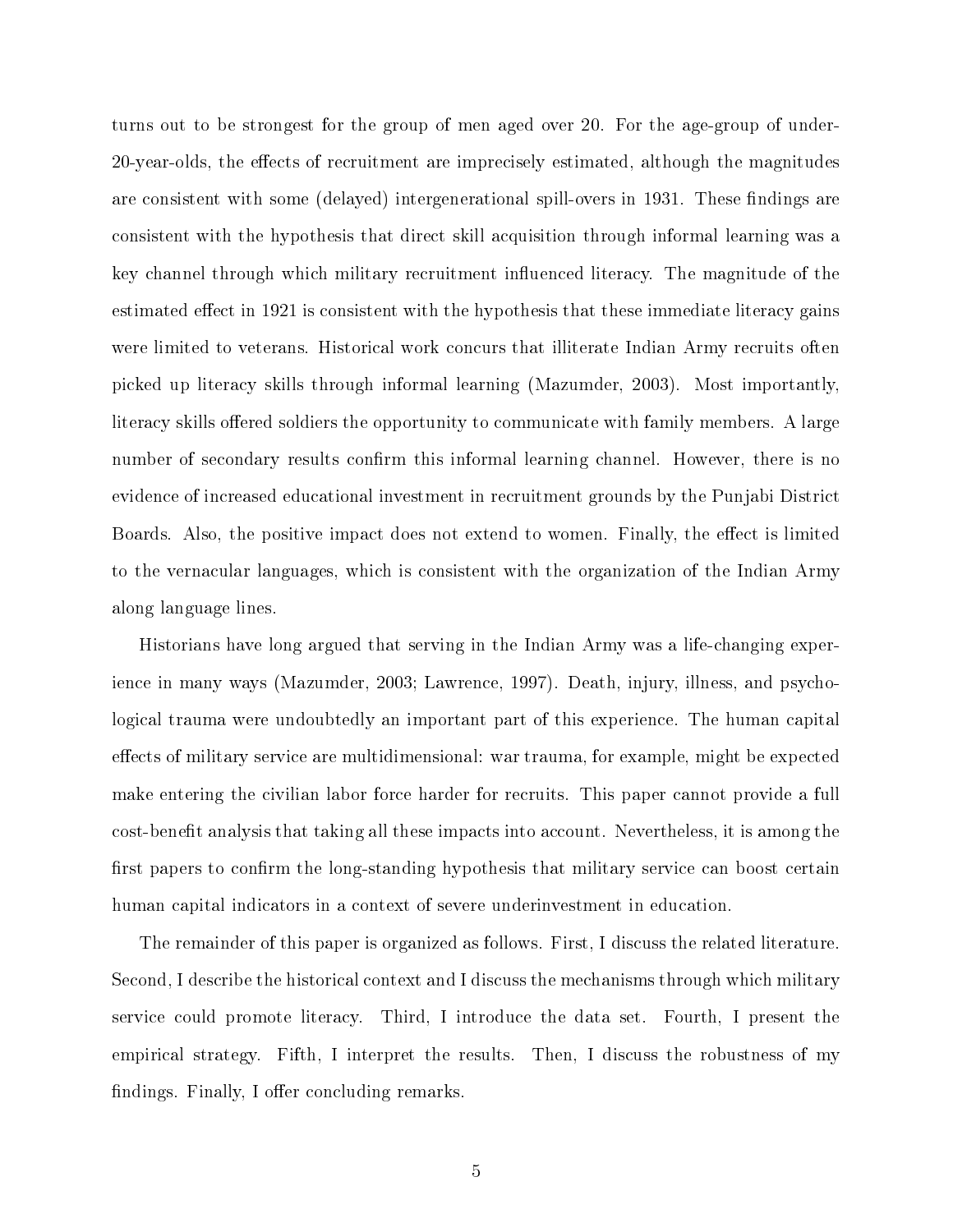# 2 Literature

This paper adds to three main strands of work. First, this paper contributes to previous work on the economic impacts of military recruitment. This body of work has generally found small or negative economic impacts of conscription or of voluntary military service.<sup>5</sup> However, my paper is one of the first contributions to provide evidence on the relationship between military recruitment and human capital formation in the context of a developing economy and a professional army. Annan and Blattman (2010) examine the labor market impact of forced child soldiering in Uganda. They conclude that military service is a poor substitute for schooling.<sup>6</sup> However, it is not obvious that these results would carry through to the volunteer forces of professional armies. In a context that is closer to the one I study (the American Civil War), Costa and Kahn (2008) argue that black Union soldiers who served in more diverse companies experienced improved writing ability.<sup>7</sup> Jha and Wilkinson  $(2012)$ share my focus on human capital accumulation in the Indian Army. Their analysis indicates that the combat experience of Indian WWII veterans helped these ex-soldiers to organize violence during the 1947 Partition.<sup>8</sup> My paper complements their study and suggests that the impact of military service could also have more benign aspects: improving the literacy skills of recruits and their families.

<sup>5</sup>Contributions on the individual returns to military service include Angrist (1990 and 1998) Angrist and Chen (2011), Angrist and Krueger (1994), Bedard and Deschenes (2006), Berger and Hirsch (1983), Imbens and van der Klaauw (2005), Grenet, Hart and Roberts (2011). Angrist and Chen (2011), Bound and Turner (2002), and Card and Lemieux (2001) study the effects of the US draft on educational outcomes. Based on cross-country evidence, Benoit (1978) argues that defense expenditures could spur growth in developing countries. Dunne, Smith and Willenbockel (2006) survey the more recent macro literature on military expenditures and growth. Stroup and Heckelman (2001) find a positive relationship between military spending and growth in countries with low levels human capital.

 $6$ These findings are consistent with survey evidence from the Sierra Leonean civil war (Humphrey and Weinstein, 2007). Blattman and Miguel (2010) review the literature on the role of veterans in post-war reconstruction and on the economic impact of civil war. Costa and Kahn (2010) find that US civil war veterans faced higher mortality due to war time stress. They also analyze the patterns of desertion (Costa and Kahn, 2003), and group loyalty (2007).

<sup>&</sup>lt;sup>7</sup>While these results are consistent with the findings of my paper, these authors do not focus on the effect of military service. They identify the impact of company diversity. Lee  $(2012)$  finds that unskilled Union veterans in the Civil War experienced positive occupational mobility in comparison to unskilled nonveterans. However, this approach presents a range of endogeneity concerns. The context of colonial Punjab is appealing, because it lends itself to a D-i-D approach that overcomes several identification challenges.

 $8$ Focusing on political attitudes, Grossman et al. (2013) find that combat experience in the Israeli Army tended to promote the support of hard-line approaches in the Israeli-Palestinian conflict.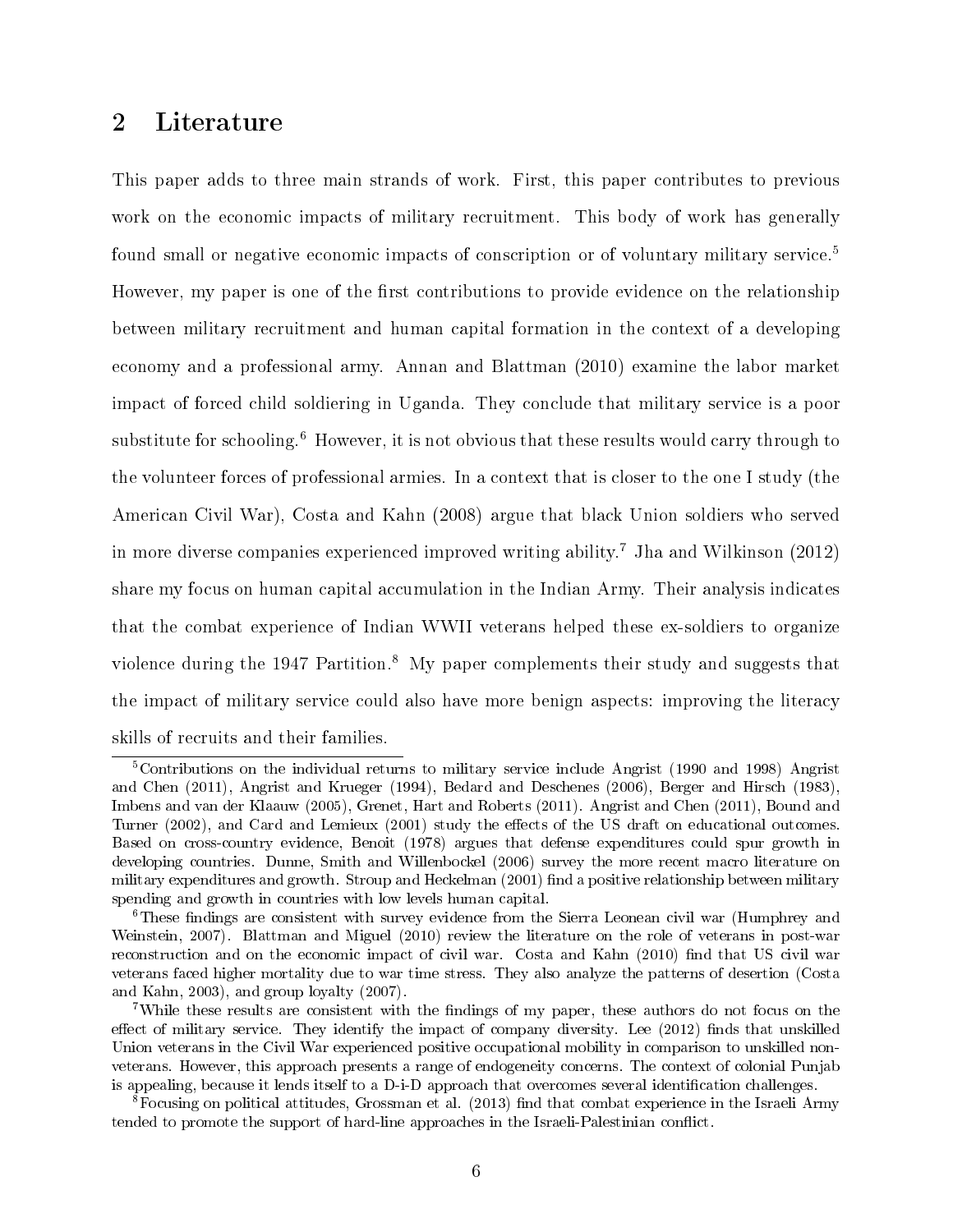Second, this paper relates to the large literature on literacy and education. While public education reaches an ever growing number of students in the developing world, educational attainment remains low.<sup>9</sup> In the context of the Indian Army, military service could have boosted literacy by increasing the personal returns to acquiring these skills. While the experience of the Indian Colonial Army during WWI was extraordinary, these results are consistent with recent work that highlights how non-traditional and informal learning environments can improve educational outcomes, in particular for adult learners (Aker et al.,  $2011$ ).<sup>10</sup>

Finally, this paper contributes to the fast growing body of research on the economic effects of colonial institutions. In their critique of Acemoglu et al.  $(2001)$ , Glaeser et al. (2004) emphasize that colonizers exported human capital alongside institutions. These authors point out that there is very little evidence on which specific colonial policies promoted institutional development or human capital accumulation. Bridging this gap in our understanding of colonial economic history, a large literature has recently emerged on the economic impact of specific colonial institutions.<sup>11</sup> Chaudhary (2009; 2010) shares my focus on human capital accumulation in colonial India. She finds that public spending on primary education is positively associated with male literacy. This paper complements her findings by exploring if military service could promote human capital development in this context of severe underinvestment in education. The promotion of literacy skills in the context of the Indian Army also bears resemblance to interactions in India's industrial sector. In this context, Clingingsmith  $(2014)$  argues that the industralization wave of the first half of the 20th century promoted bilingualism in India. More broadly, it is striking that, in the large literature on colonial institutions, the role of colonial armies has received little attention.<sup>12</sup> Nevertheless,

 $\overline{^{9}$ UNESCO (2008). See also Glewwe and Kremer (2006), and Duflo, Dupas and Kremer (2009).

 $10$ These authors evaluate a program that teaches adults to read and write by using mobile phones.

<sup>&</sup>lt;sup>11</sup>See for example Acemoglu, Johnson and Robinson (2001), Banerjee and Iyer (2003), Cassan (2009), Cogneau (2008), Dell (2010), Donaldson (2009), Huillery (2009), and Moradi (2008).

 $12$ Moradi (2008, 2009) uses information on recruits in the African colonial armies to assess the impact of colonization on nutritional status, but he does not assess the developmental impact of military recruitment in itself. Fafchamps and Moradi (2010) find that soldiers entering the British Army in Ghana based on referrals performed worse than non-referred colleagues. Echenberg (1975) argues that conscription in French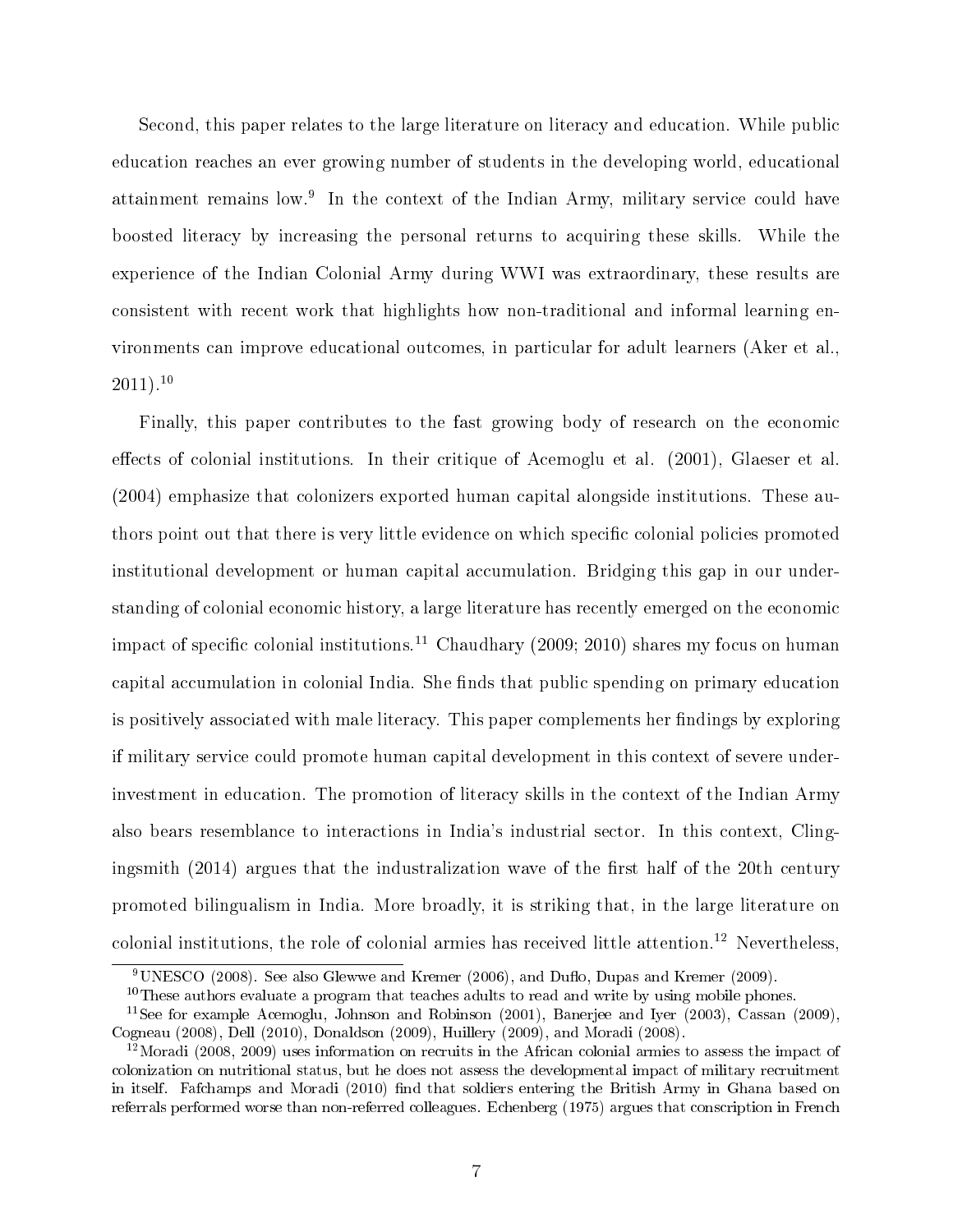one could argue that no other colonial institution required as much close collaboration and interdependency between local non-elite groups and their colonizers. This paper is one of the first to offer insights on the developmental effects of colonial army service.

# 3 Context and Conceptual Framework

## 3.1 Context of military recruitment in WWI India

The Indian Army entered the war in 1914 (Mason, 1974, p. 410). Raw figures illustrate the enormous scale of the war-time recruitment effort in colonial India: out of a population of approximately 20 million, the number of Punjabi troops increased from 69,458 to 362,027 over the period 1910-19 (1.8% of the population). During the war, India sent 138,000 men to France, 675,000 men to Mesopotamia, and 144,000 men to Egypt. Of these 957,000 recruits, at least 74,260 men died, of whom approximately 19,000 had been recruited in Punjab.<sup>13</sup> The Indian army kept on playing an important role in the Middle East and on the Indian-Afghan border until 1921 (i.e., after Armistice). Therefore, full demobilization of WWI recruits was not reached until the mid 1920s.

## 3.2 Recruitment practices

#### 3.2.1 History of recruitment

While the Indian Army relied solely on volunteers, its recruitment practices were guided by severe constraints on which groups and which regions were deemed fit for recruitment. The recruitment patterns of the Indian Army were remarkably persistent, and recruitment policies in place during the First World War had been established in the second half of the 19th century. The 1857 Sepoy mutiny had justified a shift in the recruitment patterns away from high-caste Hindus from present-day UP, who had constituted the core of the pre-mutiny

West Africa during the WWI contributed to its economic stagnation.

 $^{13}$ Figures drawn from Mazumder (2003, p.18) and the CWGC Debt of Honour Register.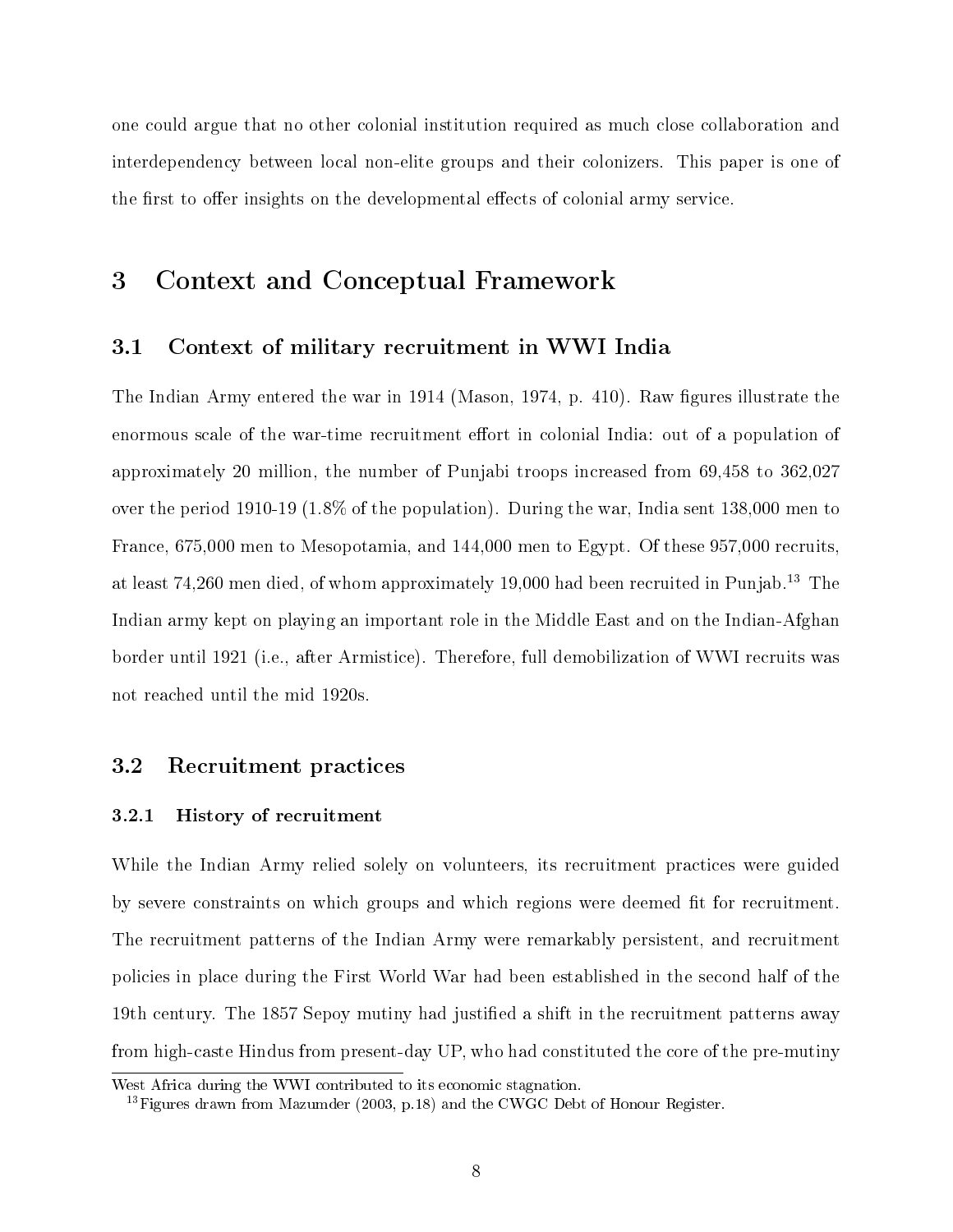army. The supposedly superior fighting skills of the "martial races", who were predominantly living in North-West India, were deemed to be crucial for the Indian Army to withstand a Russian invasion of India. Recruitment handbooks, commissioned by the Quartermaster-General, provided religion-specific assessments of the 'martialness' of the population at the district or even village level.<sup>14</sup> This approach led to stark differences in recruitment at the district-religion level, consistent with British demand side constraints being the most important source of variation. Recruitment practices in the late 19th century onwards helped to entrench the existing composition of the army. Firstly, the army relied on the networks of serving soldiers to identify good recruits in their home villages through so-called "direct" enlistments". Secondly, the alternative recruitment channel, so-called "class recruitment" meant that existing regiments sent out recruitment parties to particular villages (Leigh, 1922, p.33). The efforts of the recruitment parties would be focused on those villages that had been identified as fruitful recruitment grounds in the handbooks (Sikhs, Dogra Hindus, Jat Hindus, and Muslims). The result of these recruitment policies was that recruitment patterns did not change substantially during the First World War, although some efforts were made towards the end of the war to broaden recruitment (Cohen, 1971, and Leigh, 1922). Still, the main effect of increased military recruitment during WWI was an enormous demand shock for military labor in those groups that had already been identified as suitable military recruitment grounds (Cohen, 1971, p.69; Leigh, 1922, p.33), and the data used in this paper will support predetermined recruitment patterns (see section 5.2.1).

#### 3.2.2 Selection criteria

The selection criteria used in the recruitment handbooks were multiple. Recruitment efforts were entirely focused on rural peasants (Mazumder, 2003, p. 93). As 90% of the Punjabi population was rural (Census Report 1911) and 60% listed agriculture as its main occupation, this preference did not constrain recruitment. At the group level, "good physique" was a clear priority and was preferably obtained through agricultural labor, groups had to be obedient,

 $\frac{14 \text{Falcon}}{14 \text{Falcon}}$  (1892), Bingley (1897;1899), Bourne (1914) and Wikeley (1915).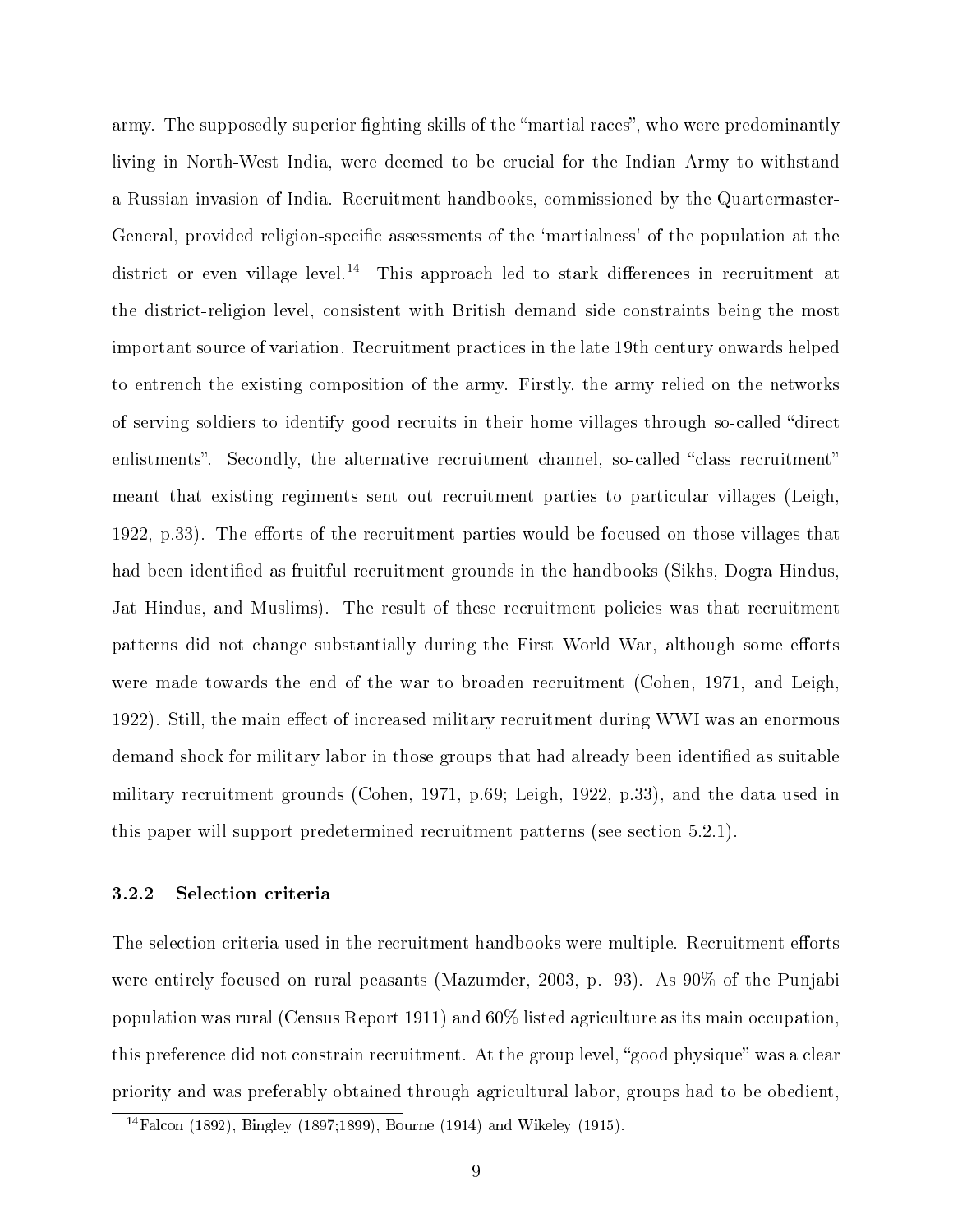they had to take "pride" in their caste, and they needed to refrain from "thieving" and "quarreling" and be free from "intrigues" (Bingley, 1897; Bingley, 1899; Bourne 1914; and Wikeley 1915). In general, communities with a richer war history were also favored, possibly because this was one of the few sources of objective information the recruitment handbooks could refer to. Importantly, intellectual ability and literacy status were not among the selection criteria.<sup>15</sup> For example, praising the fighting skills of Jat Sikhs, Falcon writes (1892, p.107):

Hardy, brave and of intelligence too slow to understand when he is beaten, obedient to discipline, devotedly attached to his officers [...], he is unsurpassed as a soldier in the East  $[...]$ "

While recruitment was organized per religion (or the smaller "classes"), regional characteristics were deemed to be very important:

From a recruiting perspective, Jats vary considerably according to the locality in which they are found. While in one district they are worthless as soldiers, in another district they are well worthy of consideration" (Wikeley,  $1915$ , p.5)

Many of the regional characteristics of potential recruits that were deemed relevant appear to be based on anecdotal insights or pseudo-anthropology:

"The cultivation of sugar cane to any great extent seems to me to give a softer character to the cultivator" (Falcon, 1892, p.83)

It is striking that certain recruitment criteria are apparent contradictions. For example, harder agricultural conditions are thought to make farmers less lazy, but their physique could suffer at the same time (Bingley, 1987, p.68). Taking pride in caste is sometimes seen as a positive characteristic (Bingley, 1899, p.67), but in the context of Jat Sikhs, Bingley (1899, p.82) mentions that less rigorous caste restrictions make them more suitable for service.

 $15$ Mazumder (2003, p.38): "Recruits were enlisted when they were in their mid-teens and had little knowledge of anything outside restricted village life. More often than not, they were illiterate".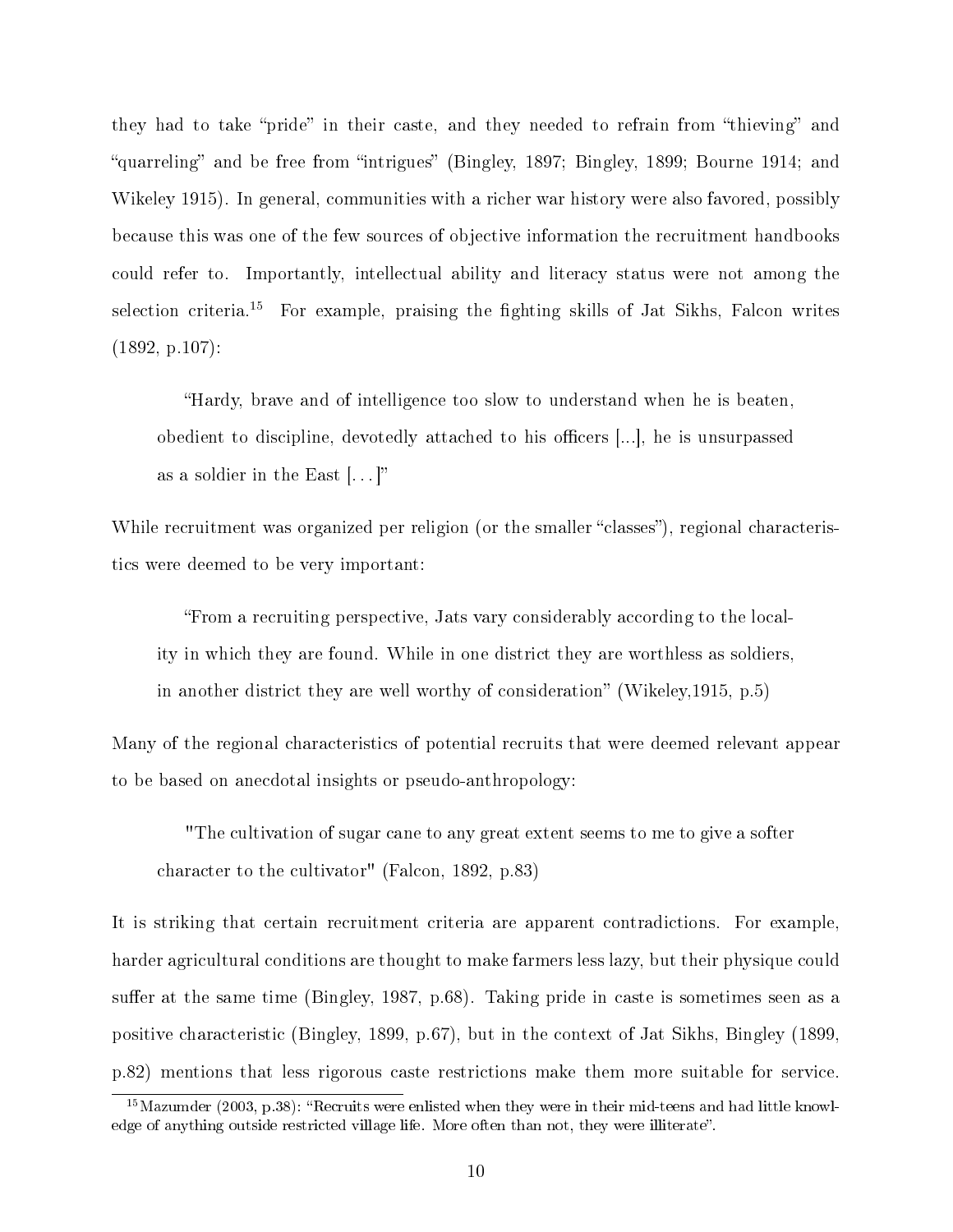Similarly, a history of war is often deemed to be positive, but certain tribes are dismissed for being "quarrelsome" (Bourne, 1914, p.90). Leigh (1922) explicitly writes that the recruitment patterns lacked objectivity:

There was also considerable exclusiveness on the part of the army; certain tribes capable of providing excellent material were barred by reason of some real of fancied social objection. [...] Some quite respectable agricultural tribes were ignored, because their tribe-name was unfamiliar and therefore suspect." (Leigh, 1922, p.33)

It is important to keep in mind that selection at the community level and at the individual level were different. Individual candidates from classes and regions that were deemed fit for recruitment still had to meet certain physical standards.<sup>16</sup> However, eligibility at the higher level (per class and region) was a necessary condition: recruitment parties went through thorough verification of the caste and origin of recruits (and were personally held responsible if the origin turned out to be wrong), to prevent candidates from misrepresenting their recruitment class (Wikeley, 1915, p.126). Because of the reliance of the Indian Army on religion-specific recruitment grounds, it is natural to estimate the aggregate returns to military service at the level of religious communities in each district.

## 3.3 Mechanisms

Average male literacy was only around 7% in colonial Punjab, and it was even lower in agricultural villages (Bourne, 1914, p.25). Given the recruitment practices of the Indian Army, it is unsurprising that most recruits were illiterate (Mazumder, 2003, p.38; Corrigan, 1999, p.11; Bingley, 1897, p.71; Bingley,1899,p.91). In such a context of severe human capital deficiency, we might expect the impact of professional military service to be most pronounced. A priori, there are multiple channels through which military recruitment could

 $16A$  minimum chest and height measures, no varicose veins, no lock-knees, and bad flat feet (Wikeley, 1915, p.127)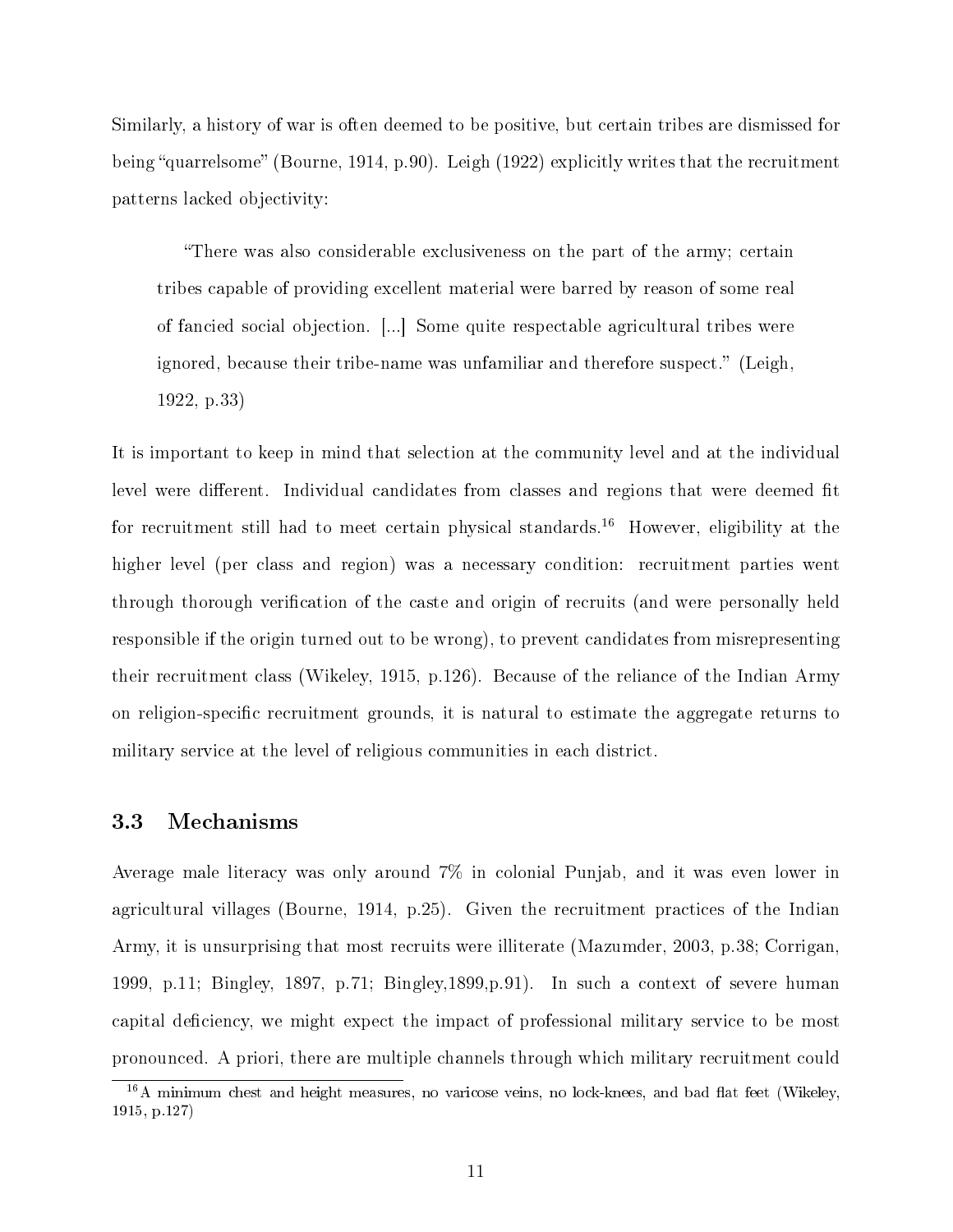affect literacy outcomes at the district-religion level. Three of these mechanisms have been highlighted by the historical literature: (i) direct skill acquisition by serving soldiers, (ii) increased demand for education due to higher earnings, or (iii) preferential public spending on primary education.

First, soldiers could acquire literacy skills on service. Formal literacy courses were not part of the training that the large numbers of new WWI recruits received. However, historical accounts highlight the strength of the personal relationships between British officers (who would typically be able to speak and write in the local language of the regiment), Indian junior officers and the soldiers under their command. They point out that skills were often transferred informally during the many hours that soldiers had "to kill" in their small companies.<sup>17</sup> Such a direct learning channel appears to be referred to by the census report of 1931:

"[...] Ludhiana and Shahpur, and most of the districts with the next highest percentage of increase [...], also owe the increase in literacy to the return home of demobilized soldiers, who very often pick up reading and writing in Roman or any other of the vernaculars in the course of their military career." (Khan, 1932, p216)

Similar statements can be found in the reports of the Censor of letters from soldiers serving abroad (Censor of Indian Mail, 1915):

"Under stress of necessity many Indian soldiers during their stay in Europe have learned to read and write their own languages, and primers and spelling books come in large quantities from India to the army."

The latter quote suggests that the main channel through which soldiers acquired literacy was not formal training, but the boost in the returns to becoming literate. In other sections,

 $17$ Mazumder (2003). Costa and Kahn (2008) argue that the positive effect of company diversity on the writing ability of black veterans reflects a similar informal learning mechanism in the Union Army during the American Civil War.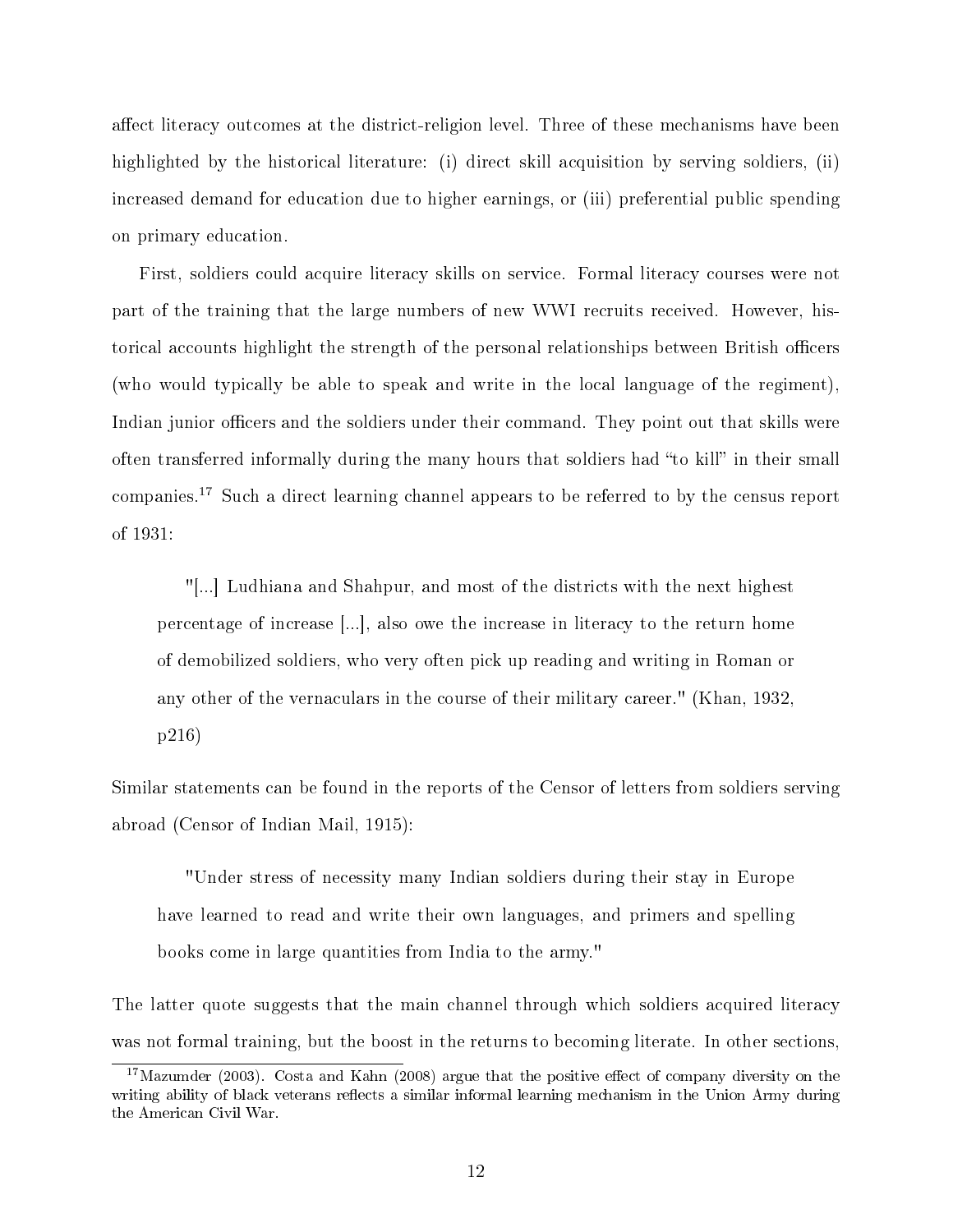the Censor Reports mention several contributing factors. First, the Indian Army maintained a postal service. Hence, literacy skills facilitated the communication between soldiers and their families substantially and this could be an important incentive to learn how to read and write. Interestingly, the communication channel could create spill-overs to the home community. Given that my study identifies an impact on aggregate literacy, I cannot distinguish between the impact on serving soldiers and the spill-overs to their families who remained in India.<sup>18</sup> The Censor of Indian Mail (1915) also gives many examples of letters between soldiers to share information about the course of the war.<sup>19</sup> An additional incentive to acquire literacy skills was the uneventful nature of military life outside of the battlefield and the strong demand for leisure activities. In response to this demand, the Indian Army brought soldiers news from India and from the front line. Similarly, charity organizations provided soldiers with a steady supply of religious literature (Corrigan, 1999, p.201). Finally, the prospect of promotion to Non-Commissioned Officer roles was important as a general motivation for soldiers (Corrigan, 1999, p.19, p.21). These aspirations could have served as an additional incentive to gain literacy skills, although it is not clear from the consulted sources whether literacy was a requirement for all ranks above the soldier level. Rather than formal promotion, literacy skills may also have enabled soldiers to become readers and writers for their peers, which might have lifted their status or delivered material benefits. In brief, the military could provide a unique environment, in which the costs of acquiring literacy skills were reduced and the returns to those skills were boosted.

A second channel through which military recruitment could affect literacy is through an income effect. The inflow of military income could have fuelled a demand shock for education.

 $18$ In the following letter, a Punjabi soldier emphasizes his own (newly acquired) literacy. He writes about the difficulty of communication and the encouragement from the Army: "You write, saying that my letters cannot be read. I write them myself with my own hand. Some of them may be written in a hurry, and then you people may have to get them read to you. But I generally write in a fair round hand. Today I got an envelope in which there were sixteen blank envelopes and sixteen sheets of writing paper. My brother, we get plenty of paper and envelopes here" (Censor of Indian Mail, 1915)

<sup>&</sup>lt;sup>19</sup>A Garhwali soldier writes: "You wrote that regiments have gone away to the Dardanelees? You have no idea I suppose what will become of our regiment. Those faithless ones who run the Hindi newspapers, have said that food soldiers among the Indian regiments have gone back to India and the Cavalry regiments will stay in France." (Censor of Indian Mail, 1915)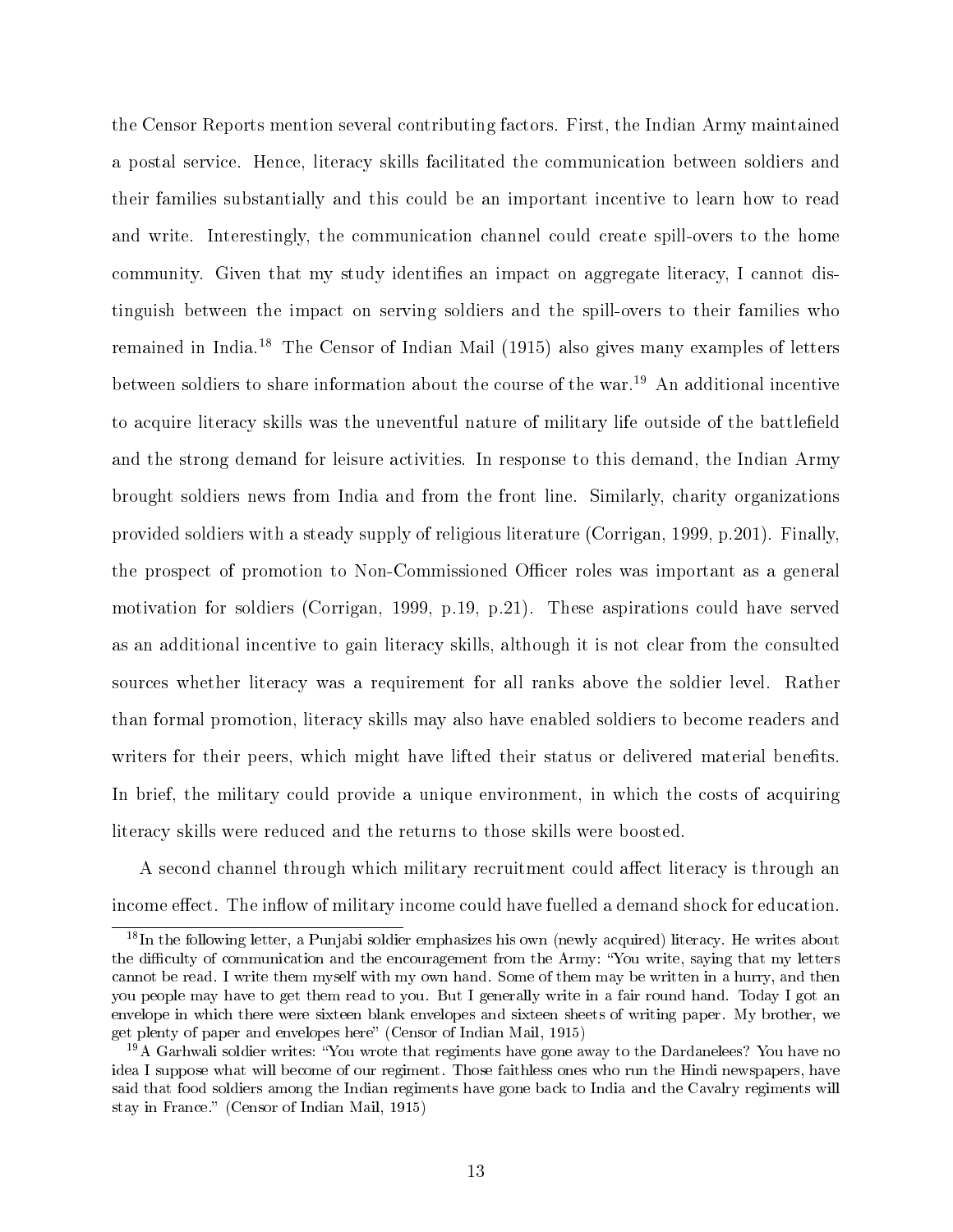The recruited communities were most likely to be affected by the remittances of soldiers and by pensions for ex-soldiers. Mazumder (2003) provides descriptive evidence of the impact of military incomes on a large number of outcome variables, including clothing, housing, dietary choices and education. Mazumder notes that "(t)he education of children was another investment soldiers willingly made" (2003, p.42). The income effect could have been boosted further by preference changes that were induced by military service. While demand for education (as a normal good) should increase in response to an inflow of income, the loss of male labor forces in the home communities due to the mobilization of men for military service can counteract this effect. In the presence of credit and labor market imperfections. the opportunity cost of sending children to school may increase substantially if households have less labor available to work on their land. Hence, the opportunity cost effect could outweigh the income effect and the impact of large-scale military recruitment on the demand for education remains theoretically ambiguous.

A third channel through which military recruitment may influence literacy is the supply of education. It is possible that heavily recruited communities attracted more public spending on education. The success of the military in securing favors for its personnel is indeed a central theme in the political economy literature on the military (Collier and Hoeffler, 2007). However, the Government of India faced an important trade-off from a recruitment perspective if it was to invest in educating its recruitment grounds: promoting schooling might raise the reservation wage of future recruits (Pasha, 1998). Moreover, the Indian Army could only exert indirect influence over education spending. The responsibility for investments in primary education lay with the District Boards. Chaudhary (2010) reports that the District Boards accounted for 18% of total spending on education, 85% of total primary education spending and 93% of public spending on education in Punjab in 1912- 1913. Her evidence suggests that revenues from land taxes were the main determinant of public spending on education. Hence, increasing public spending on education could come at the cost of higher taxation. Nevertheless, it remains possible that the Indian Army could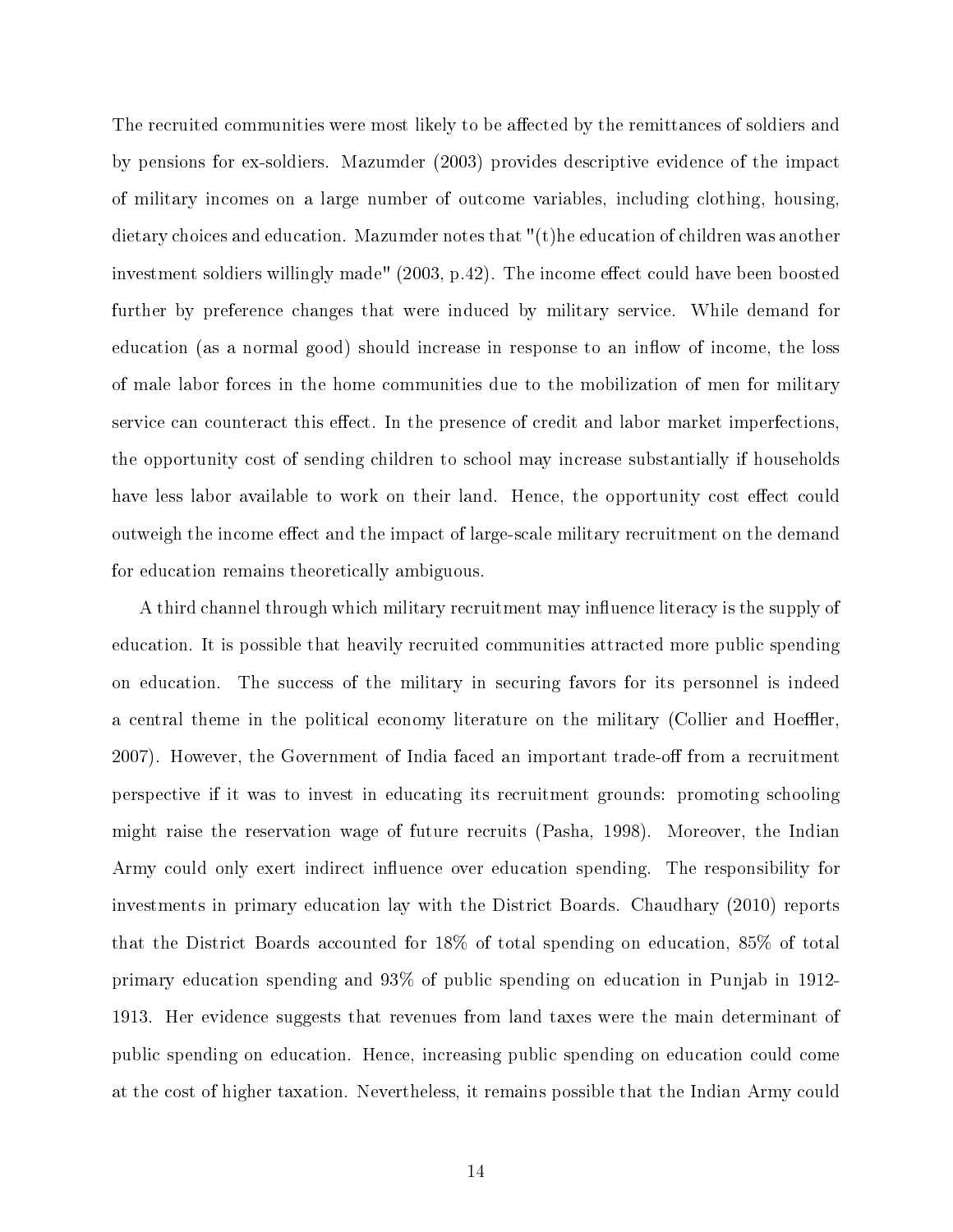push the district boards to invest more in education in the recruitment grounds, both as an indirect remuneration of its soldiers in response to their political pressure and as an attempt to boost the skills of its future recruits. An important caveat is that supply and demand factors could interact in reality: lack of public investment in education might suppress an income effect.

As is clear from this section, the (relative) importance of these channels is not clear. In an attempt to distinguish between these mechanisms, the empirical analysis relies on four approaches. First, I repeat the main analysis for different age groups. If demobilized soldiers are driving the results, the effects should be strongest for men of military age and they should be visible immediately after the war. Second, I analyze investment data on education. Assuming that these reflect the independent decisions of the local authorities of how much to fund education in a given district, higher investment in recruited districts could reflect a supply shock. If investment does not change, then a demand-driven change is more likely. Finally, I report impacts of recruitment on female literacy. If female literacy benefits from military recruitment, this suggests spill-overs are important.

# 4 Data

In my main analysis, I use military war casualties as proxies for military recruitment. I collect data on the district of origin from a list of soldiers who died during WWI, the "Debt" of Honour Register. This register is administered by the Common Wealth War Graves Commission (CWGC) and has the names of 74,260 Indian military personnel who died in WWI. For virtually all soldiers, the name, the rank, the regiment and the date of death are provided. For 68% of entries, the name of the father and the district of birth have been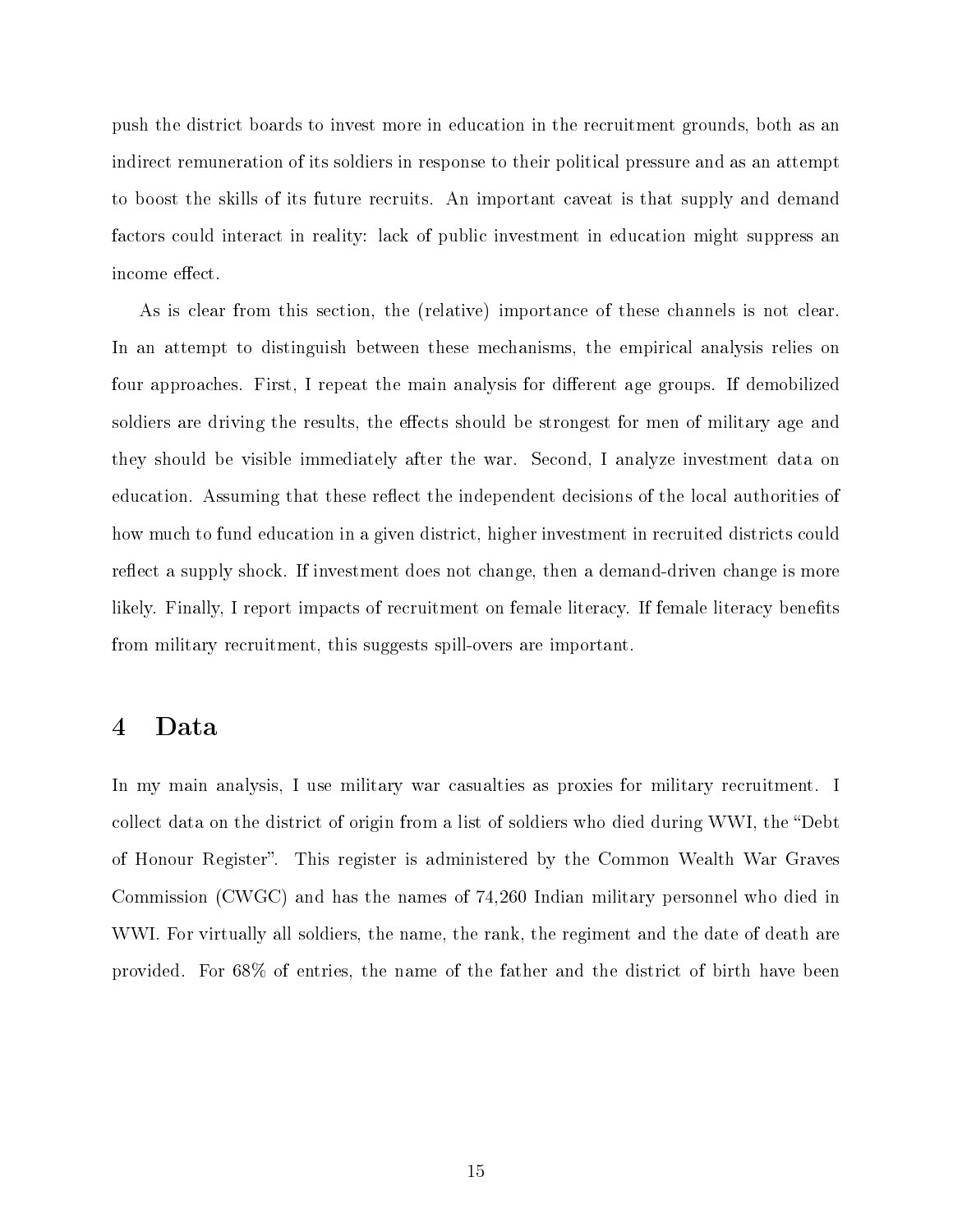recorded.<sup>20</sup> I was able to match 19,074 individuals to a district in Punjab.<sup>21</sup> Based on the information in the register, I also use the names of soldiers to assign them to two religious groups: Hindu-Sikh or Muslim.<sup>22</sup> These individual records are subsequently aggregated at the district-religion level for the main analysis, as this is the lowest level at which I can measure literacy outcomes in the census. To mitigate concerns regarding selective mortality, I use the 17,006 Punjabi deaths among the purely military regiments.<sup>23</sup>

The use of war casualties as a proxy for recruitment patterns raises concerns about selective mortality, but direct recruitment estimates at the district level do exist. Leigh (1922, p.61-62) estimated district-level recruitment based on local sources (the District War Histories) shortly after the war. Figure 1 shows the correlation between Leigh's recruitment estimates and the casualty-based proxy at the district level. The recruitment patterns are very similar, and the correlation coefficient is 0.94.<sup>24</sup> While Leigh's measure has the advantage of being directly based on recruitment, it has considerable drawbacks as well. First, it does not split up recruitment by religion, whereas the geographical recruitment patterns were highly religion specific and literacy outcomes can be measured per religious group. Second,

<sup>&</sup>lt;sup>20</sup>This information should have been recorded on the individual service records of all soldiers. According to CWGC, the missing information is most likely due to poor performance on the part of clerks who recorded the information of new recruits. These differences in the punctuality of individual recruitment clerks are unlikely to produce systematic errors. The loss of service records and the ease with which they could be accessed by the Indian administrators who prepared the information for the CWGC is another potential cause of missing records. These hypotheses were put forward by Peter Holton, Records Supervisor at the CWGC.

 $21$ I focus on Punjab for three main reasons. First, the identification strategy will rely on the fact that recruitment patterns were pre-determined and based on the martial races theory, which was specific to Punjab. Second, Punjab experienced a combination of very lightly and very heavily recruited districts. The latter were so important that it is plausible that literacy effects can be observed at the level of aggregate census outcomes. Other Indian states saw less concentrated recruitment, and it is a priori unclear whether the empirical strategy would work. Third, by focusing on one state, the analysis implicitly holds a wide range of unobserved policy variables constant. As a result, the analysis is more likely to uncover the causal mechanism.

 $22$ The algorithm relies on the recognition of Muslim names (such as "Khan" and "Abdullah") or Hindu-Sikh Names (such as "Singh" and "Ram") in either the name of the father or the name of the casualty. Certain names (in particular "Singh") that are common to Hindus and Sikhs prevent a further split-up.

<sup>&</sup>lt;sup>23</sup>The Indian army did not just employ soldiers, but hired personnel in a multitude of roles. Approximately 10% of the Punjab casualties were employed as laborers or as part of the transport corps. My estimates only include purely military regiments, as the recruitment practices in non-combatant regiments may not have followed the same principles as the recruitment principles for combatants.

<sup>&</sup>lt;sup>24</sup>Jha and Wilkinson (2012) can compare recruitment estimates from the CWGC casualty records to actual recruitment numbers for certain provinces, including Punjab, during the Second World War. They also find that casualty data are "broadly reflective" of recruitment patterns.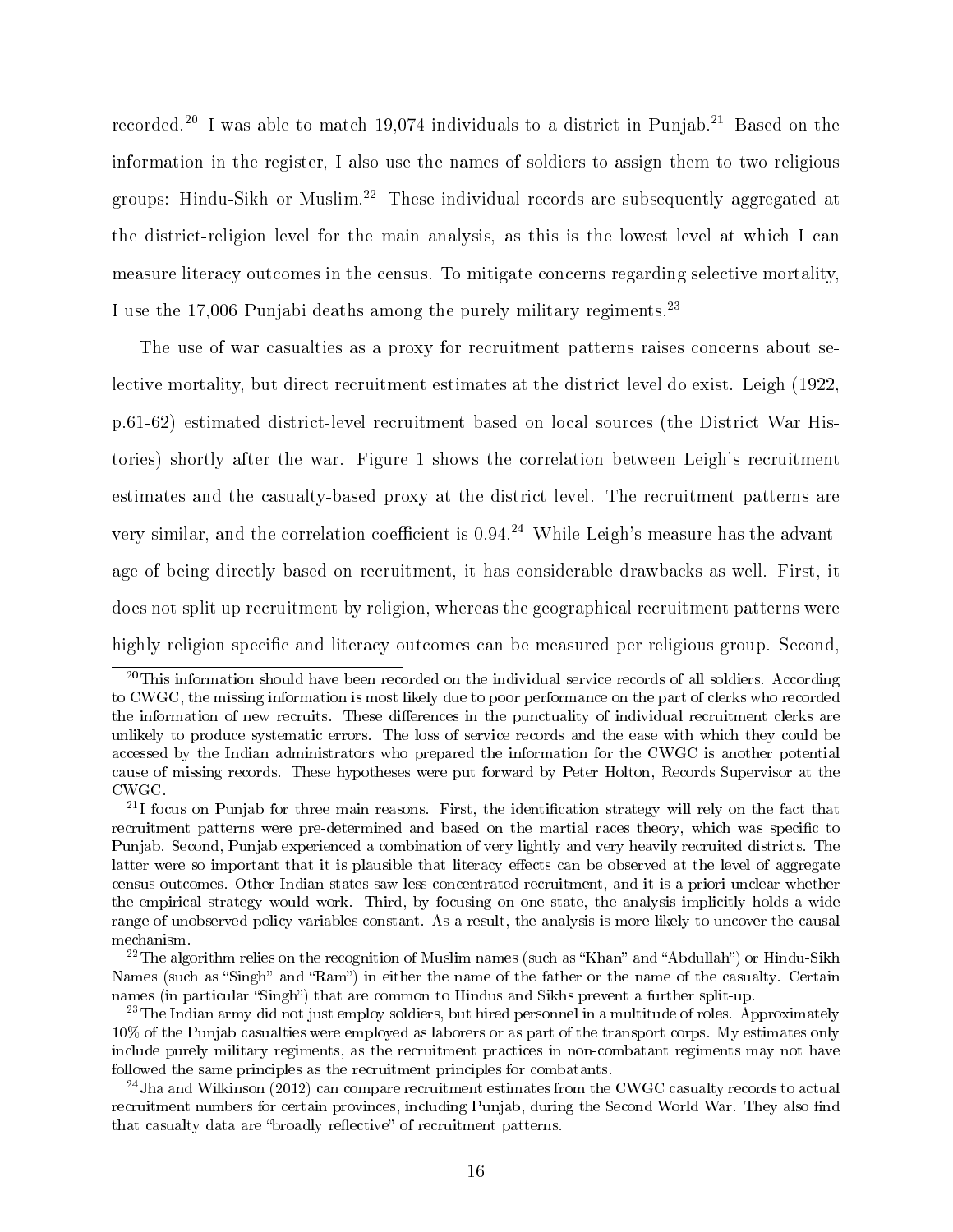Leigh's recruitment numbers do not distinguish between combatant and non-combatant roles, whereas the martial races theory applies to soldier roles only. Third, Leigh's estimates of the "number of males of military age" suggest that temporary residents or seasonal workers were not counted in their home districts, in contrast to the casualty data.<sup>25</sup> Fourth, Leigh himself admits that "[his numbers] cannot claim to be quite exact", because of double-counting and failure to correct for recruits who were quickly found to be unsuitable (Leigh, 1922, p.33). In spite of these caveats, the strong correlation between direct recruitment estimates and the casualty proxies suggests that the risk of death was proportional to recruitment. In the paper, I will use the casualty based proxy for the main results at the district-religion level (and section 5 discusses remaining endogeneity concerns), but all district level results are robust to using Leigh's recruitment statistics (e.g. Table 5).



Figure 1: Recruitment and casualty shares at the district level

Notes: Observations are for 28 districts. Casualty shares are expressed per 100 of the 1911 male population, and recruitment shares as a fraction of the eligible male population according to Leigh (1922).

Literacy and population details for each of the three religious groups are collected at the district level in Punjab for the four census years (1901, 1911, 1921 and 1931). Twenty-eight districts provide literacy data for the three most recent census years. Nominal expenditures

 $^{25}$ Simla is reported as having 72,500 men of military age by Leigh, but its 1911 male census population is only 24,718. As the summer capital of British India, Leigh's numbers need to include temporary workers.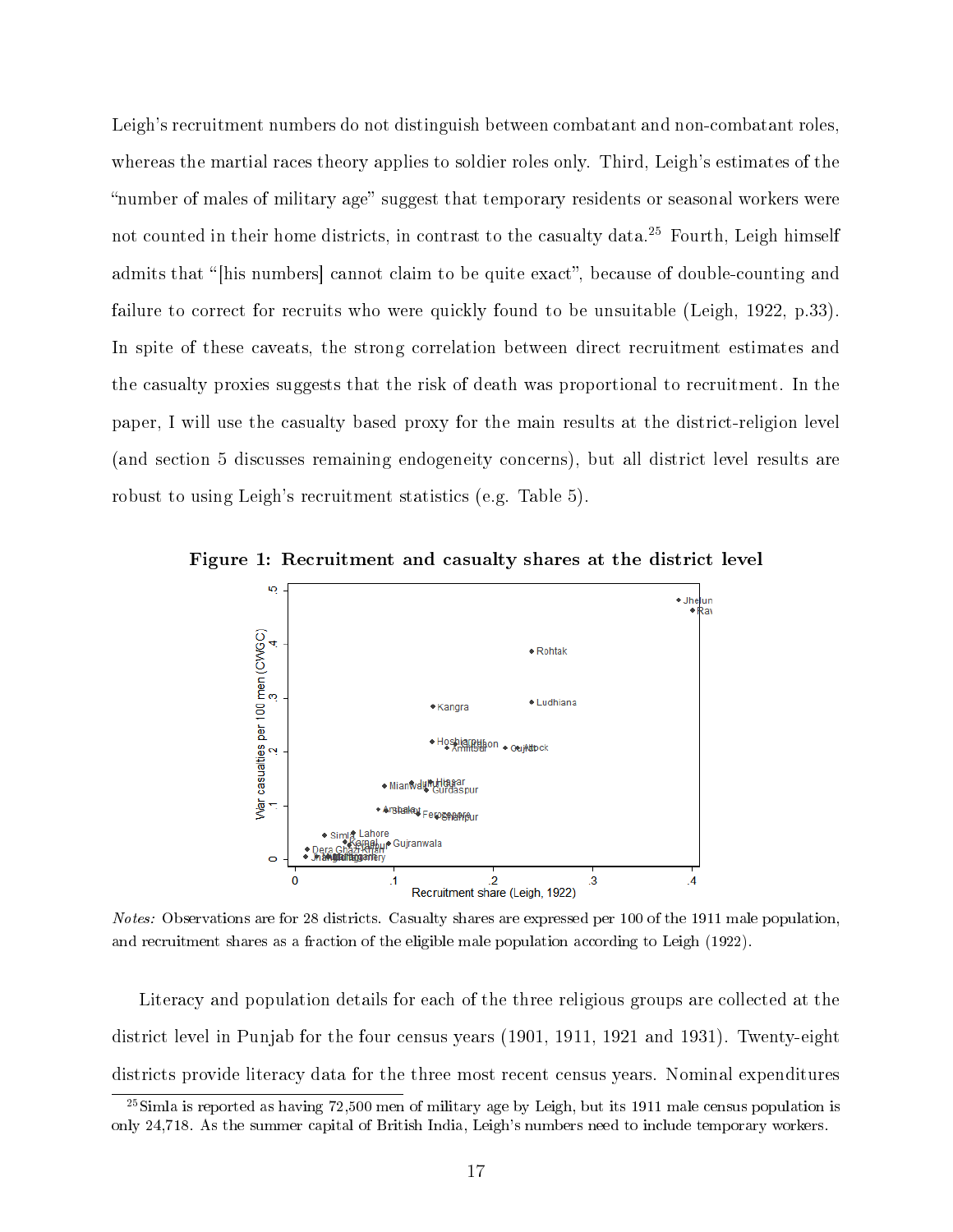on education by the District Boards are also collected for each of the census years at the district level.<sup>26</sup> While the census data are very rich, they still give rise to certain measurement concerns. First, the definition of literacy changed over the sample period. In the 1901 census, literates were expected to be able to "both read and write" in any language (Kaul, 1912, p316). In practice, it was often sufficient for respondents to be able to spell out words from a book or to be able to sign with one's name to be recorded as "literate" (Kaul, 1912). From 1911 onwards, the definition became stricter:  $\mathcal{C}(a)$  person should not be entered as literate unless he can write a letter to a friend and read the answer to it". While this change in definition makes the literacy numbers not directly comparable, the inclusion of year-effects in my econometric specification can account for the effect of this administrative change that was common to all units of observation. While differences in enumerator practices are unlikely to give rise to systematic measurement error, I choose not to include 1901 in the sample for the main results (although I use the 1901 data to estimate pre-treatment effects).<sup>27</sup> A second measurement concern relates to the border changes that several districts underwent over the sample period. The appendix (A.3.1) presents results for merged districts that are very similar.

Table 1 presents summary statistics for all the key variables at the district-religion level, and figure 4 (in the online appendix) maps the number of war deaths as a proportion of the 1911 population). The maps show clearly that recruitment patterns were highly religion specific within each district, which supports my analysis at the district-religion level. As my analysis relies on the comparison of communities that were recruited with varying intensity, I provide separate summary statistics for `heavily' and `lightly recruited' districts (based on whether the ratio of war casualties is above the sample mean). The share of casualties in the

<sup>&</sup>lt;sup>26</sup>"Reports on the Progress of Education in the Punjab", annual from 1892-1931. District-level mortality data in 1911 and post volume data between 1906 and 1923 (observed intermittently for 5 year periods) were collected from the District Gazetteers. District-level land revenues are drawn from the Report on the Land Revenue Administration of the Punjab 1911-1912.

 $27$ Chaudhary (2010) does not include 1901 in her sample on the grounds that the 1901 data on literacy would suffer from substantial variation across provinces in the methods adopted. As I focus on just one province, the 1901 data should be comparable in the cross-section and any denition changes that have proportional effects within the province do not bias my results.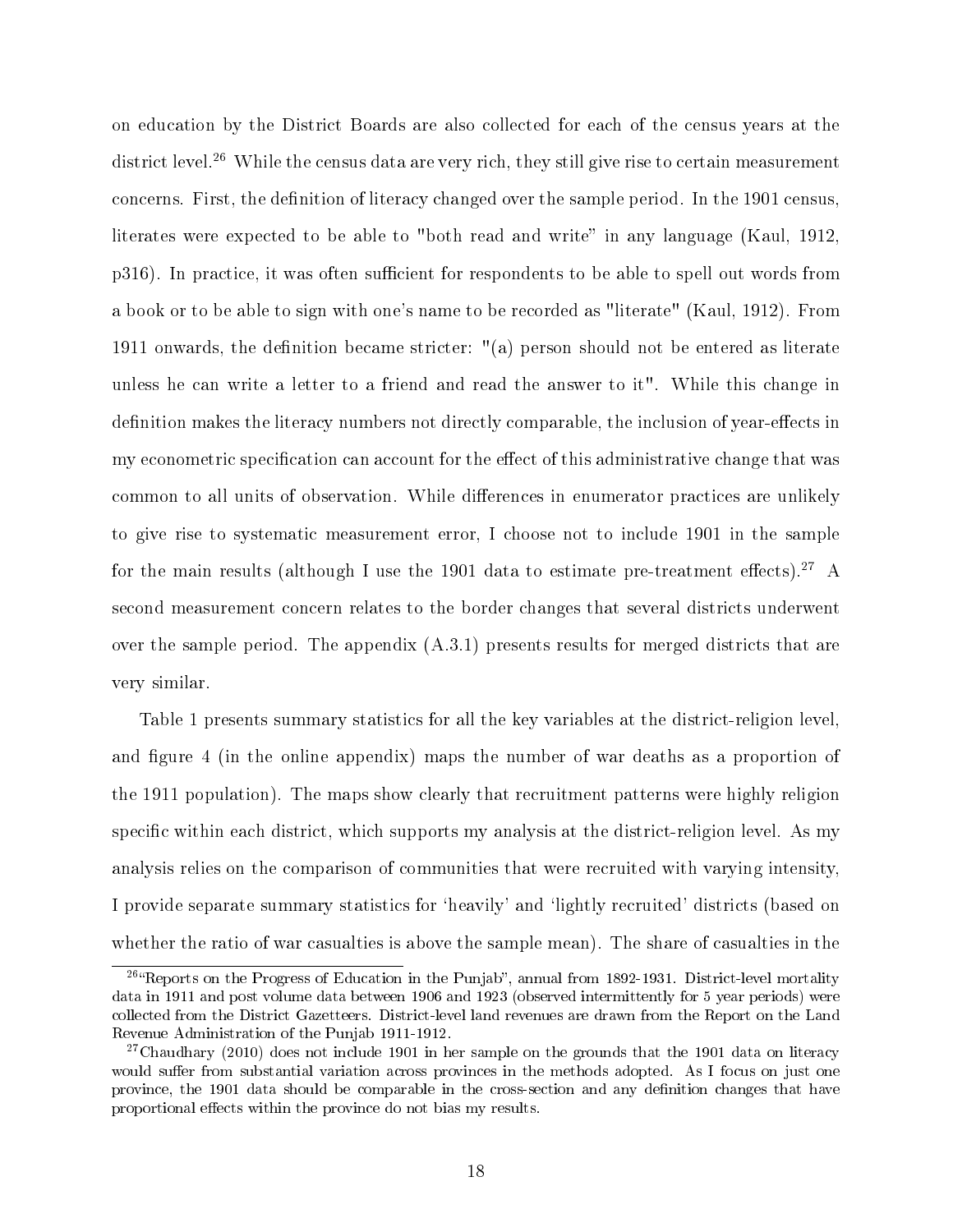1911 population is approximately one per thousand at the sample mean. While recruited communities tend to be less literate on average, this difference is not significant. However, the increase in the male literacy rate (1911-31) is signicantly higher for the heavily recruited communities.<sup>28</sup> This is the first piece of evidence in favor of the hypothesis that military service promoted literacy. The main results will exclude the Princely States, which were not directly ruled by the British authorities. Colonial publications often did not provide data for these areas. Moreover, military recruitment may have followed a different logic in the Princely States.<sup>29</sup>

In Table 2, summary statistics are provided at the district level. Most of the differences in baseline variables fail to gain significance. One exception is the colony status of districts. These districts were recipients of extensive irrigation projects. The newly available agriculture land in these districts explains why they tended to have a larger share of the population born outside of district of enumeration. The potentially confounding effect of colony status and migration is dealt with explicitly in the robustness checks: the relevant coefficients remain significant in specifications in which this baseline difference is controlled for (Table 6).

 $^{28}$ I focus on the male population because this group is most directly affected by military recruitment and educational policies. Female literacy in Punjab was only around 1% on average in 1911. Section 7 discusses female literacy in more detail.

 $^{29}$ Corrigan (1999, p.23). Including the princely states could give rise to comparability concerns (Iyer, 2006). One dimension in which princely states differed from British districts is their size. Certain religious communities in Princely states had an extremely low population sizes. The smallest Princely State communities (with a 1911 male population of less than 2,000 individuals) are influential outliers. Because of their small size, they experienced very large proportional changes in their literacy outcomes.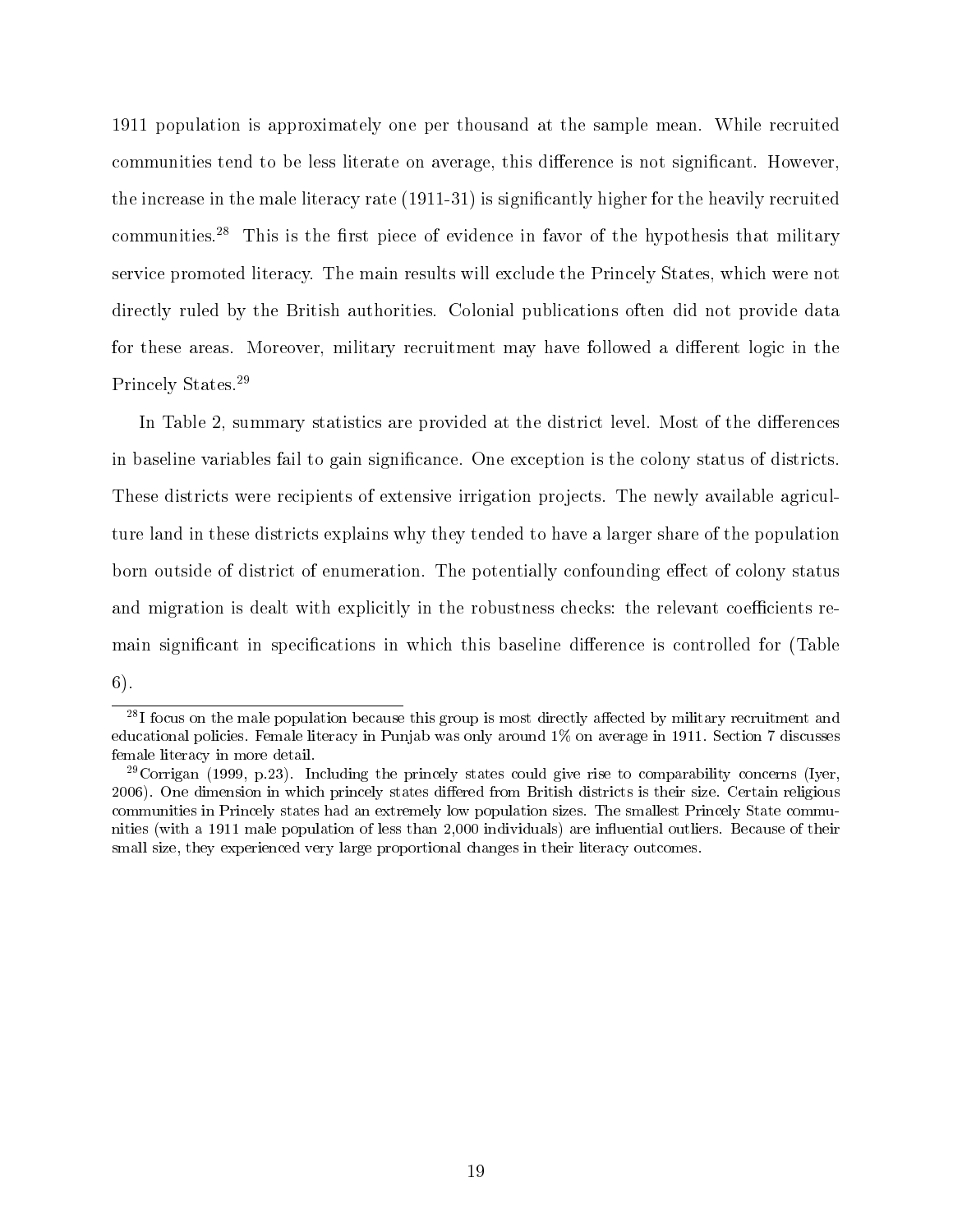|                                                               | Sample                | Lightly<br>recruited  | Heavily<br>recruited  | P-value $(2)-(3)$ |
|---------------------------------------------------------------|-----------------------|-----------------------|-----------------------|-------------------|
|                                                               | (1)                   | (2)                   | (3)                   |                   |
| Male literacy rate 1911                                       | 0.11<br>(0.12)        | 0.12<br>(0.13)        | 0.10<br>(0.11)        | 0.57              |
| Male population 1911                                          | 187,428<br>(111, 440) | 176,058<br>(114, 369) | 207,893<br>(105, 678) | 0.30              |
| Muslim dummy                                                  | 0.50<br>(0.50)        | 0.58<br>(0.50)        | 0.35<br>(0.49)        | $0.10*$           |
| Difference in literacy rate<br>$(1921 - 1911)$                | $-0.003$<br>(0.004)   | $-0.008$<br>(0.039)   | 0.005<br>(0.015)      | $0.07*$           |
| Difference in literacy rate<br>$(1931 - 1911)$                | 0.019<br>(0.036)      | 0.012<br>(0.038)      | 0.031<br>(0.031)      | $0.05*$           |
| Casualty rate<br>(per $100$ of the $1911$ male<br>population) | 0.13<br>(0.15)        | 0.04<br>(0.04)        | 0.30<br>(0.13)        | ${<}0.01***$      |
| Observations                                                  | 56                    | 36                    | 20                    |                   |

Table 1: Summary statistics (district-religion level)

Notes: District-religion level observations for 56 groups (Muslim or Hindu-Sikh, in 28 districts). Heavily recruited communities have casualties above the sample average (0.13 deaths per 100). The table records sample averages and standard deviations (in parentheses). P-values are for a t-test of the equality of means. \*\*\* p<0.01, \*\* p<0.05, \* p<0.1.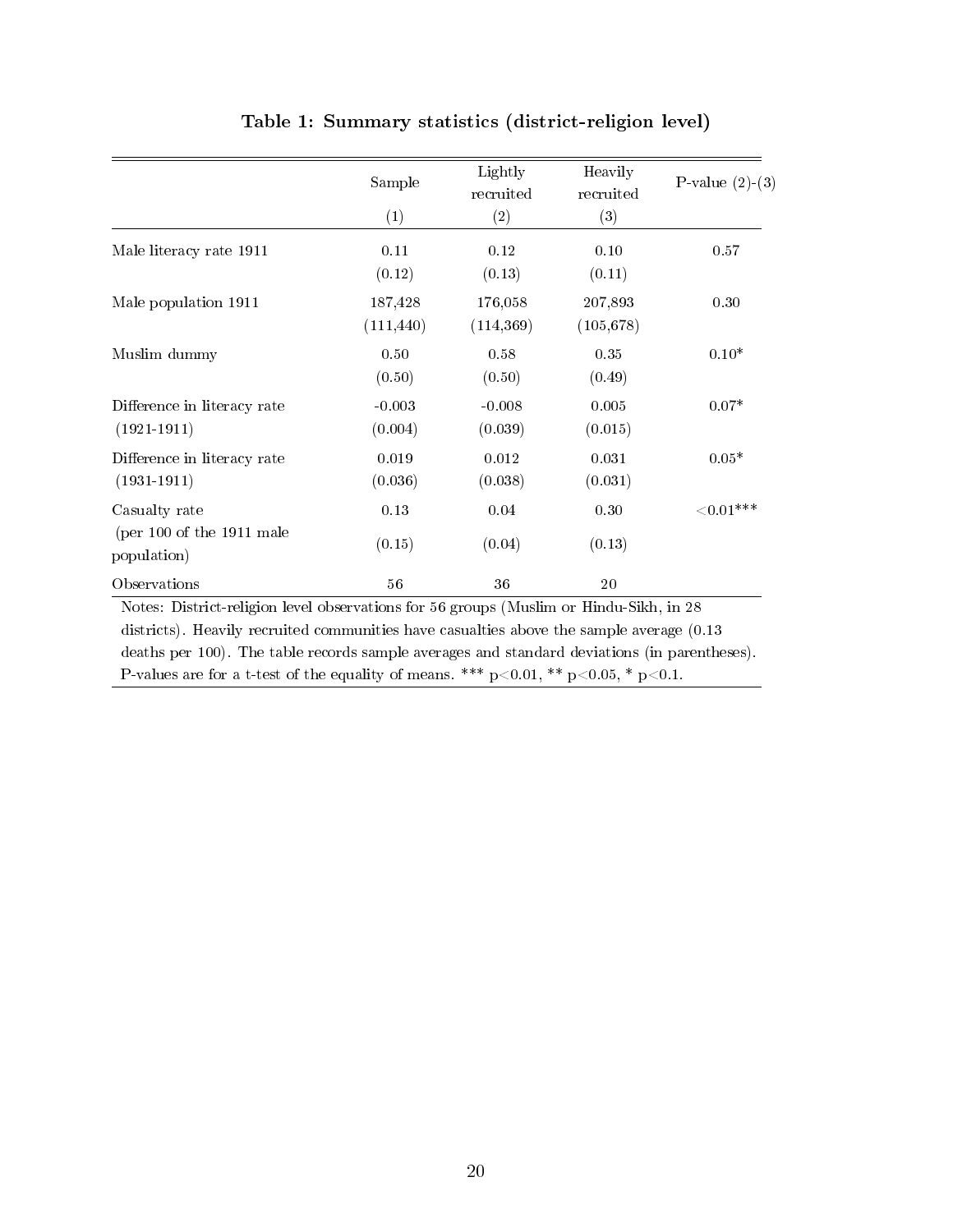| <b>British Districts</b>                  | Sample      | Lightly<br>recruited | Heavily<br>recruited | P-value<br>$(3)-(2)$ |
|-------------------------------------------|-------------|----------------------|----------------------|----------------------|
|                                           | (1)         | (2)                  | (3)                  |                      |
| Casualty rate (per 100 men in<br>1911)    | 0.15        | 0.06                 | 0.30                 | ${<}0.01***$         |
|                                           | (0.14)      | (0.05)               | (0.11)               |                      |
| Recruitment rate (Leigh, 1922)            | 0.13        | 0.07                 | 0.23                 | ${<}0.01***$         |
| (in eligible male population)             | (0.10)      | (0.05)               | (0.10)               |                      |
| Male literacy rate 1911                   | 0.07        | $0.07\,$             | 0.07                 | 0.76                 |
|                                           | (0.04)      | (0.04)               | (0.02)               |                      |
| Male population 1911                      | 379,601     | 392,421              | 356,524              | 0.42                 |
|                                           | (125, 758)  | (142, 958)           | (89,001)             |                      |
| Primary education spending<br>1911        | 0.16        | 0.16                 | 0.16                 | 0.86                 |
| (Rs per male population)<br>under 20)     | (0.13)      | (0.03)               | (0.14)               |                      |
| Primary school students                   | 0.05        | $0.04\,$             | $0.05\,$             | $0.11\,$             |
| in 1914 (per male population<br>under 20) | (0.02)      | (0.02)               | (0.01)               |                      |
| Colony dummy                              | 0.25        | 0.38                 | 0.00                 | $0.01***$            |
|                                           | (0.44)      | (0.50)               | (0.00)               |                      |
| Fraction of males in 1911 born            | $0.87\,$    | 0.83                 | 0.93                 | $0.05**$             |
| in district of enumeration                | (0.15)      | (0.18)               | (0.04)               |                      |
| Population density                        | 149         | 142                  | 161                  | 0.56                 |
| $(1911 \text{ male population/ha})$       | (83.6)      | (87.2)               | (79.5)               |                      |
| Fraction of Muslims                       | $0.56\,$    | 0.59                 | $0.51\,$             | 0.50                 |
| (in 1911 male population)                 | (0.27)      | (0.24)               | (0.33)               |                      |
| Fraction of Sikhs                         | 0.10        | $0.09\,$             | 0.11                 | 0.79                 |
| (in 1911 male population)                 | (0.10)      | (0.08)               | (0.14)               |                      |
| Land revenues in 1911                     | $2.8\,$     | $2.8\,$              | $2.9\,$              | 0.62                 |
| (Rs per male population)                  | (0.9)       | (0.9)                | (0.7)                |                      |
| Mortality rate $1906-1910^{\dagger}$      | 40.3        | 38.3                 | 43.6                 | $0.12\,$             |
| (deaths per 1,000)                        | (36.5)      | (9.0)                | (6.0)                |                      |
| Agricultural earners rate 1911            | $0.36\,$    | $0.35\,$             | $0.37\,$             | 0.40                 |
|                                           | (0.06)      | (0.05)               | (0.07)               |                      |
| Observations                              | $\sqrt{28}$ | 18                   | 10                   |                      |

## Table 2: Summary statistics (district level)

Notes: District level observations in 28 districts. Heavily recruited districts have casualty rates above the sample average (0.15). The table records sample averages and standard deviations (in parentheses).  $\dagger$ This data was available for 21 districts, of which 8 are heavily recruited. P-values are based on a t-test on the equality of means. \*\*\* p<0.01, \*\* p<0.05, \* p<0.1.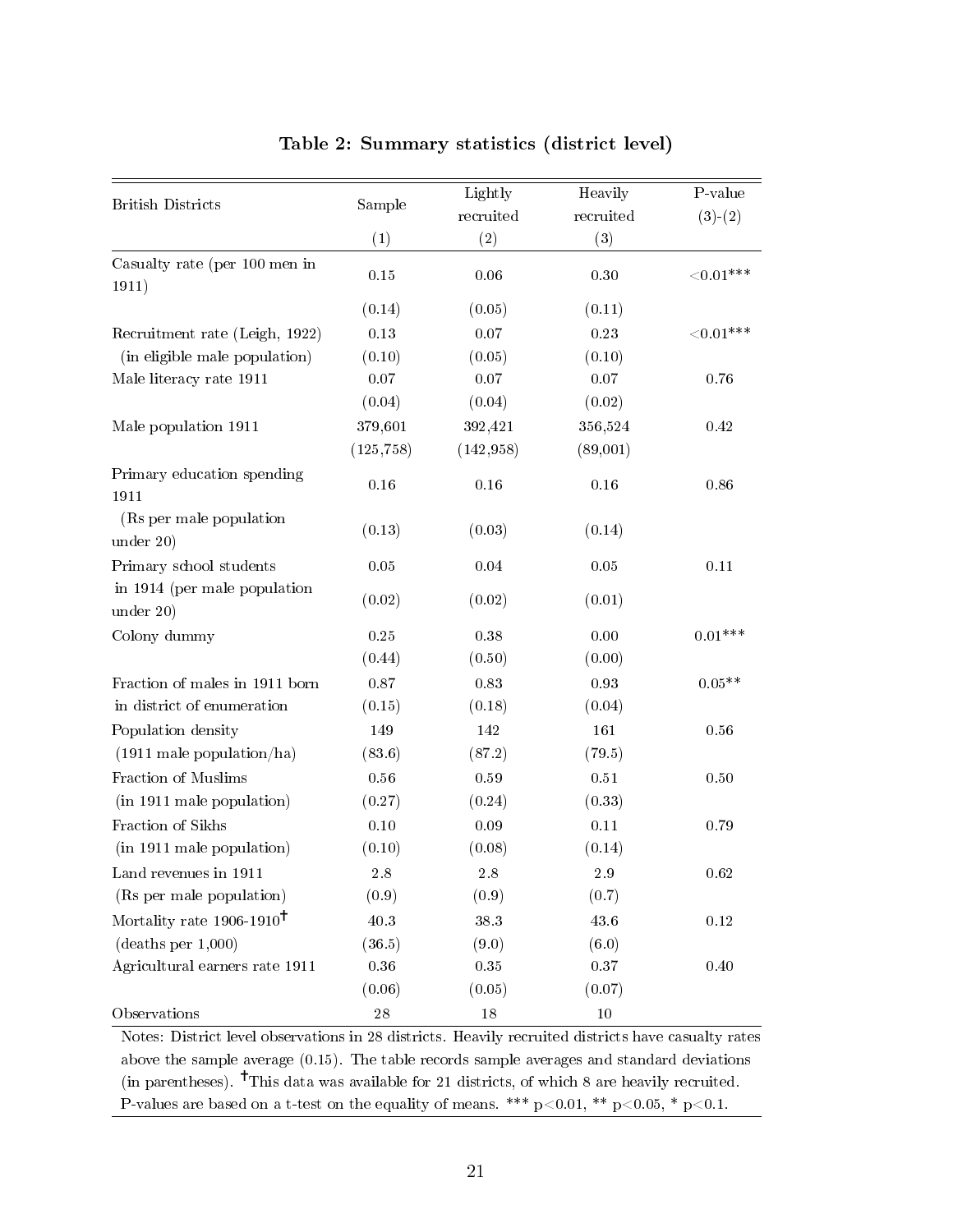# 5 Empirical strategy

## 5.1 Main specification

To account explicitly for the possibility that the recruited communities enjoyed different time-invariant characteristics, the main identification strategy is based on the comparison of literacy rates in years before and after the war, for heavily and lightly recruited communities. This approach could be interpreted as a continuous difference-in-difference analysis. The corresponding econometric specification is:

$$
Log(lit_{r,d,t}) = \sum_{\tau=1921,31} \beta_{\tau} * (cas_{r,d,1911}) * I(t=\tau) + \varphi_{r,t} + \theta_{r,d} + \varepsilon_{r,d,t} \tag{1}
$$

 $Log(lit_{r,d,t})$  is the logarithm of the male literacy rate of religion r in district d in year t (1911, 1921, 1931).  $\beta_{1921}$  and  $\beta_{1931}$  are the key parameters of interest. They measure the impact of the intensity of military recruitment, as proxied by the casualty rate, on subsequent literacy rates.  $\varphi_{(r,d)}, \theta_{(r,t)}$  are respectively district-religion, and religion-year fixed effects.<sup>30</sup>

In  $Log(literacy_{r,d,t})$ , the use of the literacy rate raises the concern that effects could be driven by the denominator (the total male population) instead of the numerator (the total number of literates). To account for this possibility, the main specification is repeated with the logarithm of the size of the male population as the dependent variable. One of the advantages of focusing on the logarithm of the literacy rate is the easy decomposition in effects on literates and the population size. The logarithmic specification also accounts for differences in the level of the dependent variable across communities, because it ensures the proportionality of all estimated effects. On theoretical grounds, one can expect the process that is driving the creation of more literates to be multiplicative to the existing stock of literates.<sup>31</sup> The impact of military recruitment is captured by the coefficients  $\beta_{\tau}$ 

<sup>&</sup>lt;sup>30</sup>As recruitment patterns are proxied at the district-religion level and casualty rates also vary at this level, a district-religion is the natural unit of observation in this context. In the main tables, I use standard errors adjusted for clusters at the district-religion level, but using district level clusters instead does not affect the significance of the main results (appendix  $A.3.2$ ).

 $31$ The findings are robust to alternative functional specifications of the dependent variable, including the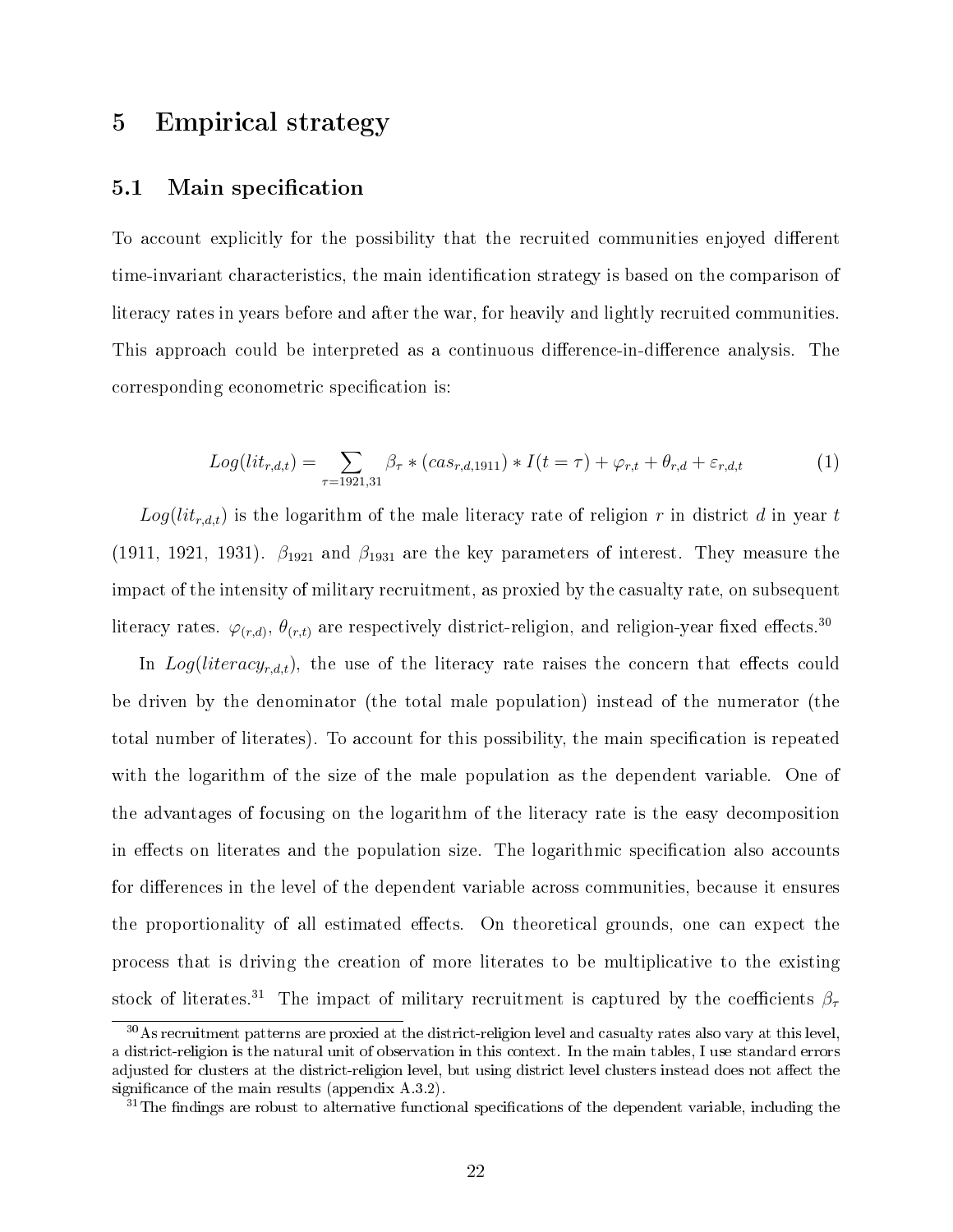on the number of war deaths per 100 of the 1911 male population for a religious group  $cas_{r,d,1911}$ . The estimation of two separate coefficients allows me to interpret the timing of the effect. The religion-time fixed effects  $\theta_{(r,t)}$  account for factors that affect the literacy of all communities of the same religion in Punjab. The inclusion of religion-year effects (rather than just year-effects) can be justified because Muslim communities were characterized by larger proportional increases in literacy rates than Hindu-Sikh communities during the period under study. The distinctive literacy characteristics of different religious groups are well documented in the census reports (Marten, 1921; Khan, 1932). The fixed effects  $\varphi_{(r,d)}$ account for unobservable determinants of literacy that remain constant over time at the district-religion level.

## 5.2 Endogeneity

For the above main specification to yield causal estimates of the treatment effects, I rely on three assumptions:

- 1. The recruitment patterns of the Indian army did not change over the course of WWI.
- 2. The initial selection of recruitment grounds was unrelated to the potential for literacy improvements between 1921 and 1931.
- 3. The measurement error induced by using war casualties as a proxy for recruitment is non-systematic and small.

#### 5.2.1 Predetermined recruitment patterns

It was argued in the historical background that war-time recruitment mainly led to a demand shock for military labor in existing recruitment grounds. At the district level, this assumption can be tested explicitly with Leigh's recruitment statistics (Leigh, 1922, p.61-62), compiled based on local sources in the districts (the District War Histories). The correlation between

use of literacy rates as level, a log-odds specification (which ensures full support of the dependent variable) and the logarithm of the number of male literates (results available on request).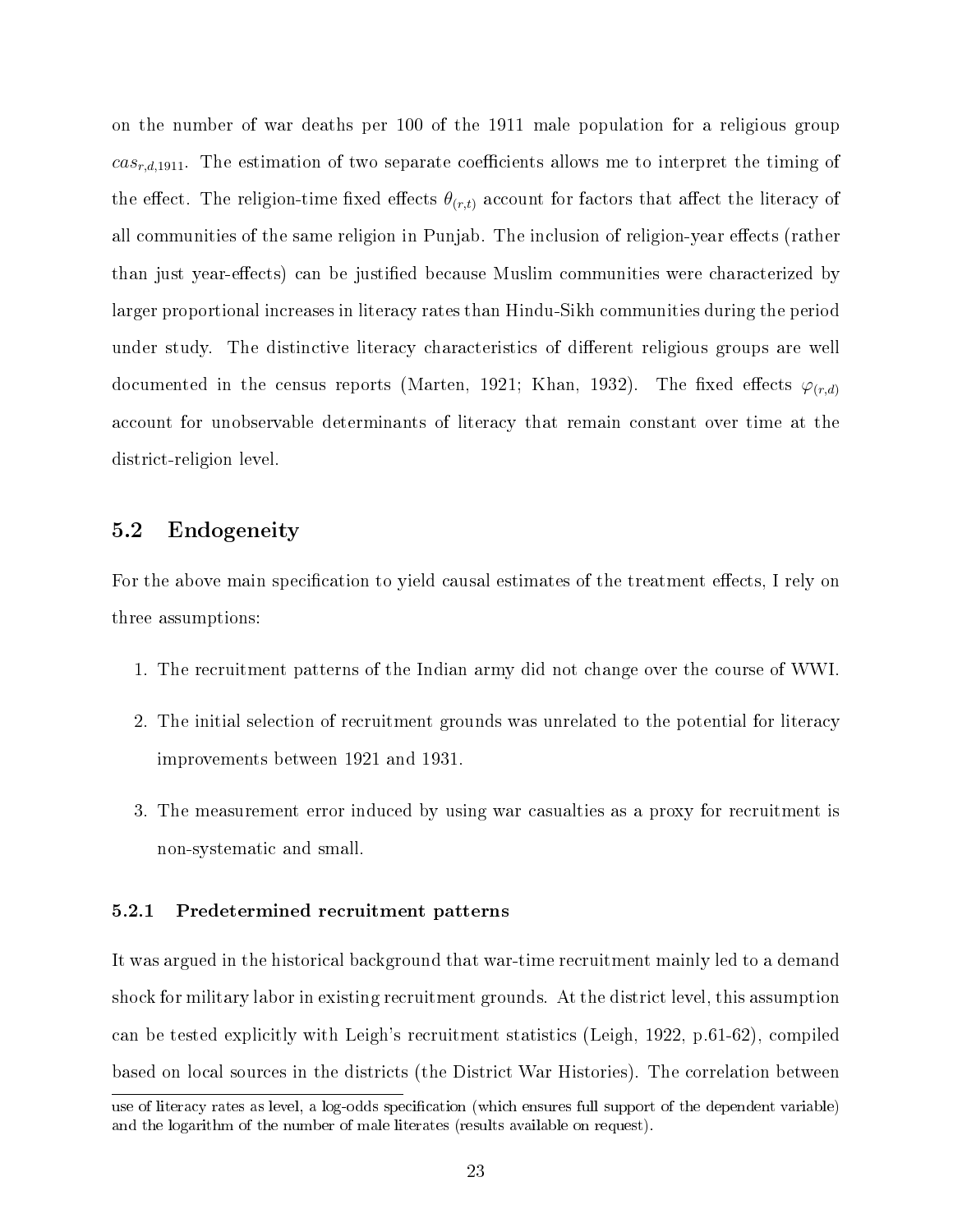the share of the eligible population that served during the war and the share that was recruited before the war is 0.93 and presented in figure 2.



Figure 2: Recruitment before and during the war

Notes: Observations are for 28 districts. Recruitment shares are expressed as a fraction of the eligible male population according to Leigh (1922).

To support the hypothesis of entrenched recruitment patterns at the district-religion level (my main unit of analysis), Figure 3 plots war deaths before and after 1916 for each districtreligion. As a result of the gradual build-up of the Indian Army, casualty numbers at the start of the war are likely reflect pre-existing recruitment patterns.<sup>32</sup> The linear pattern in Figure 3 further supports the hypothesis that recruitment patterns at the district-religion level remained stable over the course of the war.<sup>33</sup>

 $32$ At the district level, the correlation between recruitment rates in 1914 and the casualty rates before 1916 is 0.86.

 $33$ War deaths before 1916 account for approximately  $22\%$  of all recorded military casualties who originated from Punjab. The correlation between the casualty rates before and after 1916 is 0.89. 14% of all war-time soldiers were recruited before 1915 and a further 18% between January 1915 and April 1916. The remaining 68% were recruited from April 1916 onwards. About 22% of all casualties died before January 1916. Hence, the build-up of the army was gradual over the course of the war, and substantial changes in the army's recruitment patterns should be visible in the casualty rates.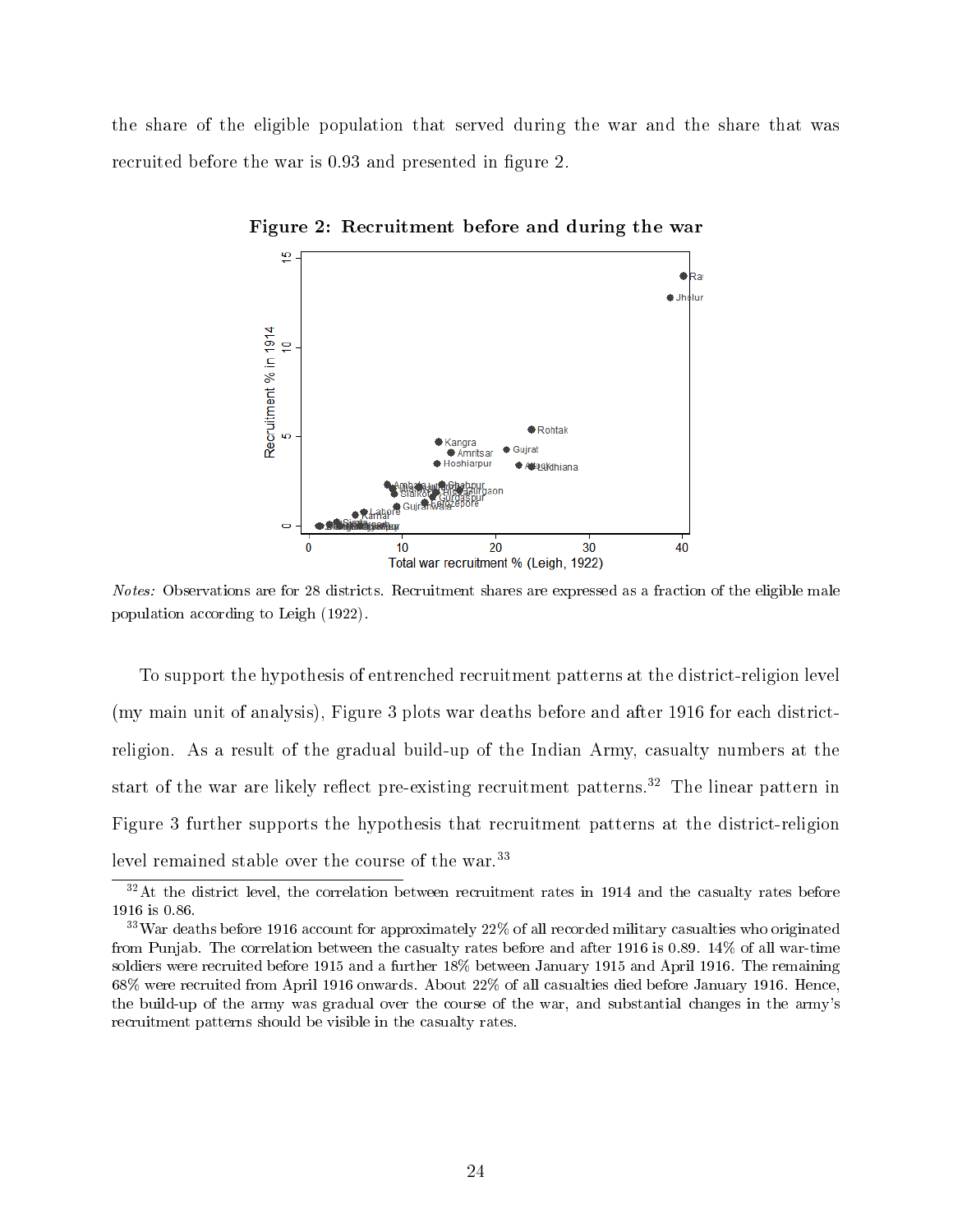Figure 3: Time pattern of casualty shares at the district-religion level



Notes: Observations are at the district-religion level, for 56 groups (Hindu-Sikh and Muslim, in 28 districts). Casualty shares are expressed per 100 of the 1911 male population.

#### 5.2.2 The common trends assumption

The second assumption paraphrases the common trend assumption: if they had not been heavily recruited during the war, then the heavily recruited district-religions should have experienced the same literacy growth as lightly recruited district-religions. This assumption is relatively weak and does not require the process that drives recruitment at the community level to be random, although it should be unrelated to literacy improvements over the 1911- 1931 period. The selection of recruitment grounds, the willingness of the population to enlist, and the average suitability of individual candidates may be related to unobservable districtreligion characteristics. However, there is no historical evidence that the British targeted communities that had a higher potential for literacy improvements over the period 1911-31. The historical sources discussed in section 3 point to a multitude of selection criteria that were highly subjective. Given the persistence of recruitment patters, the surge during the war can be considered as an exogenous labor demand shock to this subset of district-religions that had been selected well before the start of the war.

My analysis provides support for the common trend assumption in four ways. Table 1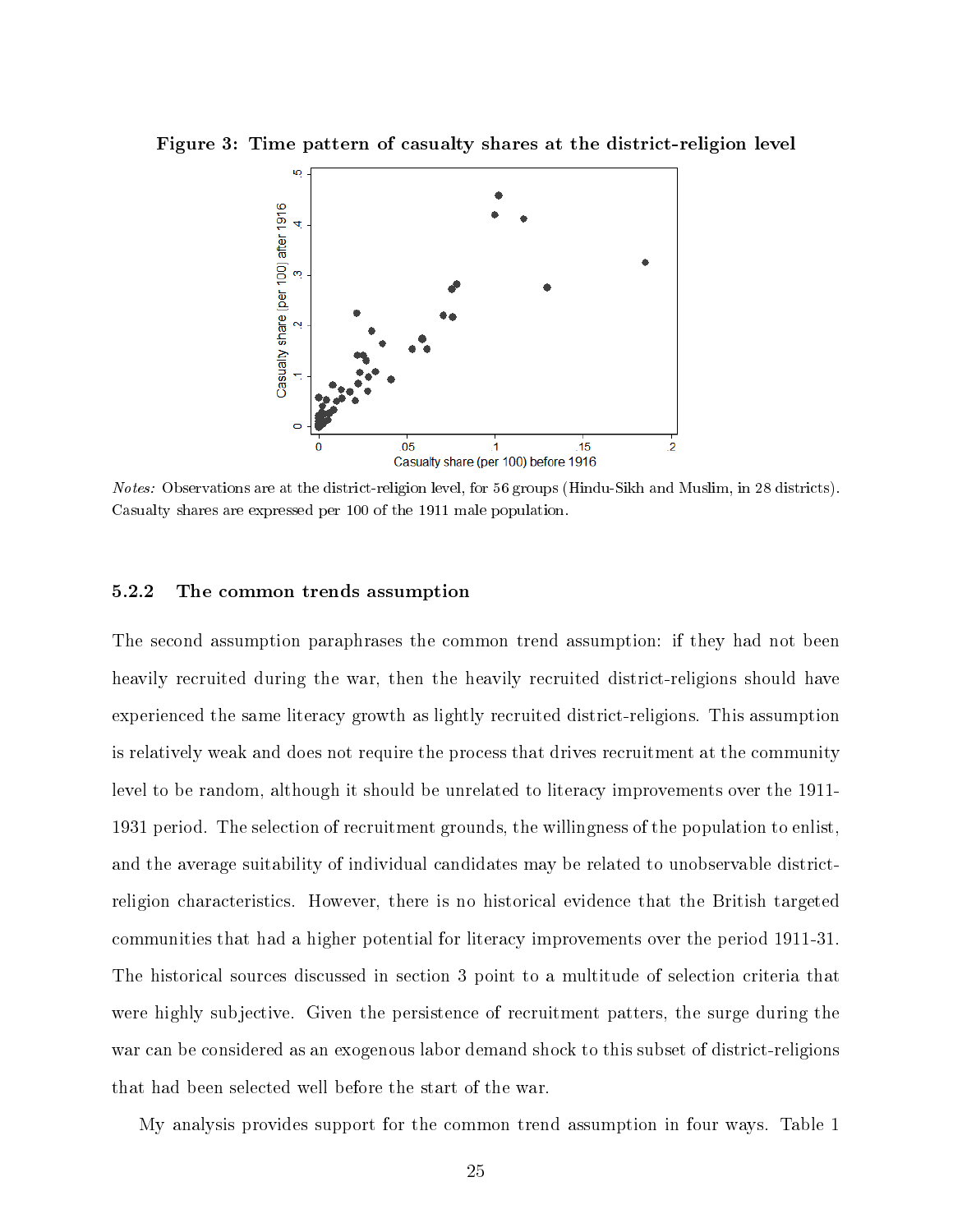and Table 2 fail to find significant differences between heavily and lightly recruited communities/districts for the most relevant district and district-religion level characteristics: baseline literacy, education expenditures, and land revenues. Second, as a robustness check of the main results, I confirm that the results are robust to including time-effects of these baseline controls (these control variables include measures of baseline district-level mortality and per capita land revenues). The consistency of estimates to the inclusion of observable control variables implies that the relative impact of unobservable characteristics needs to be very large to overturn the main results (following the argument of Altonji, Elder, and Taber, 2005). Third, I provide more direct evidence of the validity of the common trend assumption by the (placebo) estimation of a 'pre-treatment' effect that relies on observations between 1901 and 1911. The absence of a pre-treatment effect is particularly powerful because recruitment grounds were established before 1901. Therefore, selection on determinants of literacy improvement should generate a pre-treatment effect. Fourth, I use an IV approach based on the classification of district-religions by recruitment officers. The variation used in the IV estimates should be pre-determined and capture the constraints on the demand for military labor at the district level more than the quality of individual recruits and their willingness to enlist. As the latter factors are more likely to lead to violations of the exclusion restriction, the consistency of the IV estimates supports the empirical approach. Based on these arguments, I rely on a standard continuous difference-in-difference specification for my main results.

#### 5.2.3 War casualties as recruitment proxies

The third identifying assumption is that the error resulting from my proxy approach is orthogonal to the regressors. At the district level, this assumption could be tested directly with Leigh's data (as shown in figure 1). While suggestive, the evidence of proportional mortality at the *district* level does not guarantee that casualty rates are proportional at the district-religion level. Unfortunately, Leigh does not provide recruitment estimates by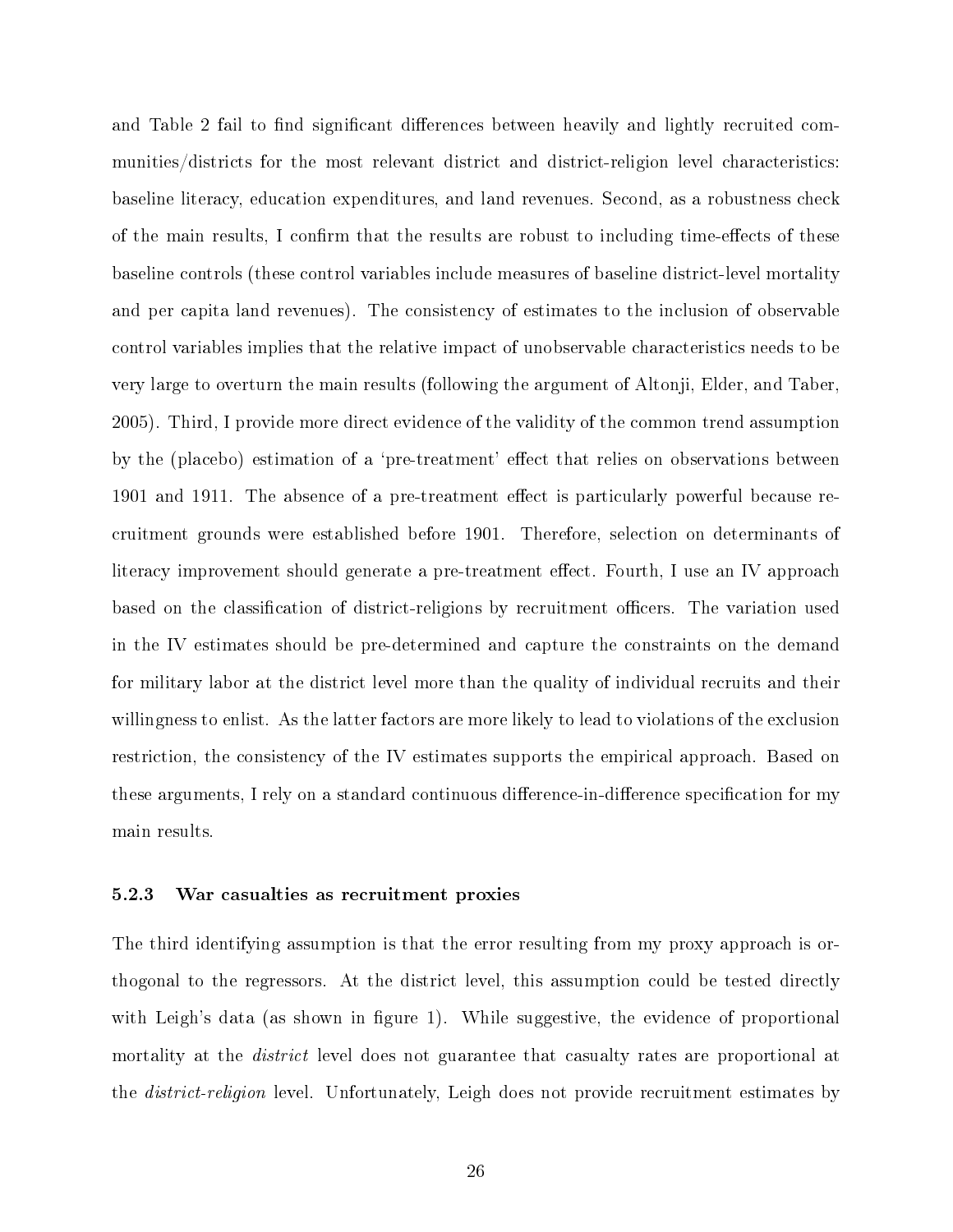district-religion. Still, a general proportionality of war casualties to recruitment is consistent with the strategic calculus of the Indian Army. Its leadership had an interest in sending representative units (including multiple battalions with a different composition) on its foreign missions (Jha and Wilkinson, 2012). After the Sepoy mutiny, the Indian army made regiments sufficiently heterogeneous to limit the risk of mutiny. Hence, regiments would typically recruit from different districts and religions. Figure 3 already provided implicit support for the proportionality of war casualties to the underlying recruitment patterns at the district-religion level: casualty patterns before and after 1916 look remarkably similar. In further support of my proxy approach, I report the correlation between the casualty rates at the district-religion level for different types of casualties:  $34$ 

- Casualties buried in Western Europe and outside of Western Europe (correlation: 0.92)
- Casualties in regiments with *high* and *low overall mortality* (correlation: 0.82)
- Casualties in *soldier* and *higher ranks* (correlation: 0.97)

The casualty patterns are remarkably similar for these different groups. The strong correlation between regiments with different overall mortality profiles suggests that Indian army did not try to deploy specific district-religions in more casualty-prone battles. Moreover, the pattern of casualties in different ranks is very similar. Indian soldiers had limited promotion opportunities, as they could only rise to junior officer ranks (Corrigan, 1999). Therefore, literate soldiers (who could have served in higher ranks) should not have faced dramatically different hazards in battle than illiterate soldiers. The online appendix shows that restricting the analysis to soldier ranks does not change the results. For all the reasons put forward in this section, I rely on a proxy approach in the main results. However, to mitigate any remaining concerns related to measurement error, I present IV results that use the assessments of British officers as an instrument for the observed WWI casualty rate. I also check

 $34$ "High mortality regiments" (figure 6) are in the top 10% of the regiment-level distribution of the total number of casualties. For each district I construct separate casualty rates for these regiments and I compare them to casualty rates in all other regiments. Soldier ranks (figure 7) include gunners, riflemen, sorwars, and sepoys. See figures 5, 6, and 7 in the online appendix  $(A.1)$ .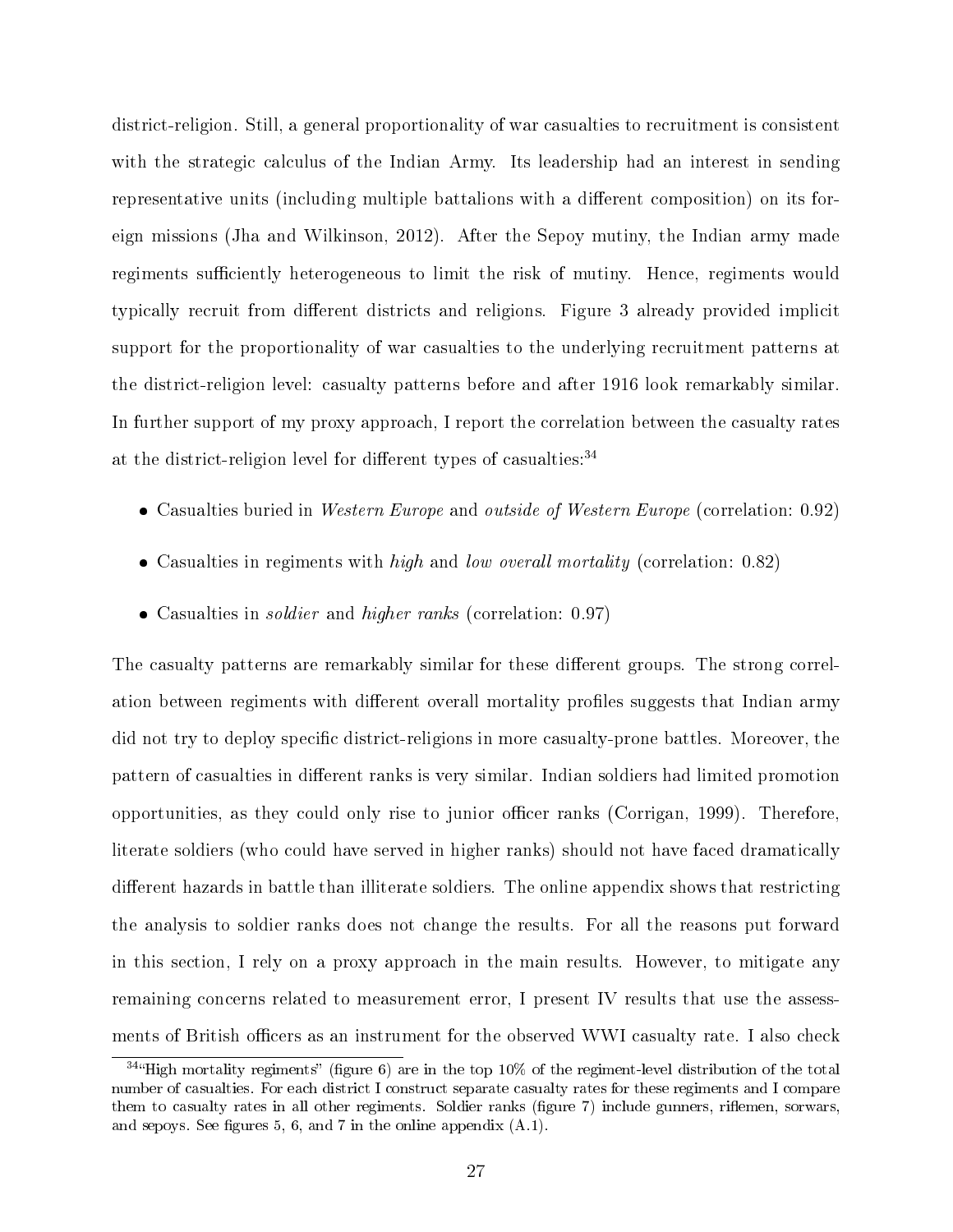the robustness of the main findings to using recruitment statistics instead of casualty rates at the district level (table 5).

#### 5.2.4 External validity

While the empirical approach addresses the key endogeneity concerns, it is harder to make firm statements about the external validity of the effects. At the individual level, the voluntary nature of military service implies that recruits were not representative of their communities: they are likely to have been physically stronger than other group members. Such heterogeneity has implications for the external validity of the results, which could be very different in a context of conscription.<sup>35</sup> Similarly, (unobserved) heterogeneity between recruited groups may have implications for external validity, even if the common trends assumption holds.

# 6 Results

The results from the baseline specification can be found in Table 3. An increase in the casualty rate by 0.1 per 100 of the male population is associated with an increase in the literacy rate by 4.7 per cent (proportional). This implies that for 1 additional recruit per 100 of the male population, the literacy rate increases by 2.4 per cent in 1931.<sup>36</sup> Evaluated at the sample mean, this corresponds to an increase of 2.6 additional literate males per thousand of the male population. The further increase in the literacy rate in 1931 is consistent with the fact that complete demobilization was only reached after 1921. The estimated returns to military service are large in economic terms. Given that the public education system

<sup>&</sup>lt;sup>35</sup>Bodenhorn, Guinnane, and Mroz (2014) develop and occupational choice model between civilian and military labor to explain variation in the height of recruits. Applied to literacy, their argument about height would suggest that the number of literate recruits might reflect local economic conditions. The effect of military recruitment on literacy could differ depending on the share of literate recruits, although average literacy was very low and most recruits were illiterate (as discussed in section 3).

<sup>36</sup>I assume an equal probability of dying and divide the number of Punjabi men recruited (app. 360,000) by the number of Punjabi war deaths (app. 19,000) to obtain an estimate of the number of recruited soldiers corresponding to one war death (18.94).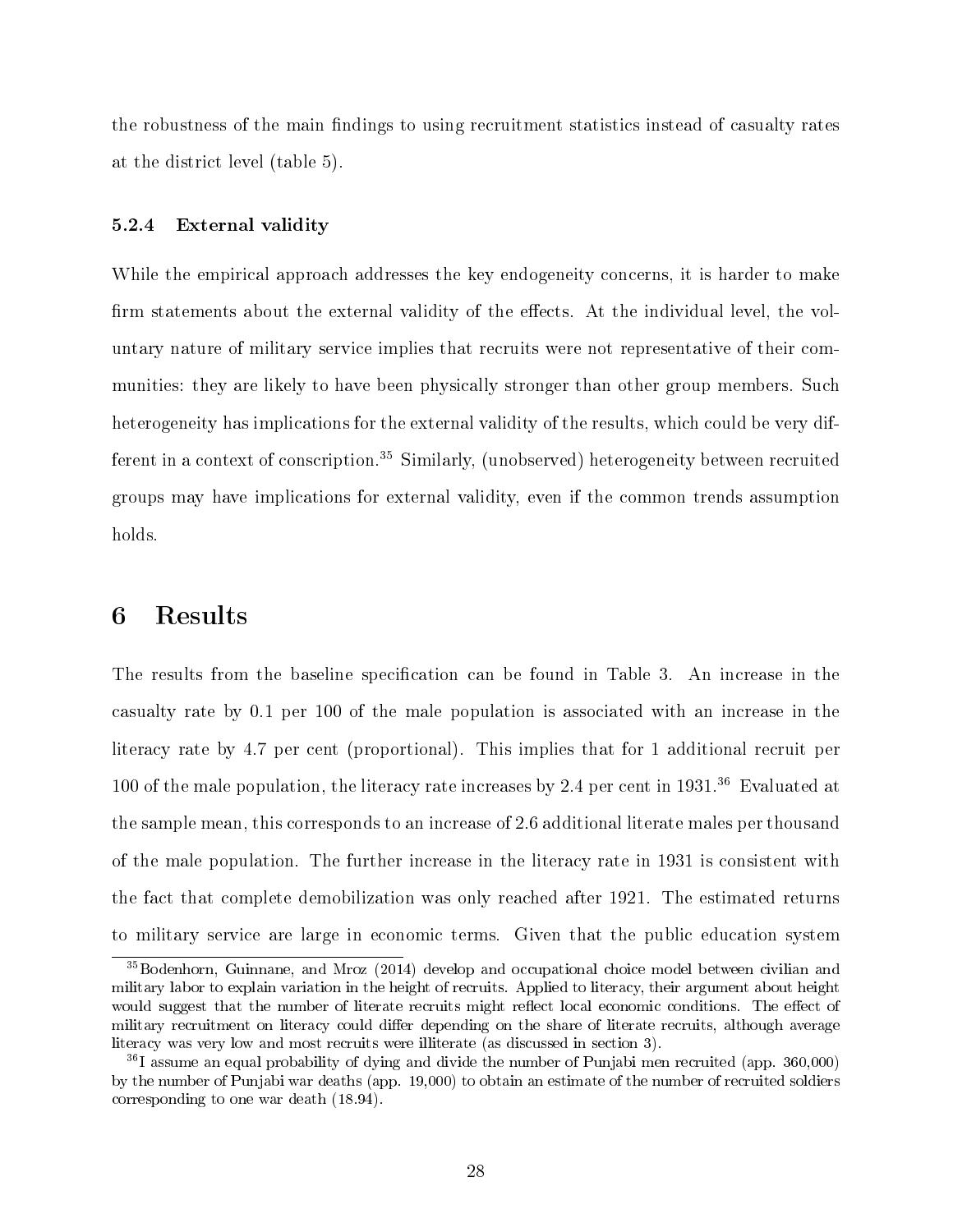struggled to improve adult literacy (Chaudhary,  $2010$ ), the positive effects of military service are particularly striking.

Table 3 also confirms that military recruitment did not have an impact on the size of the population, which addresses the concern that the observed effects on literacy rate are driven by changes in the denominator. Moreover, given that the impact on the size of the population is positive, it is clear that the effect of war casualties on the *number of literates* is positive as well (because of the log specification, the total effects are given by the sum of the coefficients columns 1 and 4, 2 and 5, and 3 and 6, and these retain their significance for the relevant coefficients). As a result, higher mortality of illiterates in more heavily recruited districts cannot account for the main findings.

|               |                   | $Log(male$ literacy rate) |                   | Log(male population) |         |          |
|---------------|-------------------|---------------------------|-------------------|----------------------|---------|----------|
|               | All ages          | Over $20$                 | Under 20          | All ages             | Over 20 | Under 20 |
|               | $\left( 1\right)$ | $\left( 2\right)$         | $\left( 3\right)$ | (4)                  | (5)     | (6)      |
| Casualty rate | $0.33**$          | $0.40**$                  | 0.06              | 0.13                 | 0.13    | 0.14     |
| $*1921$       | (0.16)            | (0.15)                    | (0.21)            | (0.17)               | (0.17)  | (0.17)   |
| Casualty rate | $0.47*$           | $0.50**$                  | 0.30              | 0.10                 | 0.10    | 0.09     |
| $*1931$       | (0.24)            | (0.20)                    | (0.33)            | (0.19)               | (0.19)  | (0.20)   |
| Observations  | 168               | 168                       | 168               | 168                  | 168     | 168      |

Table 3: Baseline specification

Notes: District-religion level observations for 56 groups (Muslim or Hindu-Sikh, in 28 districts), for three census years (1911-31). Casualty rates are expressed per 100 of the 1911 male population. All regressions include district-religion fixed effects and religion-year effects. Standard errors are clustered at the district-religion level. \*\*\*  $p<0.01$ , \*\*  $p<0.05$ , \*  $p<0.1$ .

Table 3 also provides the first piece of evidence on the mechanism. In columns (2) and (3), the baseline regression is run for two age groups separately: over-20-year-old males and under-20-year-old males.<sup>37</sup> While military war deaths are not associated with significant lit-

<sup>&</sup>lt;sup>37</sup>One caveat on this analysis is that a proportion of respondents would typically not know their age (Chaudhary, 2010). Literacy for over-30-year-olds is not reported by the census, which prevents a cohortlevel analysis. In the appendix  $(A.3.5)$ , I discuss an approach to estimate (approximated) cohort-specific literacy gains.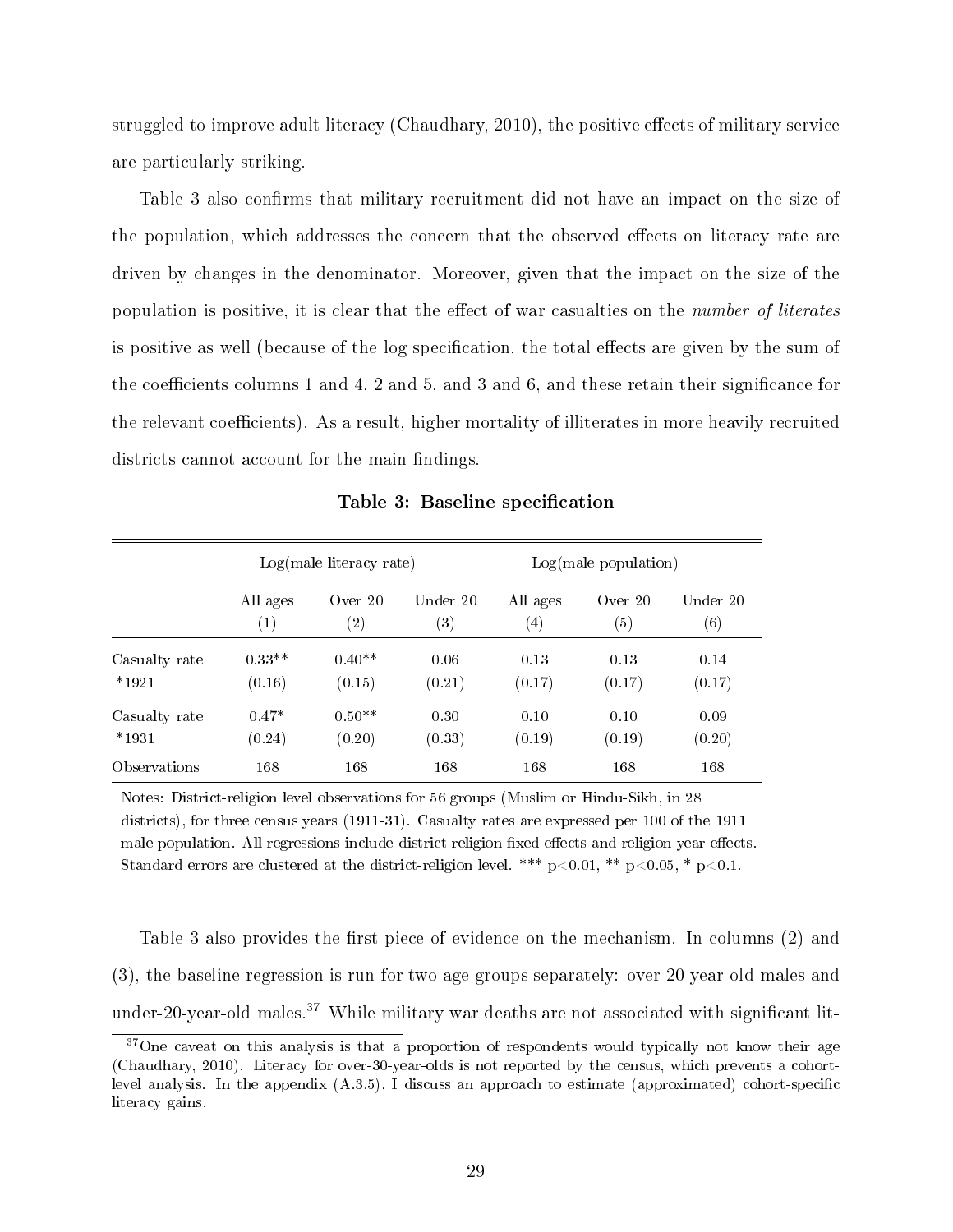eracy improvements for the under-20-year-olds (column 3), the over-20-year-olds in recruited communities improved their literacy significantly relative to other communities (column 2). The difference between these two effects in 1921 is significant at the  $1\%$  level (columns 2 and 3), but becomes insignificant in 1931. The fact that over-20-year-olds are driving the short run impact supports the hypothesis that direct skill acquisition is a key mechanism through which military recruitment improved literacy. If the improvements in literacy are driven by the return of demobilized soldiers to their home communities, then we should only expect literacy to improve for men above military age and the impact should be visible immediately after the war (in 1921). If communities experienced higher literacy in response to the inflow of military salaries, one would expect to see an effect that is stronger for (if not limited to) under-20-year olds, as this group has the lowest opportunity cost of acquiring literacy skills through education. The fact that under- and over-20-year olds do not experience signicantly different literacy gains in 1931 is consistent with the presence of mild spill-overs, although the effect is not sufficiently strong (or precise) to make the impact on under-20-year olds significant.

The key identification assumption underlying these results is that war casualties are unrelated to the counterfactual literacy growth in the absence of war recruitment. As discussed in detail in the endogeneity section, this assumption is weaker than randomness in recruitment or casualty patterns, and can be supported by looking at literacy trends before the war. Table 4 restricts the sample to allow for the estimation of a 'pre-treatment effect'. The pre-treatment effect on the male literacy rate is estimated to be insignificant and close to zero, which supports the common trends assumption.<sup>38</sup>

 $38$ Even columns include year-effects for the 7 districts with canal colonies, which experienced high immigration between 1901 and 1911 (Agnihotri, 1996).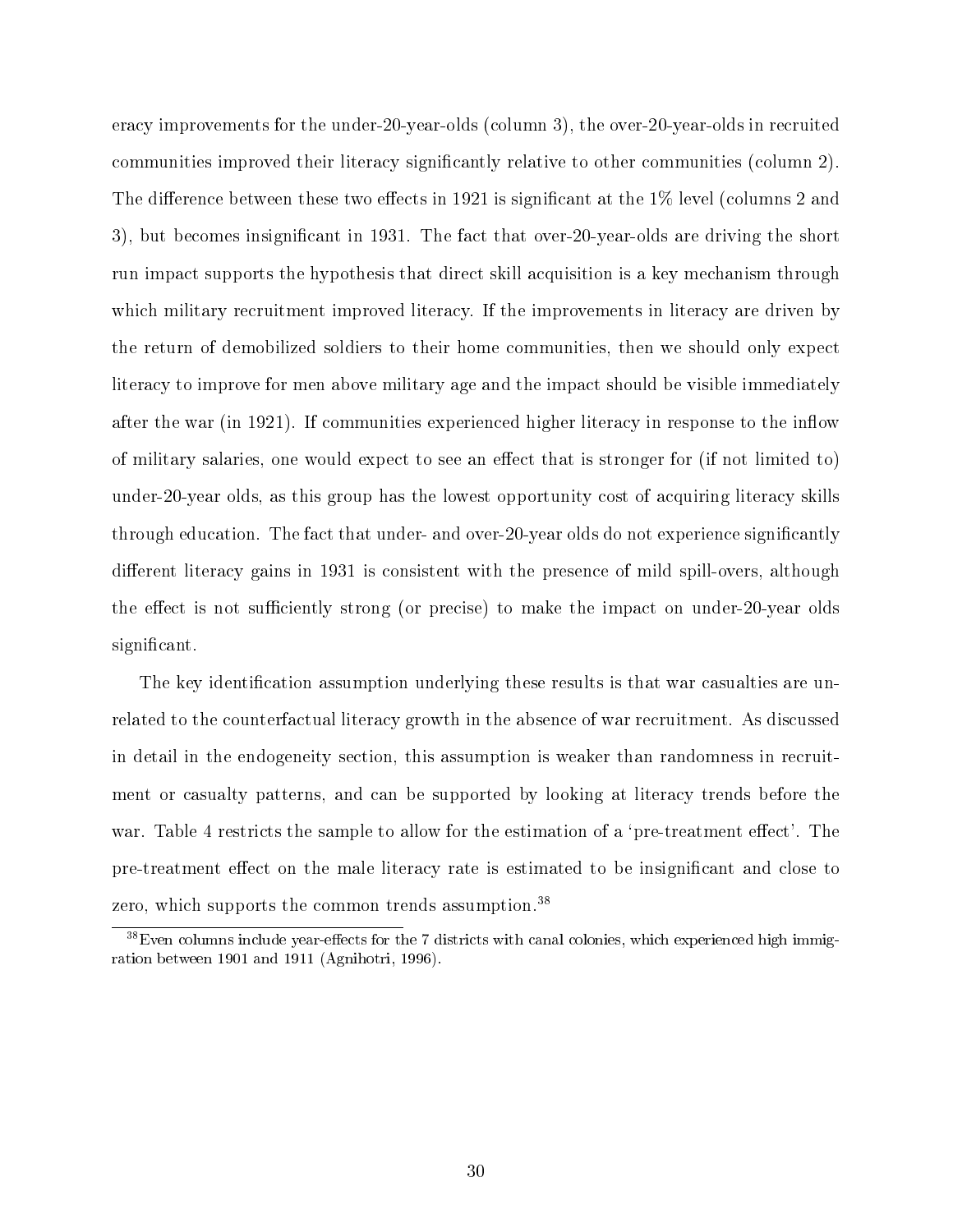|               |         |                   | $Log(male$ literacy rate) |                   |         |          |  |
|---------------|---------|-------------------|---------------------------|-------------------|---------|----------|--|
|               |         | All ages          |                           | Over $20$         |         | Under 20 |  |
|               | (1)     | $\left( 2\right)$ | (3)                       | $\left( 4\right)$ | (5)     | (6)      |  |
| Casualty rate | 0.02    | $-0.00$           | 0.10                      | 0.09              | $-0.13$ | $-0.22$  |  |
| $*1911$       | (0.11)  | (0.12)            | (0.11)                    | (0.13)            | (0.22)  | (0.23)   |  |
| Casualty rate | $0.32*$ | 0.26              | $0.47***$                 | $0.39**$          | $-0.09$ | $-0.13$  |  |
| $*1921$       | (0.17)  | (0.17)            | (0.15)                    | (0.16)            | (0.28)  | (0.28)   |  |
| Casualty rate | 0.41    | $0.56*$           | $0.52**$                  | $0.64***$         | 0.07    | 0.27     |  |
| $*1931$       | (0.26)  | (0.28)            | (0.22)                    | (0.22)            | (0.40)  | (0.44)   |  |
| Colony-year   |         |                   |                           |                   |         |          |  |
| effects       |         | Υ                 |                           | Y                 |         | Y        |  |
| Observations  | 208     | 208               | 208                       | 208               | 208     | 208      |  |

#### Table 4: Pre-treatment effect

Notes: District-religion level observations for 52 communities (Muslim or Hindu-Sikh, in 26 districts), for four census years  $(1901-31)$ . All regressions include district-religion fixed effects, religion-year effects, and colony-year effects. Rawalpindi and Attock are omitted from this analysis because of substantial border changes. Standard errors are clustered at the district-religion level. \*\*\*  $p < 0.01$ , \*\*  $p < 0.05$ , \*  $p < 0.1$ .

## 6.1 Robustness

### 6.1.1 District level results

In Table 5, the main regression is presented at the district level. These results line up very well with the district-religion level results, in spite of important differences in the recruitment of different religious groups within the same district. The district-level analysis allows for two important robustness checks. First, I can test whether the main results go through for Leigh's recruitment estimates at the district level. These results (in even columns) are very similar to the main results based on casualty patterns,<sup>39</sup> and indicate that selective war mortality is not driving the main results. Second, the district level allows me to control explicitly for confounding factors in Table 6. I include both time effects for baseline controls

 $39$ Taking into account that the eligible male population (used in the recruitment shares) is around  $40\%$  of the total male population and the mortality rate in the Army is  $1/19$ , the implied estimates are quantitatively similar: 2 additional male literates in 1931 for every recruit (column 1 and 2).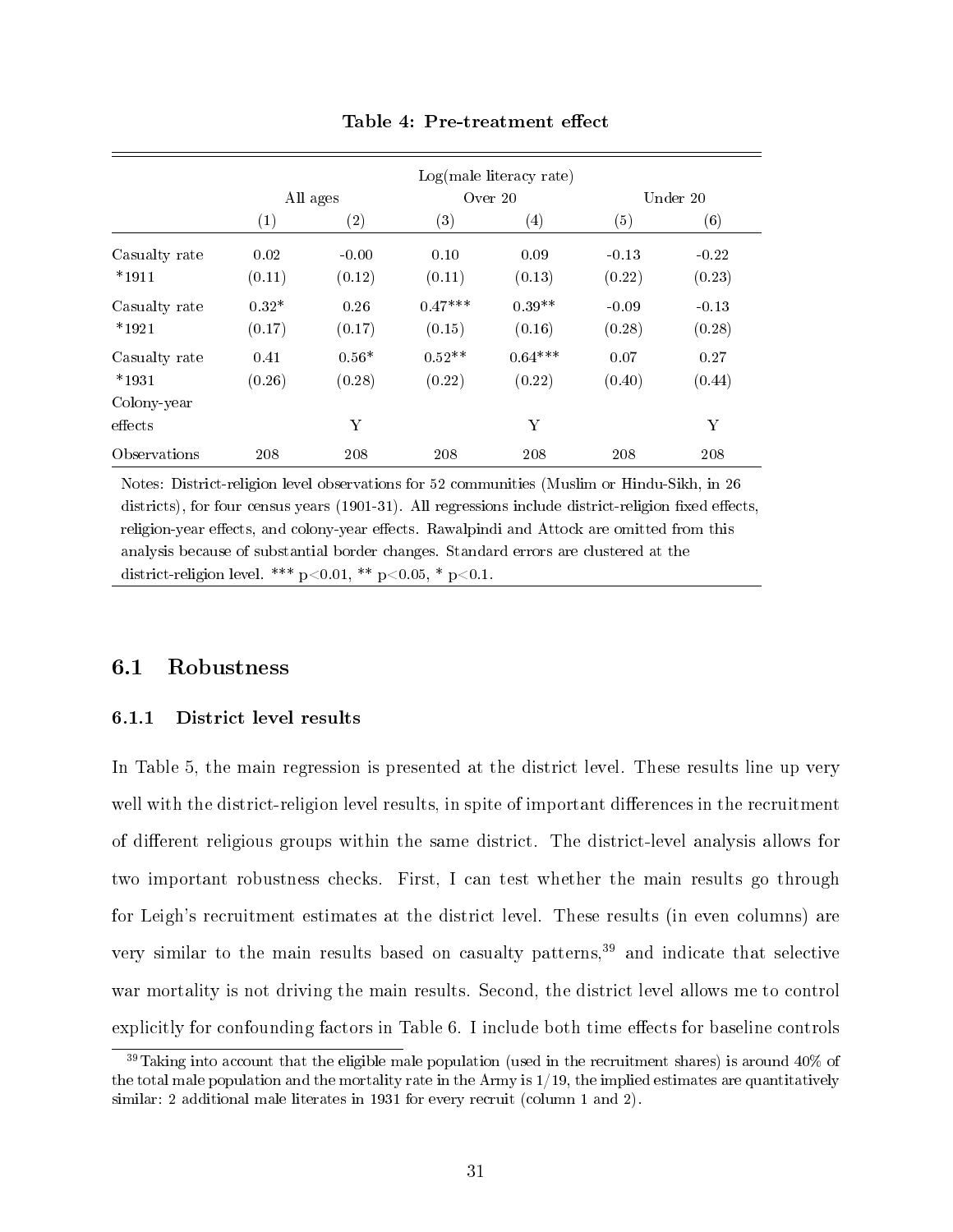(columns 1,2,4,5,7,8) and additional contemporary controls (columns 3,6,9). The set of controls includes a wide range of potential confounding factors: canal colony status, per capita land revenues at baseline, the share of the agricultural population, contemporaneous migration, and mortality at baseline (the last measure is only available in a smaller sample of 21 districts). In the online appendix (table 16), I further confirm that the district-religion level results are broadly robust to the inclusion of district-year fixed effects. Therefore, it appears unlikely that the observed effects of war recruitment are driven by unobserved characteristics at the district-level.

|                  |          |          |           | $Log(male$ literacy rate) |        |          |
|------------------|----------|----------|-----------|---------------------------|--------|----------|
|                  |          | All ages |           | Over 20                   |        | Under 20 |
|                  | (1)      | (2)      | (3)       | $\left( 4\right)$         | (5)    | (6)      |
| Casualty rate    | $0.46**$ |          | $0.53***$ |                           | 0.24   |          |
| $*1921$          | (0.17)   |          | (0.162)   |                           | (0.19) |          |
| Casualty rate    | $0.48*$  |          | $0.48**$  |                           | 0.42   |          |
| $*1931$          | (0.24)   |          | (0.23)    |                           | (0.30) |          |
| Recruitment rate |          | $0.58**$ |           | $0.66***$                 |        | 0.30     |
| $*1921$          |          | (0.22)   |           | (0.22)                    |        | (0.23)   |
| Recruitment rate |          | $0.78**$ |           | $0.76**$                  |        | $0.76*$  |
| $*1931$          |          | (0.319)  |           | (0.328)                   |        | (0.394)  |
| Observations     | 168      | 168      | 168       | 168                       | 168    | 168      |

Table 5: District level results

Notes: observations are at the district level for three census years (1911-31). Casualty rates are expressed per 100 of the male population, and recruitment rates as a share of the total eligible male population. District fixed effects and colony-year effects are included in all columns. See 2 for summary statistics. Standard errors are clustered at the district level. \*\*\*  $p<0.01$ , \*\*  $p<0.05$ , \*  $p<0.1$ 

#### 6.1.2 An IV approach

A remaining concern in the analysis presented so far is the possibility that shocks between 1911 and 1921 explain both war-time recruitment and literacy outcomes. As argued earlier, the recruitment patterns of the Indian Army are surprisingly consistent over the war period,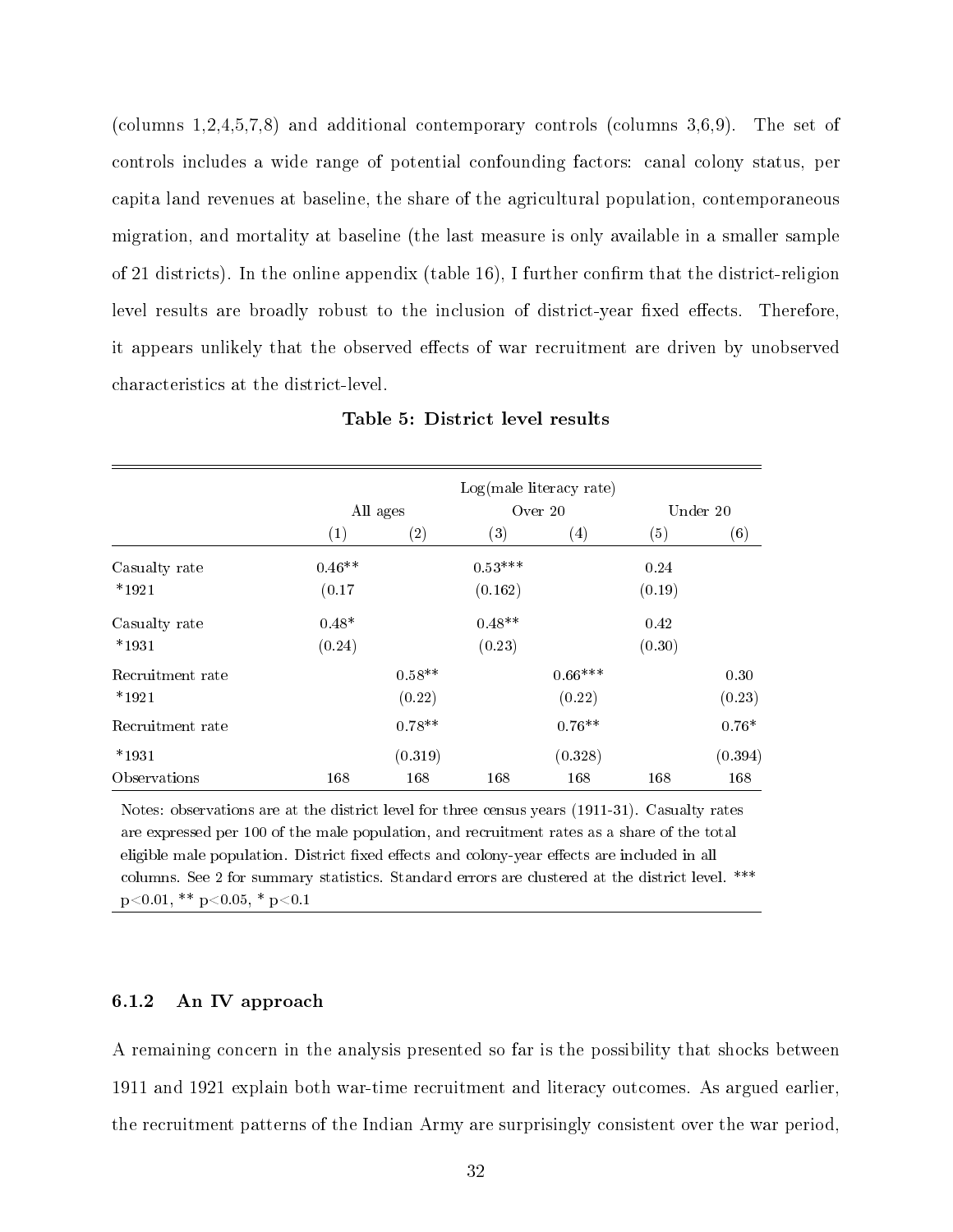|                                                                                                                                                                                                                                                                                                                                                                                                                                                                                                                                                                                                                                                                                                                                                                                                                                                                                                                                                                                                              |           |                    |                                                                                                    | Log(male literacy rate) |            |                        |         |               |                |
|--------------------------------------------------------------------------------------------------------------------------------------------------------------------------------------------------------------------------------------------------------------------------------------------------------------------------------------------------------------------------------------------------------------------------------------------------------------------------------------------------------------------------------------------------------------------------------------------------------------------------------------------------------------------------------------------------------------------------------------------------------------------------------------------------------------------------------------------------------------------------------------------------------------------------------------------------------------------------------------------------------------|-----------|--------------------|----------------------------------------------------------------------------------------------------|-------------------------|------------|------------------------|---------|---------------|----------------|
|                                                                                                                                                                                                                                                                                                                                                                                                                                                                                                                                                                                                                                                                                                                                                                                                                                                                                                                                                                                                              |           | All ages           |                                                                                                    |                         | Over 20    |                        |         | Under 20      |                |
|                                                                                                                                                                                                                                                                                                                                                                                                                                                                                                                                                                                                                                                                                                                                                                                                                                                                                                                                                                                                              | $\Xi$     | $\widehat{c}$      | $\widehat{\mathbf{c}}$                                                                             | $\bigoplus$             | ම          | $\widehat{\mathbf{6}}$ | E       | $\circledast$ | $\circledcirc$ |
| Casualty rate                                                                                                                                                                                                                                                                                                                                                                                                                                                                                                                                                                                                                                                                                                                                                                                                                                                                                                                                                                                                | $0.42**$  | $1.39*$<br>$\circ$ | $0.35***$                                                                                          | $0.56***$               | $0.52**$   | $0.41**$               | $-0.03$ | $-0.03$       | 0.11           |
| $*1921$                                                                                                                                                                                                                                                                                                                                                                                                                                                                                                                                                                                                                                                                                                                                                                                                                                                                                                                                                                                                      | (0.20)    | (0.23)             | (0.161)                                                                                            | (0.18)                  | (0.21)     | (0.16)                 | (0.39)  | (0.41)        | (0.24)         |
| Casualty rate                                                                                                                                                                                                                                                                                                                                                                                                                                                                                                                                                                                                                                                                                                                                                                                                                                                                                                                                                                                                | $0.61***$ | $0.63***$          | 0.37                                                                                               | $0.66***$               | $0.66***$  | 0.40                   | 0.38    | $0.44**$      | 0.23           |
| $*1931$                                                                                                                                                                                                                                                                                                                                                                                                                                                                                                                                                                                                                                                                                                                                                                                                                                                                                                                                                                                                      | (0.161)   | (0.17)             | (0.25)                                                                                             | (0.19)                  | (0.21)     | (0.26)                 | (0.24)  | $(0.20)$      | (0.31)         |
| Migration, area, and population<br>Baseline control-year effects<br>1911 Mortality - year effects<br>(including land revenue and<br>agricultural employment)<br>controls                                                                                                                                                                                                                                                                                                                                                                                                                                                                                                                                                                                                                                                                                                                                                                                                                                     | Yes       | Yes<br>Yes         | $Y$ es                                                                                             | Yes                     | Yes<br>Yes | Yes                    | Yes     | Yes<br>Yes    | Yes            |
| Observations                                                                                                                                                                                                                                                                                                                                                                                                                                                                                                                                                                                                                                                                                                                                                                                                                                                                                                                                                                                                 | 84        | 84                 | $\mathbb{S}$                                                                                       | 84                      | 84         | 63                     | 84      | 84            | 63             |
| Notes: observations are at the district level for three census years $(1911-31)$ . 'Baseline controls-year effects' include year effects of the 1911 value of<br>density, primary education expenditures per capita, primary fees per capita, primary school students per capita, the fraction of the male population<br>effects are included in all columns. See 2 for summary statistics. Standard errors are clustered at the district level. *** $p<0.01$ , ** $p<0.05$ , * $p<0.1$ .<br>values of the logarithm of the district area, the logarithm of the size of the relevant age population, and the fraction of the population born in the<br>born in the district of enumeration, the agricultural employment share, and per capita land revenues. Columns 2,5, and 8 includes contemporary<br>proportion of the Hindus in the male population, the proportion of Sikhs, the proportion of Muslims (with other religions omitted), population<br>district. Columns 3, 6, and 9 are estimated for a |           |                    | smaller sample of 21 districts that provide mortality data. District fixed effects and colony-year |                         |            |                        |         |               |                |

Table 6: District level controls Table 6: District level controls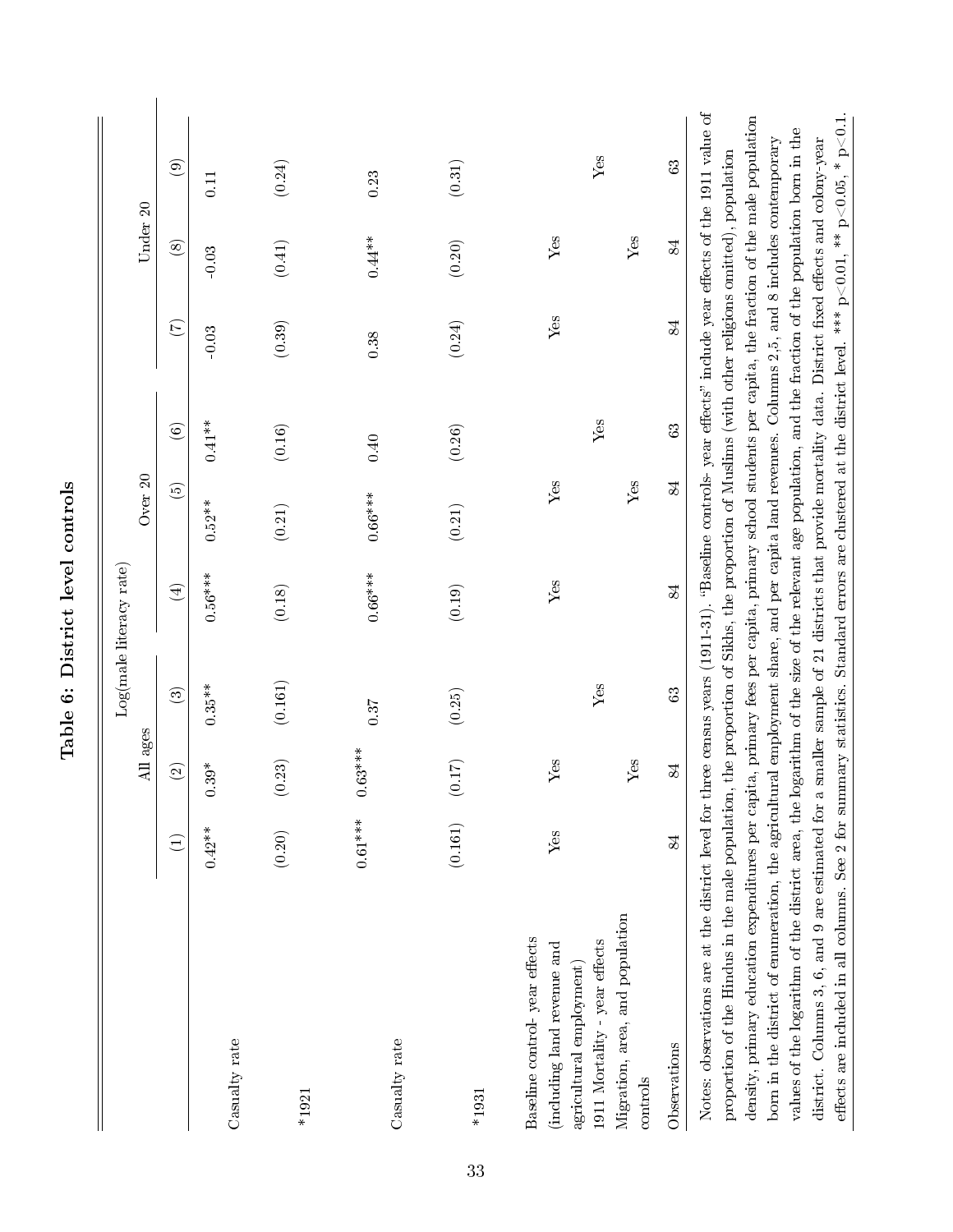but I cannot track recruitment between 1911 and 1914. Also, the validity of using war casualties as recruitment proxies could not be confirmed at the district-religion level. The IV approach tries to address these two concerns. It will also have the advantage of focusing on the demand-side constraints that underlie recruitment patterns. In particular, I use the classifications of British recruitment officers as a fully predetermined predictor of war-time recruitment. My key source of information is a set of publications by Captain A. H. Bingley (who published detailed handbooks for the recruitment of Sikhs in 1899 and Dogra Hindus in 1897), Lieutenant Colonel J.M. Wikeley (who published on Muslims in Western Punjab in 1915), and Colonel W.F. Bourne (who published a similar handbook for Muslim recruitment in Eastern Punjab in 1914).<sup>40</sup> Based on their classifications, I construct an indicator variable to measure "recruitment suitability". For recruitment suitability to be a valid instrument, it needs to be correlated with the proxy for military recruitment and it cannot influence the observed literacy pattern through any other channel than through military recruitment as proxied by war deaths. As discussed in section  $2 \text{ (p.11)}$ , the selection criteria used to mark communities as good recruitment grounds included subjective assessments of physique, being used to hard agricultural labor, a history of warfare, caste pride, obedience, not being quarrelsome. Because these assessments were made before the start of the First World War, the diff-in-diff-IV estimates will not be driven by short-run shocks to literacy.

The information provided by the recruitment handbooks differs for each religion/caste. For Sikhs, Bingley reports a ranking of tahsils (sub-districts) based on their suitability for military recruitment. For Dogra recruits, information is available on which tahsils make the "best" recruitment grounds. For Muslims, Bourne and Wikeley explicitly mention certain tahsils as being good recruitment grounds for particular groups. I construct a recruitment suitability measure at the district-religion level that equals the share of tahsils within each district that are classified as good recruitment grounds for that religious group. For a Hindu community in a given district I look at the share of tahsils in the district  $(1)$  listed as "the

 $^{40}$ Even though Bourne and Wikely published their works at the start of the War (in 1914 and 1915 respectively), their most recent references are from 1912 and they do not mention the war at any point.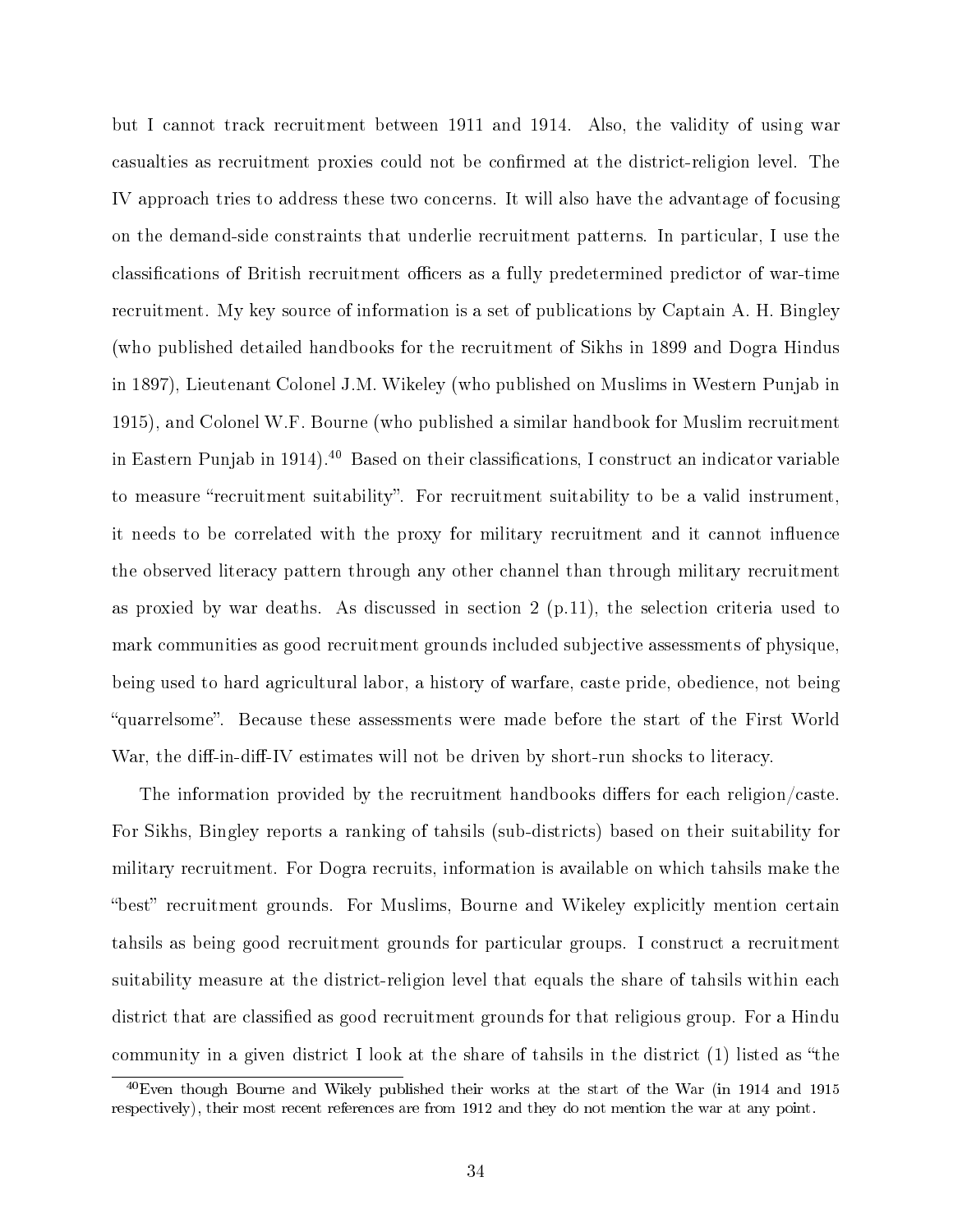best" Dogra recruitment grounds, or  $(2)$  listed as having "Very good" Sikh recruits. The value for the Muslim community in the same district will be based on the share of tahsils mentioned as recruitment grounds by Bourne or Wikeley.<sup>41</sup> The resulting first stage regression is given by:

$$
Cas_{r,d,11} = \lambda_0 + \lambda_1 suitability_{r,d,11} + \varepsilon_{d,11}
$$
\n<sup>(2)</sup>

A 2SLS regression of the change in literacy rates relative to 1911 is run separately for 1921 and 1931.

$$
\Delta y = \varphi + \beta \widehat{cas}_{r,d,11} + v_d \tag{3}
$$

Table 7 presents the results of the IV approach (using a LIML estimator). The first stage in column (3) confirms the relevance of the instrument. In the IV LIML results, the coefficient on the casualty rate retains its significance in spite of large standard errors, but its magnitude is substantially higher than for the OLS results. Of course, the instrumentation approach is only valid if the initial selection of recruitment grounds is exogenous. I cannot fully rule out the possibility that recruitment officers selected communities on criteria that led to subsequent literacy development. Hence, this robustness check mainly addresses the endogeneity concerns that relate to the proxy approach and endogenous selection into the army due to time-varying factors during the First World War. However, the IV results are consistent with attenuation bias being the main endogeneity concern. Moreover, I can check the sensitivity of the IV estimates using the method developed by Conley, Hansen, and Rossi  $(2012)$ . These results are presented in the online appendix (figures 9 and 10 on p.17) and confirm the robustness of the IV results to small departures from perfect exogeneity.

<sup>41</sup>Bingley (1899, p.108) considers the tahsil to be the best unit of geographical targeting. The average suitability score is 0.19, the average score is 0.13 for Hindu-Sikhs and 0.24 for Muslims. The results are robust to using the measures of the three religious groups as separate instruments.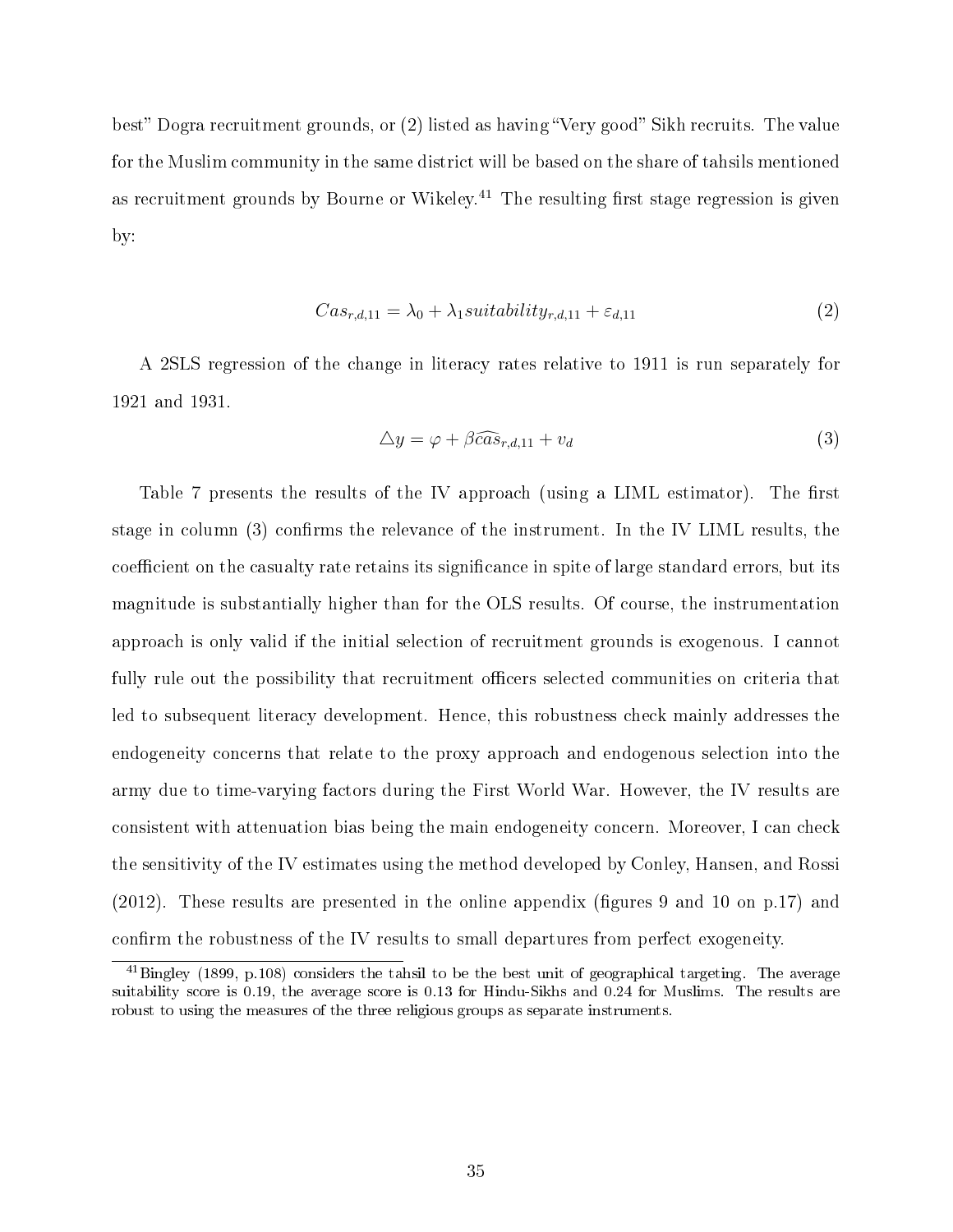|                        | Casualty    |            |                                  |           |           |
|------------------------|-------------|------------|----------------------------------|-----------|-----------|
|                        | rate        |            | $\triangle Log(Male Literature)$ |           |           |
|                        | (per 100)   |            | All ages                         | Over 20   | Under 20  |
|                        | First Stage | <b>OLS</b> | IV (LIML)                        | IV (LIML) | IV (LIML) |
|                        | (1)         | (2)        | $\left( 3\right)$                | (5)       | (7)       |
| Casualty rate * $1921$ |             | $0.33**$   | $0.42*$                          | $0.51**$  | 0.13      |
|                        |             | (0.16)     | (0.23)                           | (0.23)    | (0.35)    |
| Casualty rate*1931     |             | $0.47*$    | $0.61*$                          | $0.60**$  | 0.56      |
|                        |             | (0.24)     | (0.33)                           | (0.28)    | (0.48)    |
| Share of "very good"   |             |            |                                  |           |           |
| tahsils                | $0.34***$   |            |                                  |           |           |
|                        | (0.07)      |            |                                  |           |           |
| F-statistic            | 24.9        |            |                                  |           |           |
| Observations           | 56          | 56         | 56                               | 56        | 56        |

Table 7: IV results

Notes: Observations include Hindu-Sikh communities in 28 British districts. Coefficients are reported for the change in log-literacy rates relative to 1911. See text and 2 for a description of the instrument. The model is estimated with Limited Information Maximum Likelihood (Liml). Standard errors are heteroskedasticity-robust. \*\*\*  $p<0.01$ , \*\*  $p<0.05$ , \*  $p<0.1$ .

# 7 Mechanisms

In this section I will present a set of secondary results that help to uncover the mechanism behind the main results. First, I show data on public education, the number of students, and the volume of letters. Then, I also show results on female and English literacy. All these additional results turn out to be consistent with an informal learning mechanism that benefited veterans directly.

## 7.1 Public education, students, and letters

To investigate whether investments in education by the District Boards are driving my results, this section analyzes the role of education expenditures. These investments were specific to British districts and official statistics do not distinguish between religious groups.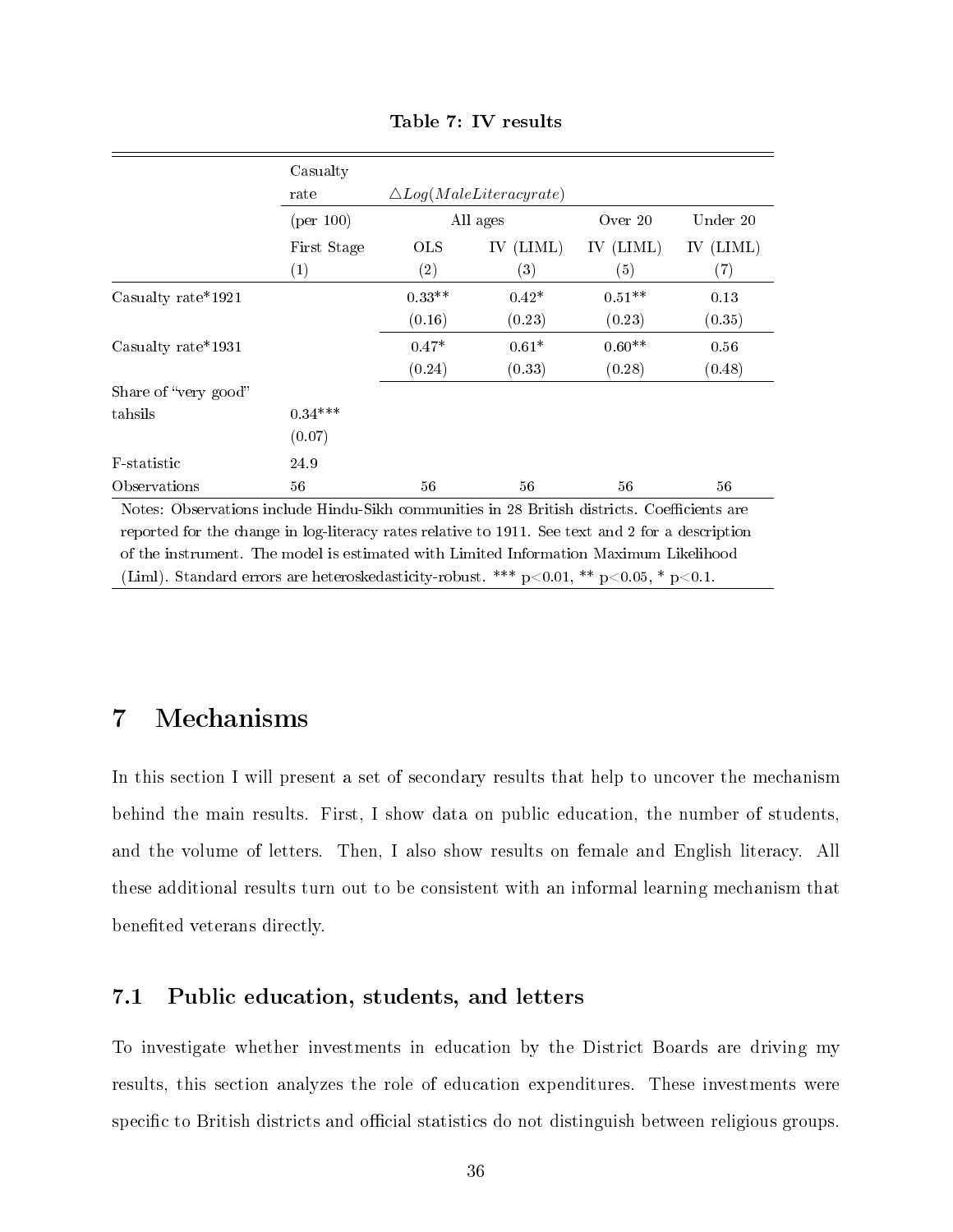Two outcome variables are considered: total primary school expenditures and the number of native-language students enrolled in public and private schools. If recruited districts were successful in attracting more educational investment by the local authorities after the war, one would expect a positive effect on these expenditures. If military service created a demand shock for education, this should be reflected in the number of students. As school expenditure and student data are only available at the district level, the variables of interest were aggregated at the district level instead of at the district-religion level.

Table 8 relies on the main specification (now estimated at the district level) to examine the association between military war deaths and primary education expenditures.<sup>42</sup> Column (1) of Table 8 shows that the evolution of spending on primary education bears little relationship to the proportion of military war deaths to the 1911 population. If anything, heavily recruited districts spent less on primary schooling after the war. This finding goes against the hypothesis that the colonial authorities targeted education spending to heavily recruited districts. To the contrary, the Government of India may have feared that too much educational investment in the recruitment zones could undermine the recruitment potential of these regions by improving the outside options of prospective soldiers. Column (2) presents a difference-in-difference analysis of student enrolment between 1914 and 1921 and shows a negative but non-signicant impact of military recruitment on the number of students in vernacular primary schools (both in public and private education).<sup>43</sup>

<sup>&</sup>lt;sup>42</sup>Chaudhary (2009, 2010) argues that literacy in colonial India mainly depended on access to primary schools.

<sup>&</sup>lt;sup>43</sup>Student enrolment data are not available after 1922. The relationship between the casualties and literacy holds for the subsample of 20 districts that provide enrolment data for 1921 (not reported).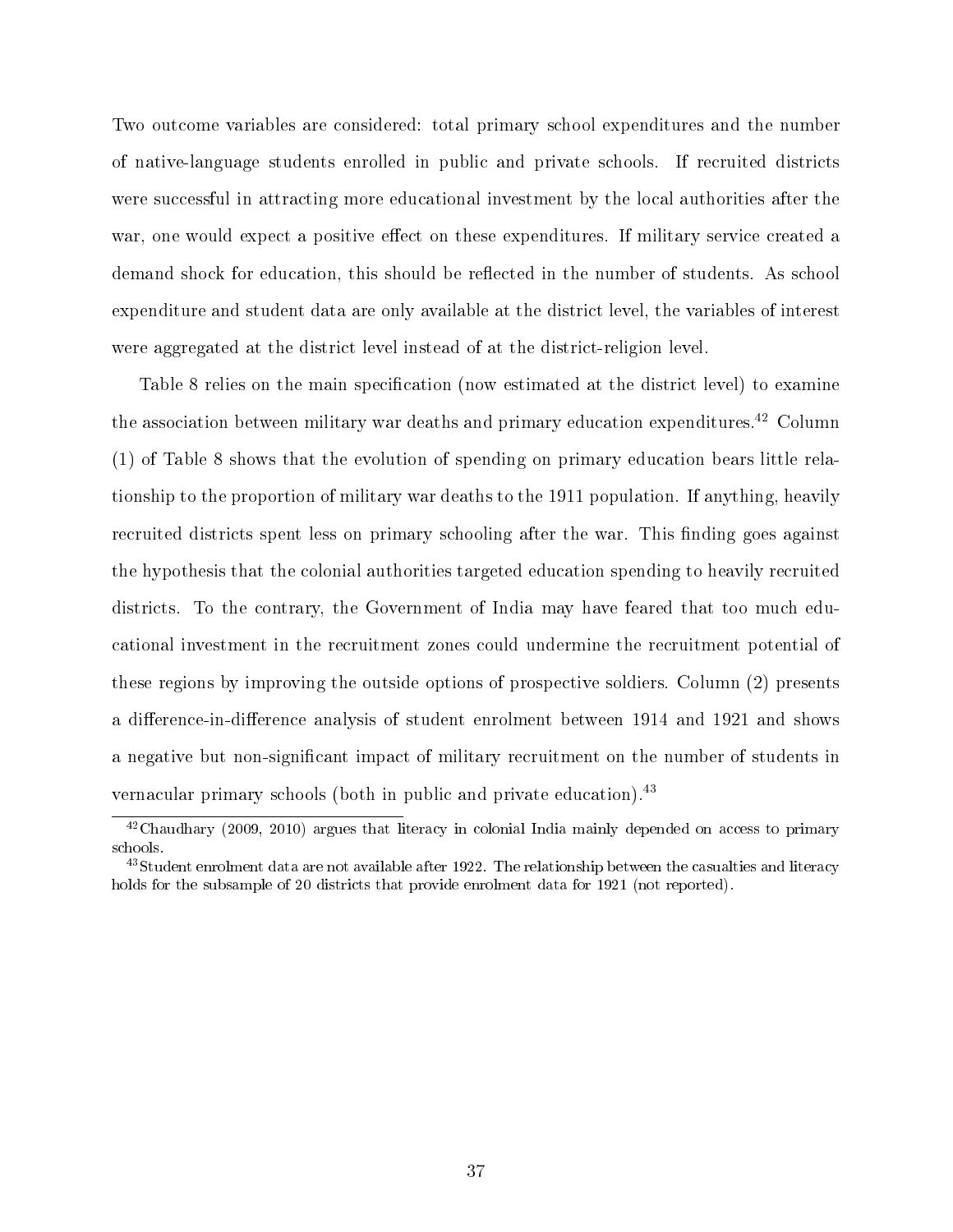|                        | Primary education |                   | Post volume                   |
|------------------------|-------------------|-------------------|-------------------------------|
|                        | Log(Primary)      | $Log(rate$ of     | $Log(\text{rate of letters})$ |
|                        | expenditure rate) | primary students) | received)                     |
|                        | $\left( 1\right)$ | $\left( 2\right)$ | (3)                           |
| Casualty rate * $1921$ | $-0.46*$          | $-0.24$           | 0.25                          |
|                        | (0.27)            | (0.28)            | (0.34)                        |
| Casualty rate*1931     | $-0.41$           |                   |                               |
|                        | (0.51)            |                   |                               |
| Observations           | 84                | 48                | 54                            |

### Table 8: Investments in education

Notes: Observations at the district level for 3 census years (1911-31) in (1), and 2 years (1911-21) in (2) and (3). Student and expenditure rates are relative to the population under 20. Column (2) includes 24 districts that provide data on students for 1914-21, (3) includes 27 districts that provide information on postal volumes. Casualty rates are per 100 of the 1911 male population. All regressions include district fixed effects and year effects. Standard errors are clustered at the district level. \*\*\*  $p<0.01$ , \*\*  $p<0.05$ , \*  $p<0.1$ .

|                             |          |           |           | $Log(male$ literacy rate) |         |                      |
|-----------------------------|----------|-----------|-----------|---------------------------|---------|----------------------|
|                             |          | All ages  |           | Over 20                   |         | Under 20             |
|                             | (1)      | (2)       | (3)       | (4)                       | (5)     | (6)                  |
| Casualty rate               | $0.46**$ | $0.53***$ | $0.50***$ | $0.53**$                  | $0.33*$ | 022                  |
| $*1921$                     | (0.17)   | (0.17)    | (0.17)    | (0.16)                    | (0.17)  | (0.25)               |
| Casualty rate               | $0.48*$  | $0.50*$   | $0.46*$   | $0.48*$                   | $0.51*$ | $0.41*$              |
| $*1931$                     | (0.24)   | (0.28)    | (0.23)    | (0.23)                    | (0.29)  | (0.35)               |
| Log(Primary)                | 0.00     |           | $-0.06$   |                           | $0.20*$ |                      |
| *expenditure rate)          | (0.08)   |           | (0.06)    |                           | (0.10)  |                      |
| 1911 Primary                |          |           |           |                           |         |                      |
| expenditures - year effects |          | Yes       |           | Yes                       |         | Yes                  |
| 1914 student share - year   |          |           |           |                           |         |                      |
| effects                     |          | Yes       |           | Yes                       |         | $\operatorname{Yes}$ |
| Observations                | 84       | 84        | 84        | 84                        | 84      | 84                   |

### Table 9: Controlling for education (district level)

Notes: Observations at the district level for three census years (1911-31). Casualty rates are per 100 of the 1911 male population, student and expenditure rates are relative to the population under 20. All regressions include district fixed effects and year effects. Standard errors are clustered at the district level. \*\*\*  $p<0.01$ , \*\*  $p<0.05$ , \*  $p<0.1$ .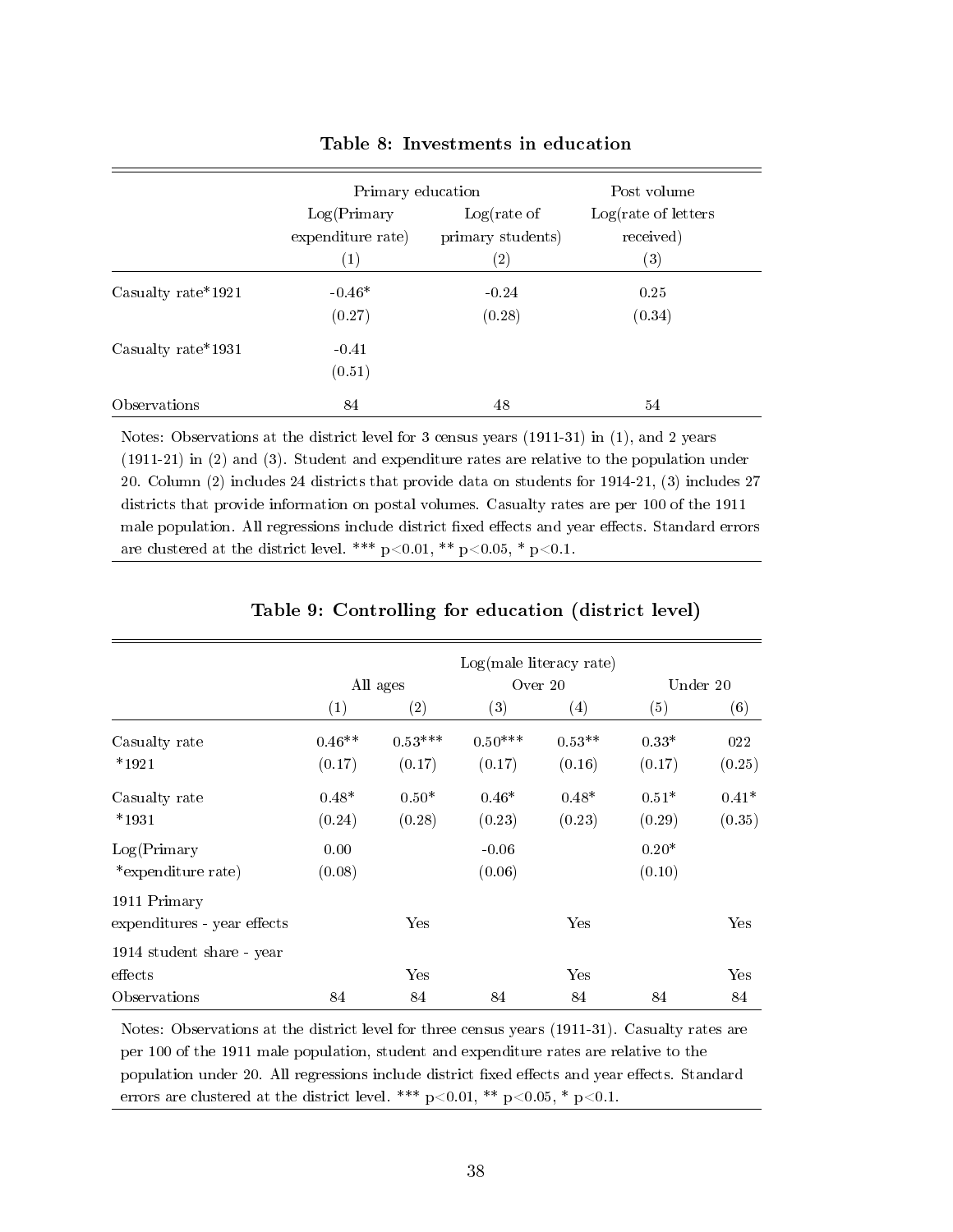The hypothesis that public investment in education is not driving earlier findings is further confirmed in Table 9. The findings from this specification are in line with earlier results, even though the analysis is now conducted at the district level.<sup>44</sup> In the odd columns, contemporaneous spending on primary education is included as a control variable. The even columns allow for initial investment in education (in 1911) and student enrolment rates (in 1914) to have a year-specific effect on literacy outcomes. This specification addresses the concern that recruited districts had already attracted preferential investments in education before the war.

In column (3) of table 8, I estimate the impact of military recruitment on the volume of letters. While this effect is positive, it does not gain significance. Unfortunately, the postal data are likely to be very imprecise, as they were based on annual samples of two weeks, and there is no data on the volume of letters sent during the war (which would be the key variable of interest). The most convincing evidence on the importance of the postal service is historical in nature, and the letters sent by Indian soldiers were referred to earlier in the mechanisms section.

In conclusion, the results on public expenditures on education indicate that education expenditures are unlikely to drive the positive relationship between military recruitment and literacy improvements after the war. Nevertheless, this analysis does suffer from certain limitations. The data collected on students does not distinguish between religions, nor do the data on schools. Not only do these limitations prevent me from disaggregating literacy as in earlier results, I also cannot explore the role of specific institutions such as Madrasas or Dayanand Anglo-Vedic schools (Jones, 1976), although these reached a very limited number of students (Nurullah and Naik, 1951).

<sup>44</sup>As the control variables considered in this section only vary at the district level, I use the district-level average literacy rate as the dependent variable. However, the coefficients on war casualties are similar (and more precisely estimated) when these regressions are run at the District-Religion level.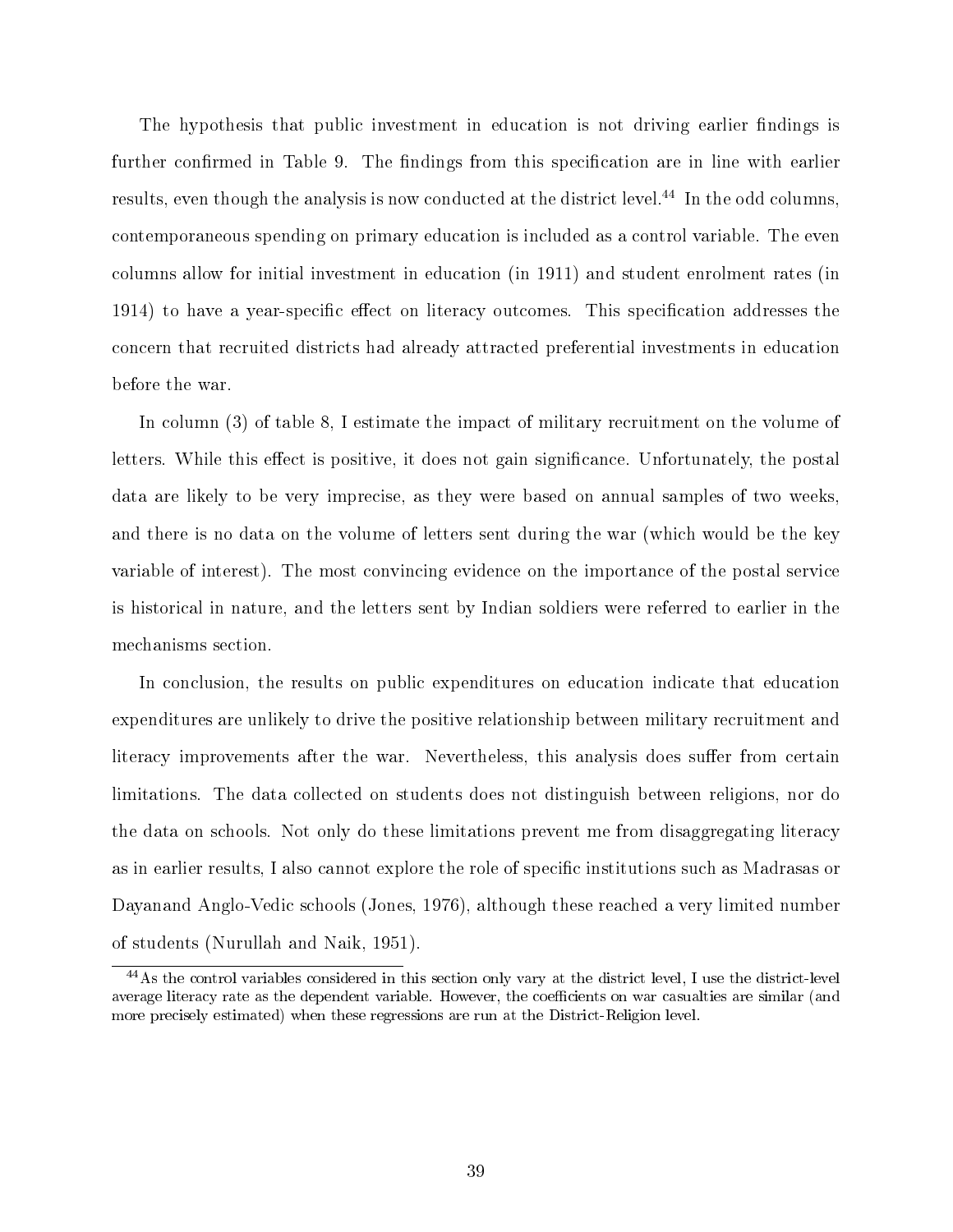### 7.2 Female literacy and English literacy

The analysis can be extended to female literacy. In table 10, I present summary statistics for female literacy and male English literacy. The average level of female literacy is extremely low (around  $1\%$ ). These very low literacy rates give rise to additional measurement concerns. Subject to this caveat, table 10 presents the baseline results for female literacy. The estimated impact of military recruitment on female literacy is negative. This result offers support for the hypothesis that the loss of male labor increases the opportunity cost of women in education, although the estimated impact (evaluated at the sample mean) is negligible from an economic perspective. Still, the negative coefficients are consistent with a scenario in which direct skill acquisition by male soldiers is the key channel that explains improvements in male literacy in recruited communities.<sup>45</sup>

Literacy in English was marginal in colonial Punjab and well below 1%. While soldiers could have acquired literacy skills in English (Khan, 1932,  $p216$ ), the lower level fighting units (companies of around 120 soldiers) were linguistically homogeneous and were led by Indian NCOs who spoke the same language. Even British officers were required to learn the Indian vernaculars of the troops they led (Corrigan, 1999, p.9). Moreover, for soldiers, the personal returns to literacy should be much stronger for the vernaculars. Therefore, it is consistent with an informal learning mechanism that table 10 (column 4) does not uncover improvements in English literacy at the aggregate level.

 $45$ While the results on female literacy could be interpreted as a "placebo" test of the direct skill acquisition channel (which should only affect males), this interpretation is subject to an important caveat. Chaudhary (2010) finds that female literacy is less responsive to educational investments than male literacy. Hence, the differential impact on male and female literacy is not necessarily evidence against the income channel or supply-side channel. Besides, the provision of a postal service to serving soldiers could have spill-overs on women.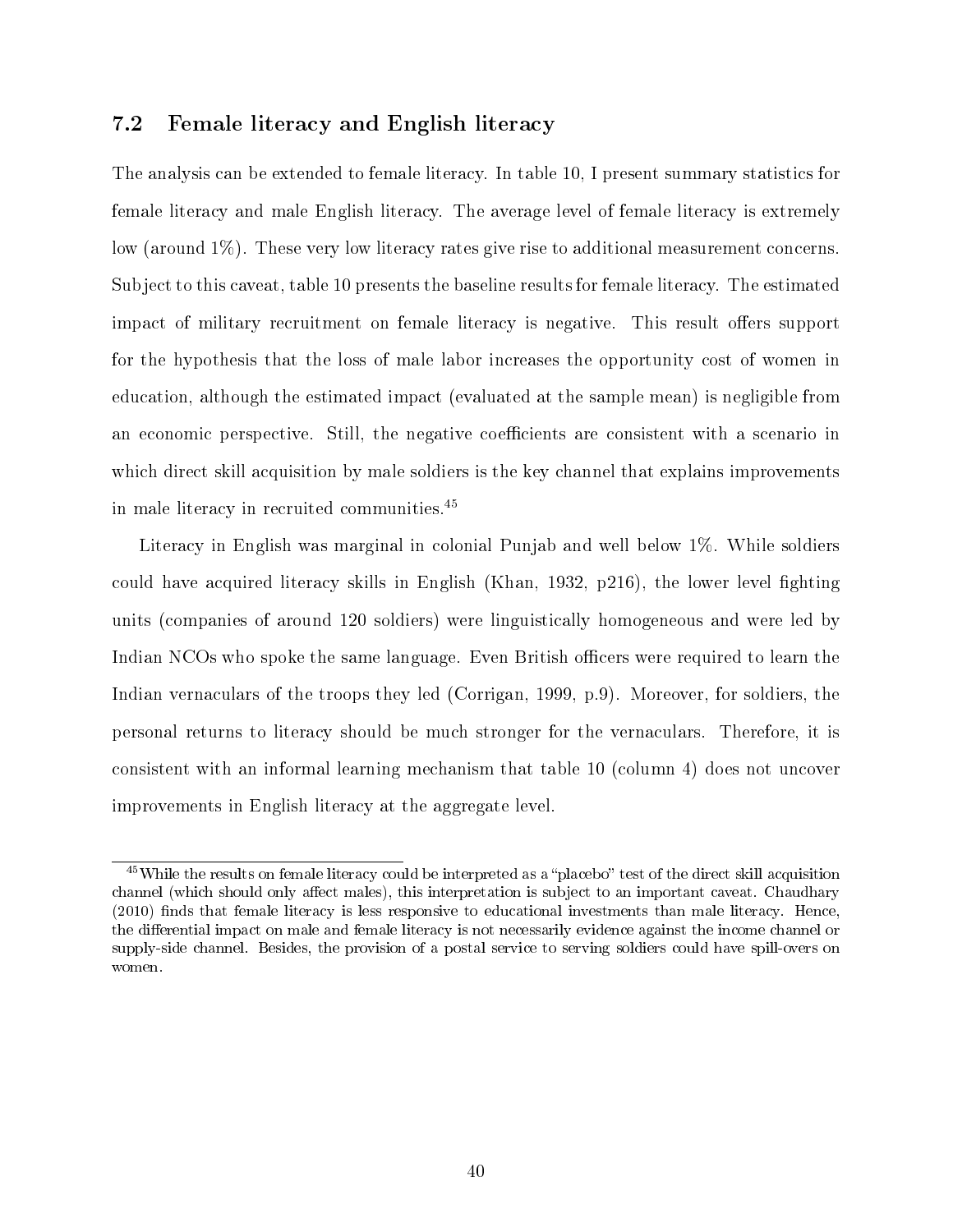|                                                                                                                                                                                                                               |           | Lightly                                                                       | Heavily                              |                        |
|-------------------------------------------------------------------------------------------------------------------------------------------------------------------------------------------------------------------------------|-----------|-------------------------------------------------------------------------------|--------------------------------------|------------------------|
|                                                                                                                                                                                                                               | Sample    | recruited                                                                     | recruited                            | P-value                |
| Female literacy rate                                                                                                                                                                                                          |           |                                                                               |                                      |                        |
| 1911                                                                                                                                                                                                                          | 0.011     | 0.010                                                                         | 0.012                                | 0.78                   |
|                                                                                                                                                                                                                               | (0.018)   | (0.014)                                                                       | (0.024)                              |                        |
| Male English literacy                                                                                                                                                                                                         |           |                                                                               |                                      |                        |
| rate $1911$                                                                                                                                                                                                                   | 0.003     | 0.004                                                                         | 0.002                                |                        |
|                                                                                                                                                                                                                               |           | (0.010)                                                                       | (0.003)                              | 0.17                   |
| Observations                                                                                                                                                                                                                  | $56\,$    | 36                                                                            | $20\,$                               |                        |
|                                                                                                                                                                                                                               |           | $Log(Female \text{ literacy rate})$                                           |                                      | Log(Male)              |
|                                                                                                                                                                                                                               |           |                                                                               |                                      | English                |
|                                                                                                                                                                                                                               |           |                                                                               |                                      | literacy rate)         |
|                                                                                                                                                                                                                               | All ages  | Over 20                                                                       | Under 20                             | All ages               |
|                                                                                                                                                                                                                               | (1)       | (2)                                                                           | (3)                                  | (4)                    |
| Casualty rate                                                                                                                                                                                                                 | $-0.60**$ | $-0.53**$                                                                     | $-0.74**$                            | $-0.62$                |
| $*1921$                                                                                                                                                                                                                       | (0.27)    | (0.26)                                                                        | (0.31)                               | (1.23)                 |
| Casualty rate                                                                                                                                                                                                                 | 0.01      | $-0.08$                                                                       | 0.11                                 | $-0.23$                |
| $*1931$                                                                                                                                                                                                                       | (0.36)    | (0.32)                                                                        | (0.41)                               | (1.35)                 |
| Observations                                                                                                                                                                                                                  | 168       | 168                                                                           | 168                                  | 111                    |
| van variation distribution of the state of the state of the state of the state of the state of the state of the state of the state of the state of the state of the state of the state of the state of the state of the state |           | $\mathbf{r}$ $\mathbf{r}$ $\mathbf{r}$ $\mathbf{r}$ $\mathbf{r}$ $\mathbf{r}$ | $(\mathbf{A} \mathbf{A} \mathbf{A})$ | $TT'$ 1 $C'1$ 1 $\vee$ |

### Table 10: Female and English literacy

Notes: District-religion level observations for 56 religious groups (Muslim or Hindu-Sikh) in 28 districts, for three census years (1911-31). All regressions include district-religion fixed effects and religion-year effects. Standard errors are clustered at the district-religion level. \*\*\*  $p<0.01$ , \*\*  $p<0.05$ , \*  $p<01$ .

### 7.3 Review of mechanisms

The results presented in this section seem most consistent with direct skill acquisition through informal learning by serving soldiers. While the aggregate impact could include spill-overs to wider community (as I do not observe the literacy among veterans), the magnitudes are consistent with improvements that are limited to soldiers.<sup>46</sup> There is some evidence of intergenerational spill-overs, but the effects for under-20 year olds are imprecisely estimated.

 $^{46}$ For completeness, it should be pointed out that the causal effect could entirely be driven by non-veterans. The effect could even be indirect: if the temporary absence of aggressive men encouraged the remaining men to pick up literacy skills, they could account for the observed impacts. While this interpretation appears far-fetched, it cannot be ruled out based on the empirical findings.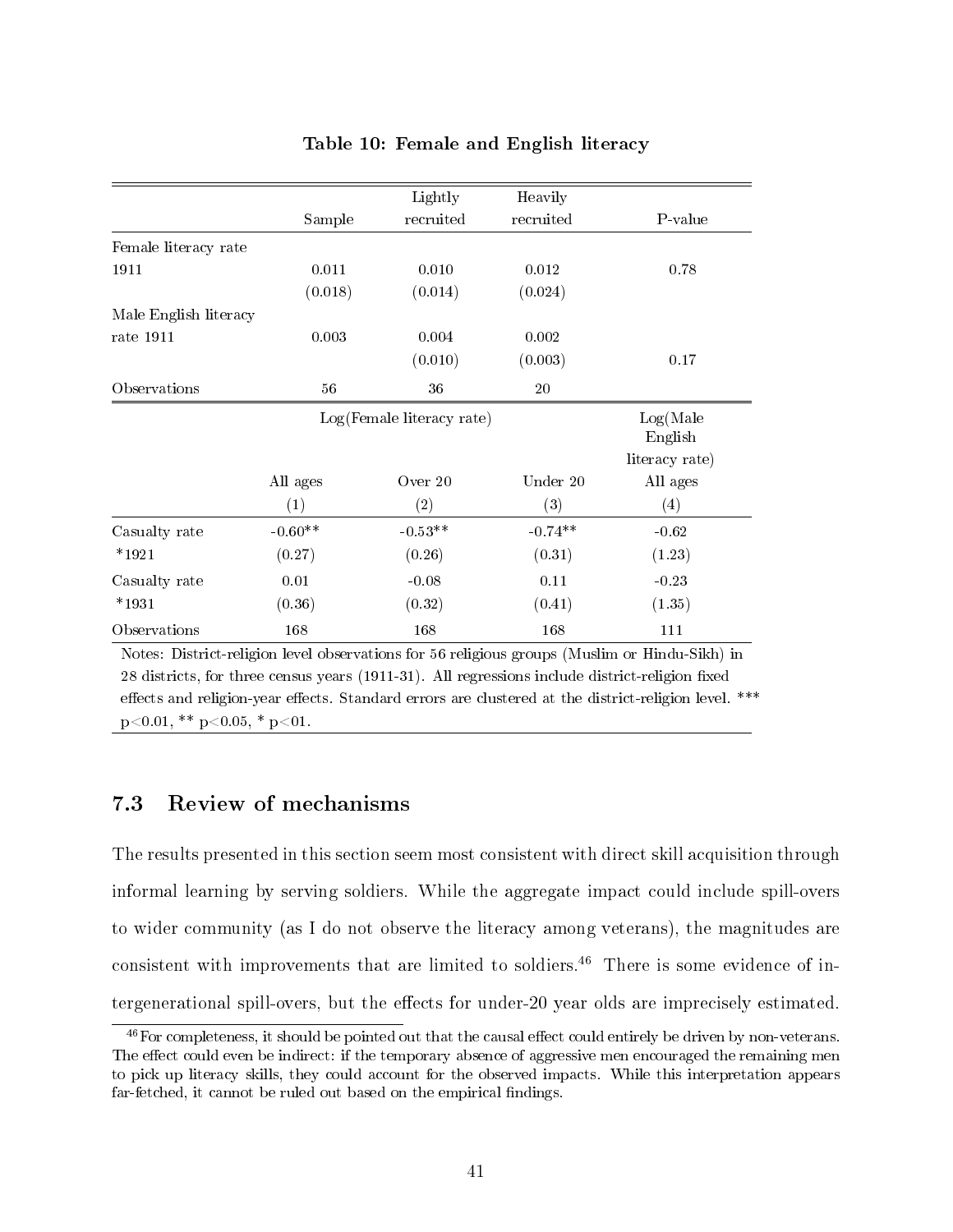This imprecision could reflect the importance of unobserved factors in determining whether improvements in adult literacy also translate into intergenerational spill-overs.<sup>47</sup> Further analysis suggested that recruited districts were not directly targeted by investments in education, nor is there evidence of stronger demand for education in the recruited districts. Moreover, the impacts did not extend to female literacy or literacy in English. All these findings are consistent with informal learning by serving soldiers. A clear limitation of this paper is that I cannot address to which extent these results are specific to war-time military service, and certain channels could be strengthened in this context, although it is worth pointing out that soldiers typically live in military units, away from their families, even in peace-time. In support of this idea, Bingley (1899) discusses the positive impacts of military service on literacy well before the First World War:

[The Sikhs] who enter the army, manage after a time to acquire enough of the Gurmukhi character to indite a simple and not easily deciphered epistle to their homes, and to spell out, with difficulty, a similar effusion from their friends."

# 8 Conclusion

This paper exploits the exogenous increase in military recruitment during the First World War to estimate the impact of military service on human capital accumulation. My results suggest that ten additional recruits per thousand of the 1911 male population were on average associated with three more literate males per thousand in 1931 (at the sample mean). Further analysis indicates that the improvement in the human capital stock was mainly driven by informal skill acquisition. There is weak evidence that military recruitment also raised the literacy rate of children, in particular in 1931, but this result is not robust across specifications. However, no evidence could be found of preferential spending on primary edu-

<sup>&</sup>lt;sup>47</sup>It is impossible to estimate the long-term persistence of the literacy gains. The Partition of India in 1947 divided Punjab, and it led to the migration and deaths of millions of people (Bharadwaj et al., 2008a,b). As WWII veterans played a role in organizing Partition violence (Jha and Wilkinson, 2013) and the migration affected literates differently (Bharadwaj et al., 2008b), present-day outcomes cannot convincingly be linked to recruitment in WWI.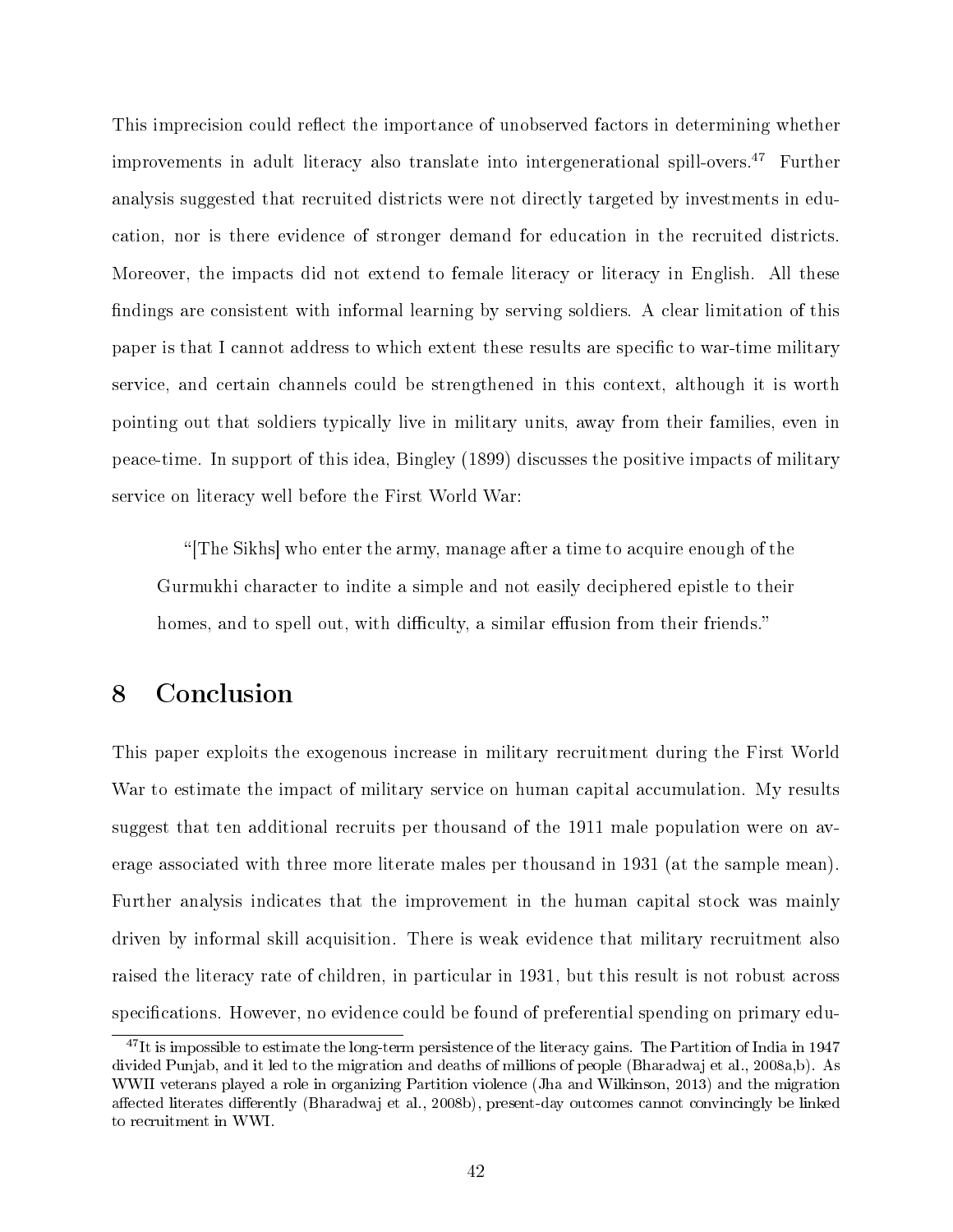cation in heavily recruited districts nor do I observe an increase in the number of students at the district level.

There were high costs to the observed improvements in literacy. My estimates suggest that for every six additional literates per thousand one Punjabi soldier gave his life. The fact that volunteer soldiers made this implicit trade-off is suggestive of harsh economic conditions. It also highlights limitations of the current paper, which cannot measure long-term health outcomes for veterans.

During World War 1, the Indian Army provided an environment in which the personal returns to education (including the ability to communicate with one's family) were boosted and the costs of acquiring literacy skills were reduced. While written letters may have lost importance, present-day soldiers could still have incentives to learn to read and write for leisure or for communication with their families. Also, armies could still offer access to lowcost learning methods and a social environment that is conducive to learning. It is intuitive that these channels are most powerful in a context of underinvestment in public education. While the context of war-time recruitment in colonial Punjab is extraordinary, this paper is one of the first to estimate the returns to professional military service when average literacy is very low. Without claiming the generalizability of my findings to present-day examples, it is interesting to note that certain countries are still characterized by high recruitment into professional armies and very low average human capital levels. This is the case of Afghanistan, where 80% of the Army recruits are thought to be illiterate, or Ethiopia, where 40% of army recruits reportedly lack any education.<sup>48</sup> Geographically closer to the context of this paper, military recruitment policies are regularly discussed in the Indian Parliament. The idea that army recruitment could be a tool for redistribution often emerges in these discussions. Times have changed dramatically since World War 1, but in colonial Punjab at least military recruitment brought (unintended) educational benefits.

<sup>48</sup>BBC News (2011). In a sample of (voluntary) Ethiopian Army recruits (used for a study of HIV prevalence), Abebe et al. (2003) report that more than 40% of respondents did not have any education. Their study mentions physique as a recruitment criterion, but not educational attainment. Conscription armies (e.g., Bresil, Iran, Turkey) also do not impose educational minimum standards.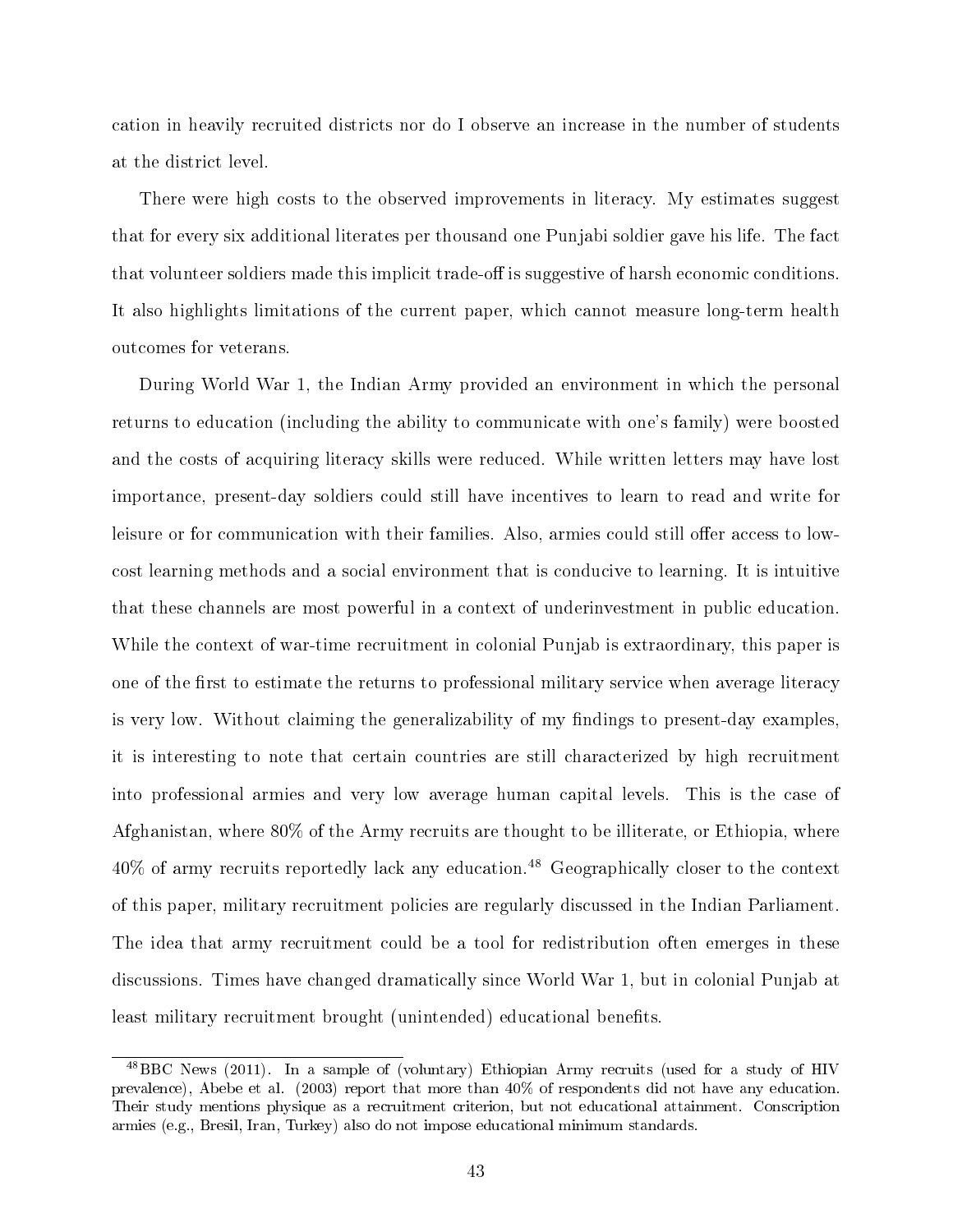# References

- [1] Abebe, Yigeremu, Ab Schaapa, Girmatchew Mamo, Asheber Negussie, Birke Darimo, Dawit Woldaya, and Eduard J. Sandersa. 2003. "HIV in 72 000 urban and rural male army recruits, Ethiopia". AIDS, 17(12).
- [2] Acemoglu, Daron, Simon Johnson and James A. Robinson. 2001. The Colonial Origins of Comparative Development: An Empirical Investigation", American Economic Review, 91,p. 1369-1401.
- [3] Agnihotri, Indu. 1996. Ecology, land use and colonisation: The canal colonies of Punjab". Indian Economic Social History Review,  $33(1)$ .
- [4] Aker, Jenny, Christopher Ksoll and Travis Lybbert. 2011. "ABC, 123: The Impact of a Mobile Phone Literacy Program on Educational Outcomes.", mimeo Tufts University.
- [5] Altonji, Joseph G., Todd E. Elder, and Christopher R. Taber. 2005. "Selection on Observed and Unobserved Variables: Assessing the Effectiveness of Catholic Schools." Journal of Political Economy, 113(11): 151-184.
- [6] Angrist, Joshua D. and Alan B. Krueger. 1994. Why Do World War II Veterans Earn More Than Non veterans?", Journal of labor economics, 12 (1), p. 74. Angrist, JD (1990). Lifetime earnings and the Vietnam era draft lottery: evidence from social security administrative records", American Economic Review, 80 (3), p. 313.
- [7] Angrist, Joshua D. 1998. Estimating the Labor Market Impact of Voluntary Military Service Using Social Security Data on Military Applicants", *Econometrica*, 66 (2), p. 249.
- [8] Angrist, Joshua D. and Stacy C. Chen. 2011. "Schooling and the Vietnam-Era GI Bill: Evidence from the Draft Lottery", American Economic Journal: Applied Economics, 3, p. 96-119.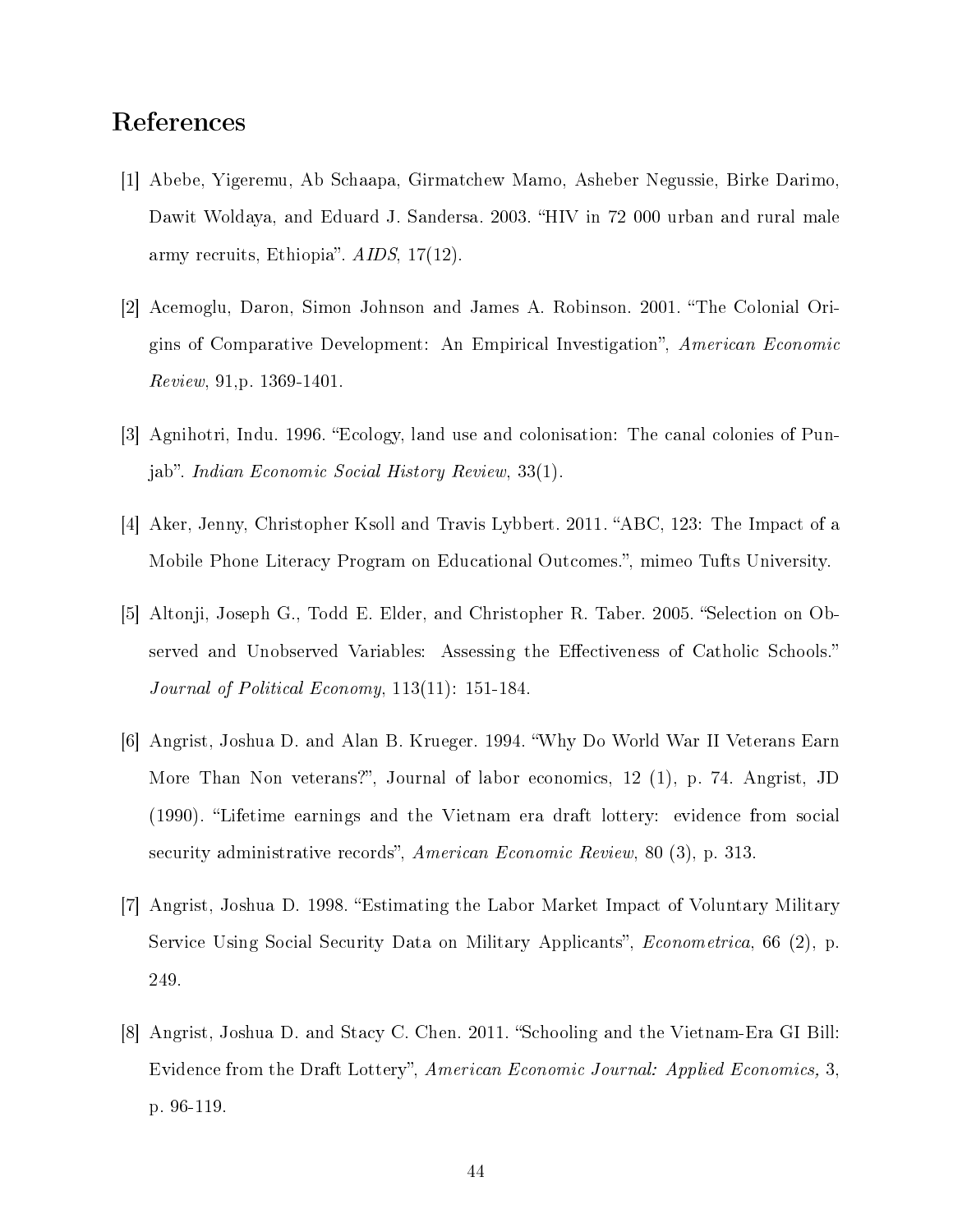- [9] Annan, Jeannie and Christopher Blattman. 2010. "The Consequences of Child Soldiering", Review of Economics and Statistics,  $92(4)$ , p. 882-898.
- [10] Banerjee, Abhijit and Lakshmi Iyer. 2010. History, institutions and economic performance: the legacy of colonial land tenure systems in India", American Economic Review, 95(4): 1190-1213.
- [11] BBC News, 2011, "Afghanistan and Pakistan face decisive year", http://news.bbc.co.uk/1/hi/8424289.stm, last accessed 4 January 2011
- [12] Bedard, Kelly and Olivier Deschenes. 2006. "The Long-Term Impact of Military Service on Health: Evidence from World War II and Korean War Veterans", American Economic *Review*, 96(1), p. 176-194.
- [13] Benoit, E. 1978. "Growth and Defence in LDCs." *Economic Development and Cultural* Change, 26, 271-80.
- [14] Berger, Mark C., and Barry T. Hirsch. 1983. "The Civilian Earnings Experience of Vietnam-Era Veterans." Journal of Human Resources, 18(4): 455-79.
- [15] Bharadwaj, Prashant, Asim Khwaja, and Atif Mian. 2008a. The partition of India: demographic consequences", *Economic and Political Weekly*, 39-49 20
- [16] Bharadwaj, Prashant, Asim Khwaja, and Atif Mian. 2008b. "The big march: migratory flows after the partition of India", mimeo.
- [17] Bodenhorn, Howard, Timothy Guinnane, and Thomas Mroz. 2012. "Caveat Lector: Sample Selection in Historical Heights and the Interpretation of Early Industrializing Economies", NBER Working Paper 19955.
- [18] Bound, John, and Sarah Turner. 2002. "Going to War and Going to College: Did World War II and the G.I. Bill Increase Educational Attainment for Returning Veterans?" Journal of Labor Economics, 20(4): 784-815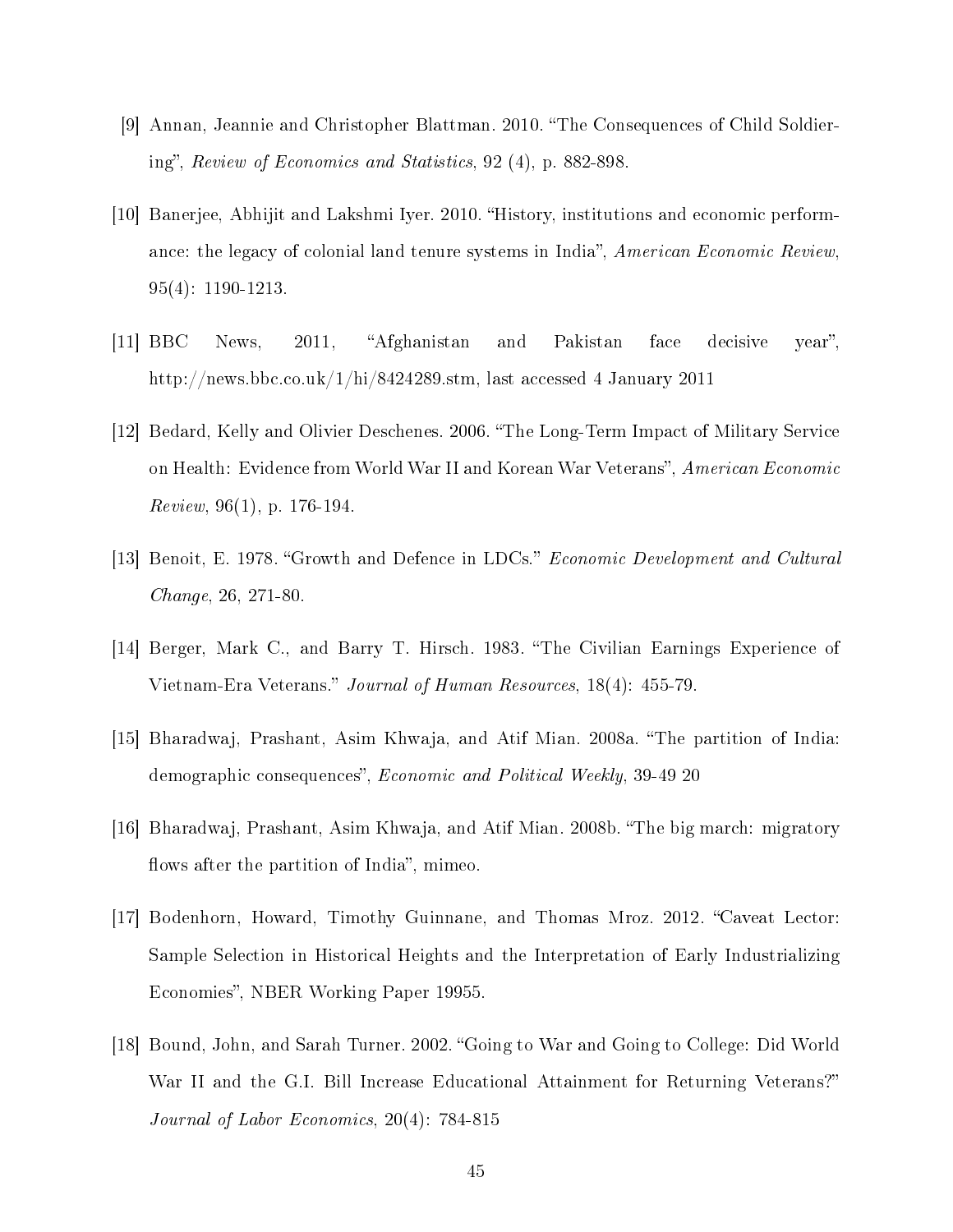- [19] Bingley, A. H. 1897. Caste Handbooks for the Indian army: Dogras, Government of India Printing, Simla.
- [20] Bingley, A. H. 1899. Caste Handbooks for the Indian army: Sikhs, Government of India Printing, Simla.
- [21] Bourne,W. Fitz G. 1914. Hindustani musalmans and musalmans of the Eastern Pun $jab, "Government of India Printing, Calcutta.$
- [22] Card, David, and Thomas Lemieux. 2001. "Going to College to Avoid the Draft: The Unintended Legacy of the Vietnam War.", American Economic Review, 91(2): 97-102.
- [23] Cassan, Guilhem. 2011. "British law and caste identity manipulation in colonial India: the Punjab Alienation of Land Act.", mimeo FUNDP Namur.
- [24] Censor of Indian Mails. 1915. Supplementary Letters forwarded by the Censor, no.921/925.
- [25] Chaudhary, Latika. 2009. "Determinants of Primary Schooling in British India.", The Journal of Economic History, 69, p. 269-302.
- [26] Chaudhary, Latika. 2010. "Taxation and Educational Development: Evidence from British India.", Explorations in Economic History, 47, p. 279-293.
- [27] Chaudhary, Latika and Jared Rubin. 2010. "Reading, Writing and Religion: Institutions and Human Capital Formation", Journal of Comparative Economics, forthcoming.
- [28] Cohen, Stephen P. 1971. The Indian Army Its Contribution to the Development of a Nation, Universtiy of California Press.
- [29] Collier, P. and Hoeffler, A. 2007. Military Spending and the Risk of Coup d'Etats, mimeo, Oxford University.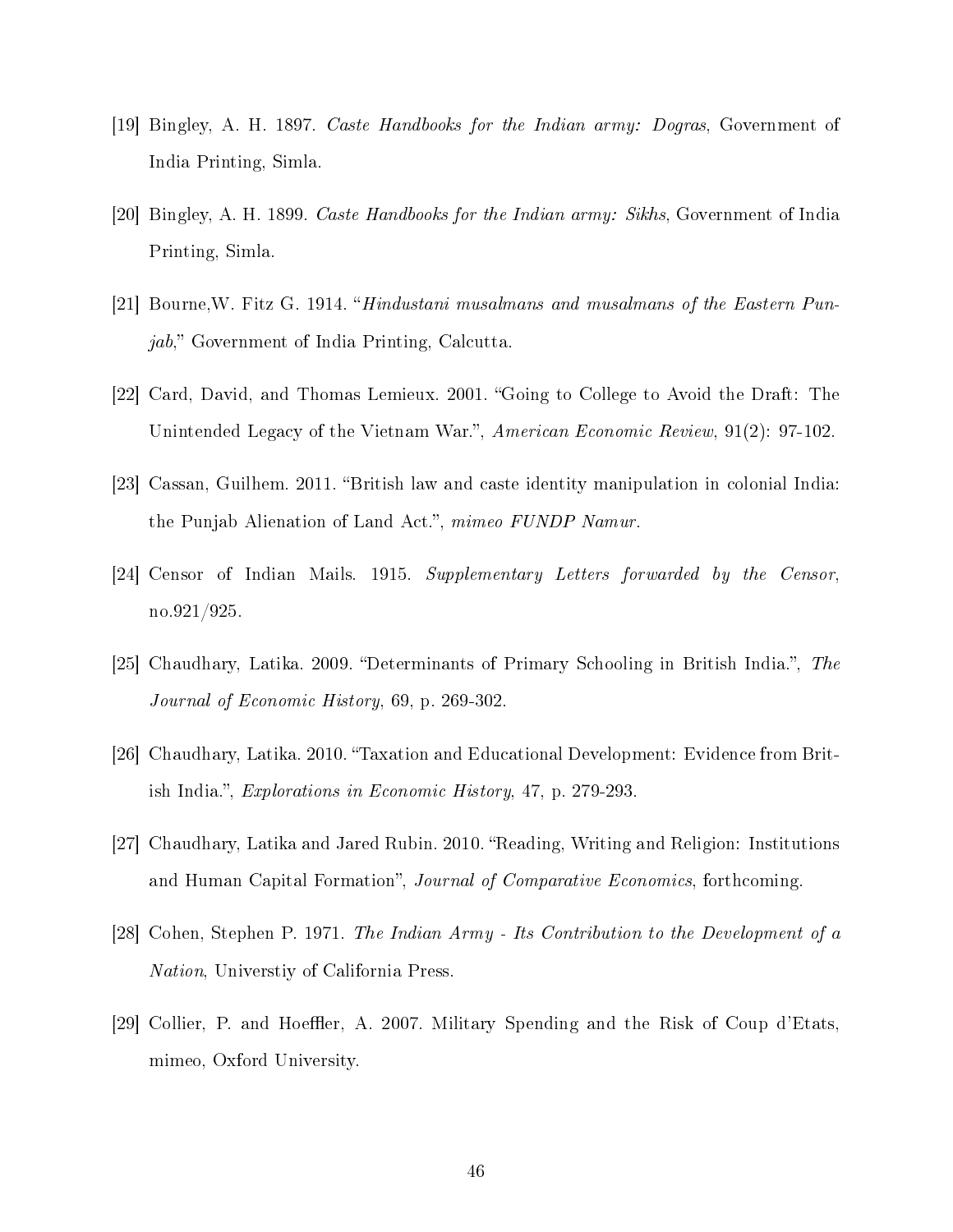- [30] Conley, Dalton, and Jennifer A. Heerwig. 2009. "The Long-Term Effects of Military Conscription on Mortality: Estimates from the Vietnam-era Draft Lottery. National Bureau of Economic Research Working Paper 15105.
- [31] Conley, Timothy G, Christian B Hansen, and Peter E Rossi. 2012. "Plausibly Exogenous", Review of Economics and Statistics 94 (1): 260-272.
- [32] Corrigan, Gondor. 1999. Sepoys in the trenches: the Indian Corps on the Western Front. Howell Press.
- [33] Costa, Dora L. and Matthew E. Kahn. 2003. "Cowards and Heroes: Group Loyalty in the American Civil War." 118, Quarterly Journal of Economics, 519-548.
- [34] Costa, Dora L. and Matthew E. Kahn. 2007. "Deserters, Social Norms, and Migration.", Journal of Law and Economics, 323-53.
- [35] Costa, Dora L., and Matthew E. Kahn. 2008. *Heroes and Cowards*, Princeton University Press.
- [36] Costa, Dora L. and Matthew E. Kahn. 2010. "Health, Wartime Stress, and Unit Cohesion: Evidence from Union Army Veterans",  $Demography$ ,  $47(1)$ , p. 46-66.
- [37] Darling, Malcolm. 1930. Rusticus Loquitur or the Old Light and the New in the Punjab Village, Oxford University Press.
- [38] Dell, Melissa. 2011. "The Mining Mita: Explaining Institutional Persistence", *Econo*metrica, 78(6).
- [39] Duffy, Thomas M. 1985. "Literacy Instruction In the Military." Armed Forces & Society, 11, p. 437-467.
- [40] Duflo, Esther, Pascaline Dupas, and Michael Kremer. 2009. "Additional Resources versus Organizational Changes in Education: Experimental Evidence from Kenya", mimeo JPAL.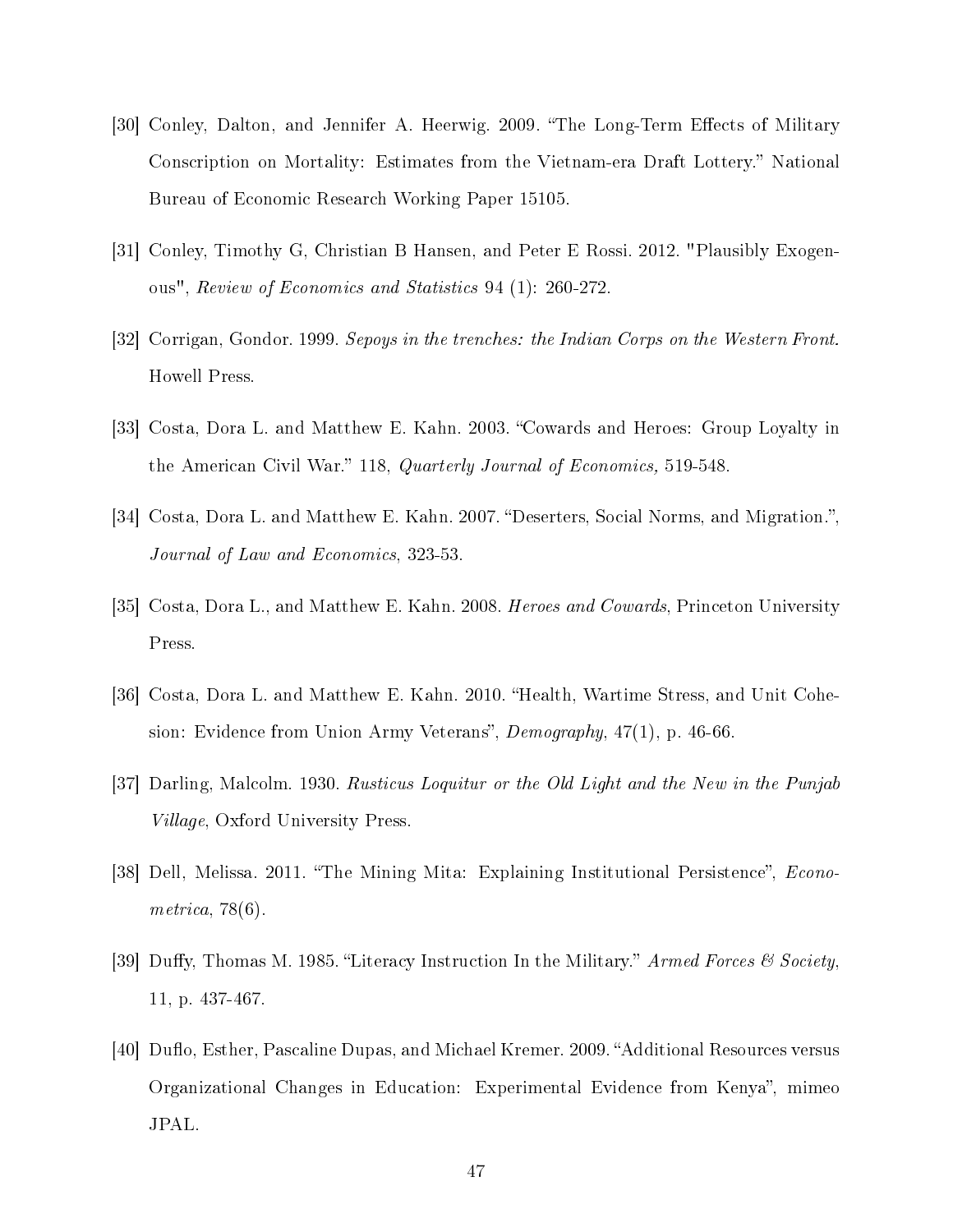- [41] Dunne, J. Paul, Ron P. Smith, and Dirk Willenbockel. 2006. "Models of Military Expenditure and Growth: a Critical Review", Defence and Peace Economics, Vol. 16, (6).
- [42] Fafchamps, Marcel and Alex Moradi. 2010. "Referral and Job Performance: Evidence from the Ghana Colonial Army", mimeo, Oxford University and Sussex University.
- [43] Falcon. 1892. *Caste Handbooks for the Indian army: Sikhs*, Government of India Printing, Simla.
- [44] Glaeser, Edward L., Rafael LaPorta, Florencio Lopez de Silanes, and Andrei Shleifer. 2004. "Do Institutions Cause Growth?", Journal of Economic Growth, 9, 271-303.
- [45] Glewwe, Paul, and Michael Kremer. 2006. "Schools, Teachers, and Education Outcomes in Developing Countries," (with Paul Glewwe), Handbook on the Economics of Education, edited by Erik Hanushek & F. Welch, Elsevier.
- [46] Grenet, J., Hart, R.A., Roberts, E. J. 2011. "Above and Beyond the Call. Long-term Real Earnings Effects of British Male Military Conscription in the Post-war Years", labor Economics, 18(2), p. 194-204.
- [47] Grossman, Guy, Devorah Mankin and Dan Miodownik. 2013. "The Political Legacies of Combat: Attitudes Towards War and Peace among Israeli Ex-Combatants", Mimeo.
- [48] Huillery, Elise. 2009. "History Matters: The Long-Term Impact of Colonial Public Investments in French West Africa", American economic journal. Applied economics, 1 (2), p. 176.
- [49] Humphreys, Macartan, and Jeremy M. Weinstein. 2007. "Demobilization and Reintegration", Journal of Conflict Resolution,  $51(4)$ , p.  $531-567$ .
- [50] Iyer, Lakshmi 2010. "Direct versus indirect colonial rule in india: Long-term consequences", The Review of Economics and Statistics, Vol. 92, No. 4, Pages 693-713.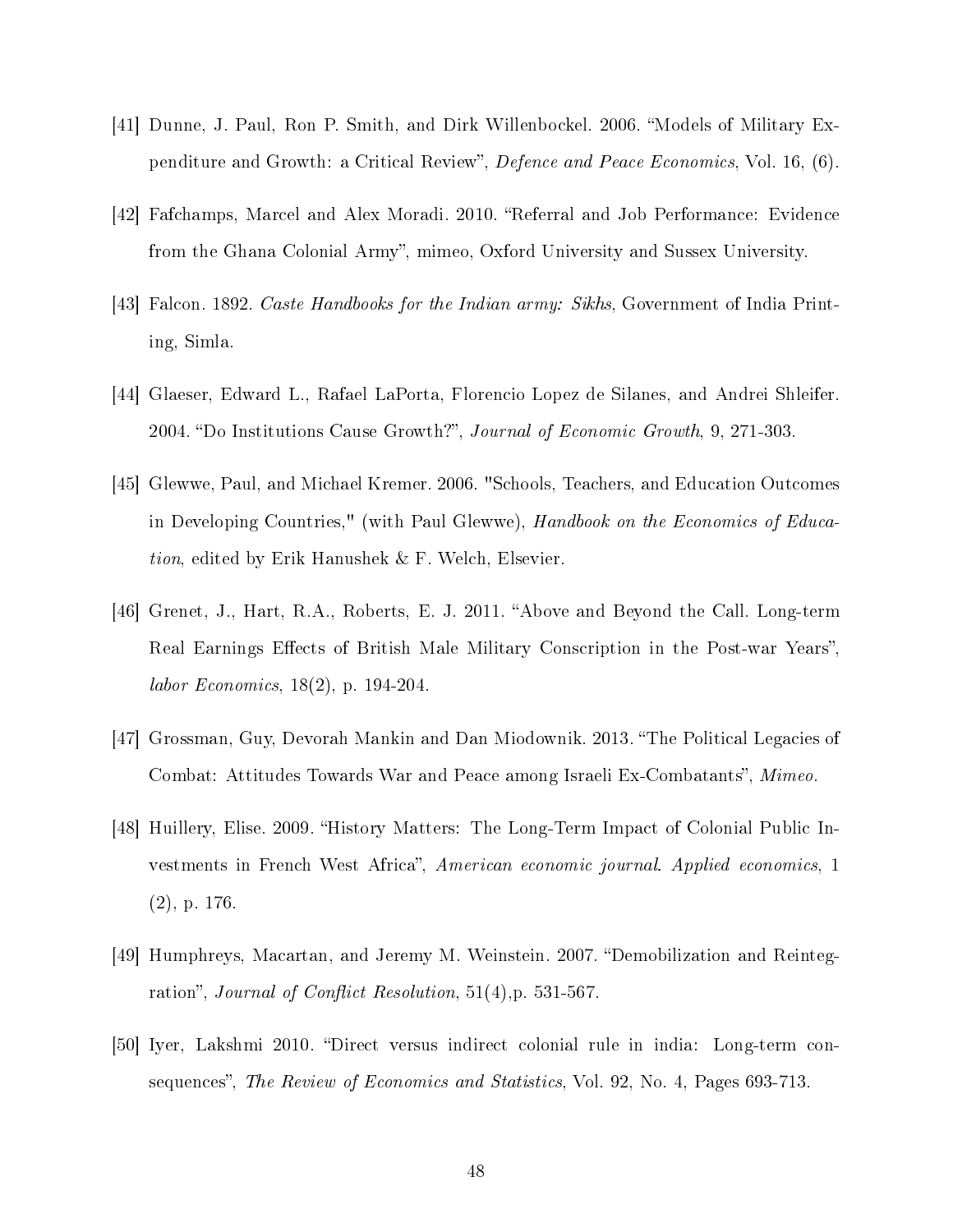- [51] Jha, Saumitra and Steven Wilkinson. 2012. "Veterans and Ethnic Cleansing in the Partition of India", American Political Science Review, forthcoming.
- [52] Jones, Kenneth W. 1976. Arya Dharm : Hindu Consciousness in Nineteenth-Century Punjab, Berkeley : University of California Press.
- [53] Kaul, Pandit Harikishan. 1912. Report on the Census of Punjab 1911, Government Printing, India
- [54] Khalidi, Omar. 2002. "Ethnic Group Recruitment in the Indian Army: The Contrasting Cases of Sikhs, Muslims, Gurkhas and Others", *Pacific Affairs*, 74 (4), Winter, 2001-2002, p. 529-552.
- [55] Khan, Ahmad Hasan. 1933. Report on the Census of Punjab 1931, Government Printing, India.
- [56] Lawrence, James. 1997, Raj The Making of British India, Abacus, London, p.722.
- [57] Lee, Chulhee. 2012. Military service and Economic Mobility: Evidence from the American civil war", *Explorations in Economic History*, vol. 49, issue 3, pages  $367-379$ .
- [58] Marten, J.T. 1921. Report on the Census of Punjab 1921, Government Printing, India.
- [59] Mason, Philip. 1974. A Matter of Honour an Account of the Indian Army, its Officers and Men, Trinity Press, Worcester and London, p.580.
- [60] Mazumder, Rajit K. 2003. The Indian Army and the Making of Punjab, Orient Longman, New Delhi. p.281.
- [61] Moradi, Alex. 2008. "Confronting Colonial Legacies Lessons from Human Development in Ghana and Kenya, 1880-2000", Journal of International Development, 20, p. 1107-1121.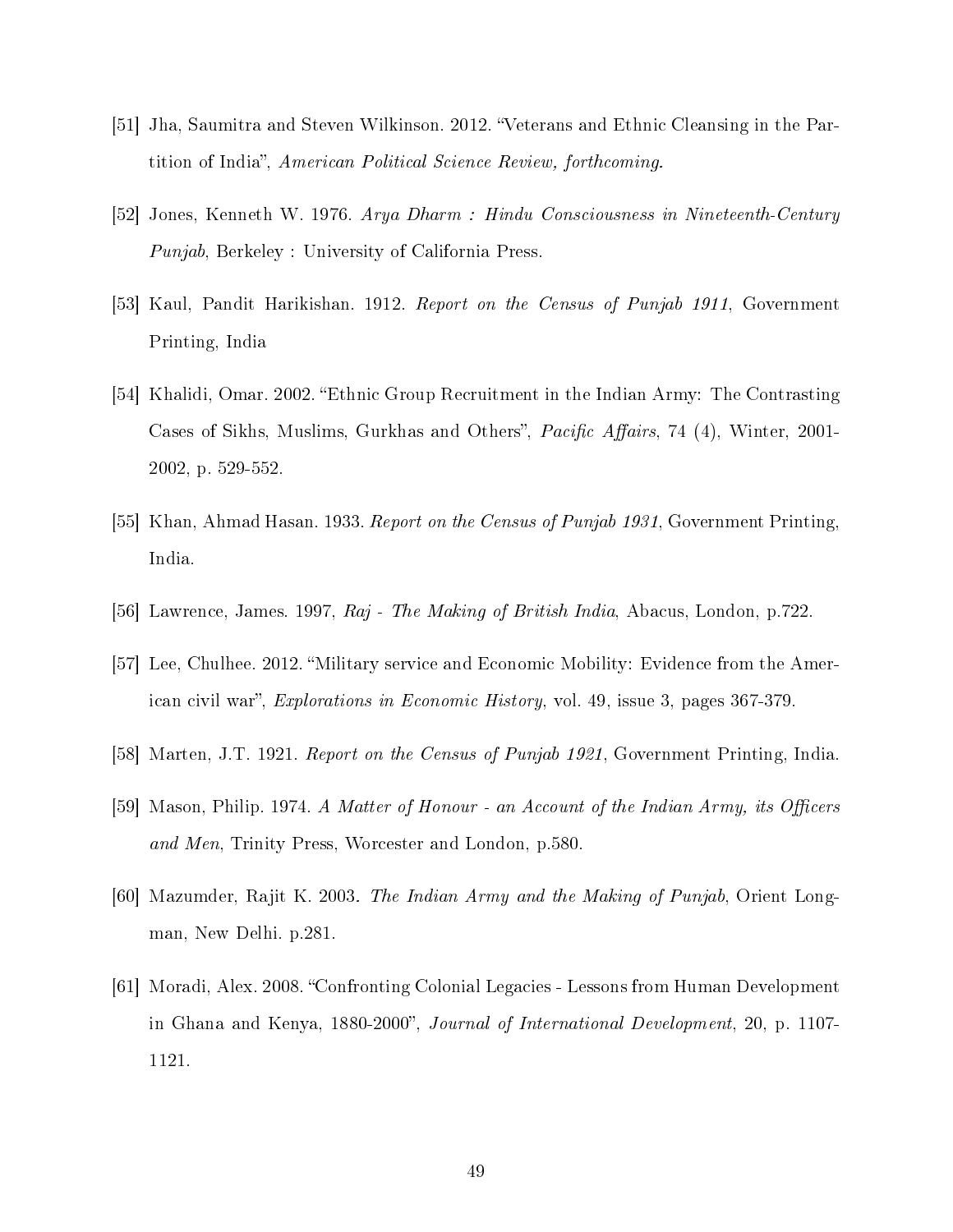- [62] Moradi, Alex. 2009. Towards an Objective Account of Nutrition and Health in Colonial Kenya: A Study of Stature in African Army Recruits and Civilians, 1880-1980", Journal of Economic History, 96(3), 720-755.
- [63] Moskos, Charles C. and John Sibley Butler. 1996. All That We Can Be: Black Leadership and Racial Integration the Army Way, N.Y.: Basic Books.
- [64] Nurullah, J.P. and Syed Naik. 1951. A history of education in India during the British period. Macmillan.
- [65] Pasha, Mustapha Kamal. 1998. Colonial Political Economy: Recruitment and Underdevelopment in the Punjab, Oxford University Press.
- [66] Przeworski, Adam. 2007. "Conquered or Granted? A History of Suffrage Extensions", Mimeo, NYU.
- [67] Rivas-Rodríguez, Maggie, Emilio Zamora. 2010. Beyond the Latino World War II Hero: The Social and Political Legacy of a Generation, UTexas Press.
- [68] Rose, H.A. 1901. Report on the Census of Punjab 1901, Government Printing, India.
- [69] Scheve, Ken and David Stasavage. 2010. "The Conscription of Wealth: Mass Warfare and the Demand for Progressive Taxation," International Organization, forthcoming.
- [70] Stroup Michael D. and Jac C. Heckelman (2001). "Size of the military sector and economic growth: A panel data analysis of Africa and Latin America", Journal of Applied Economics, 4 (2), p. 329.
- [71] Ticchi, Davide and Andrea Vindigni. 2008. "War and endogenous democracy", IZA discussion paper, 3397.
- [72] UNESCO. 2008. International Literacy Statistics: A Review of Concepts, Methodology and Current Data. Montreal: UNESCO Institute for Statistics.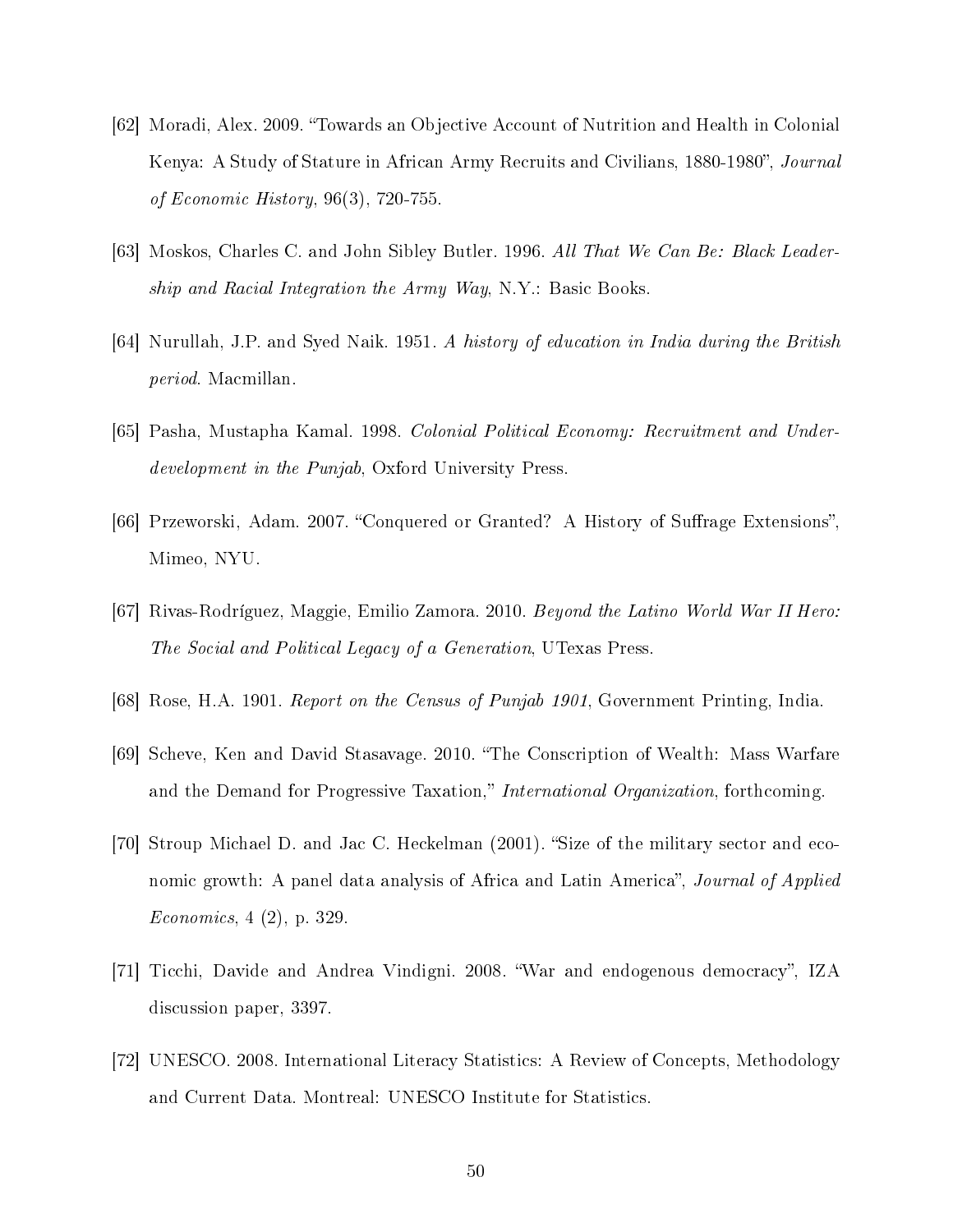- [73] Wikeley, James Mason. 1915. "Punjabi Musalmans", Government of India Printing, Calcutta.
- [74] World Bank Development Indicators, 2006.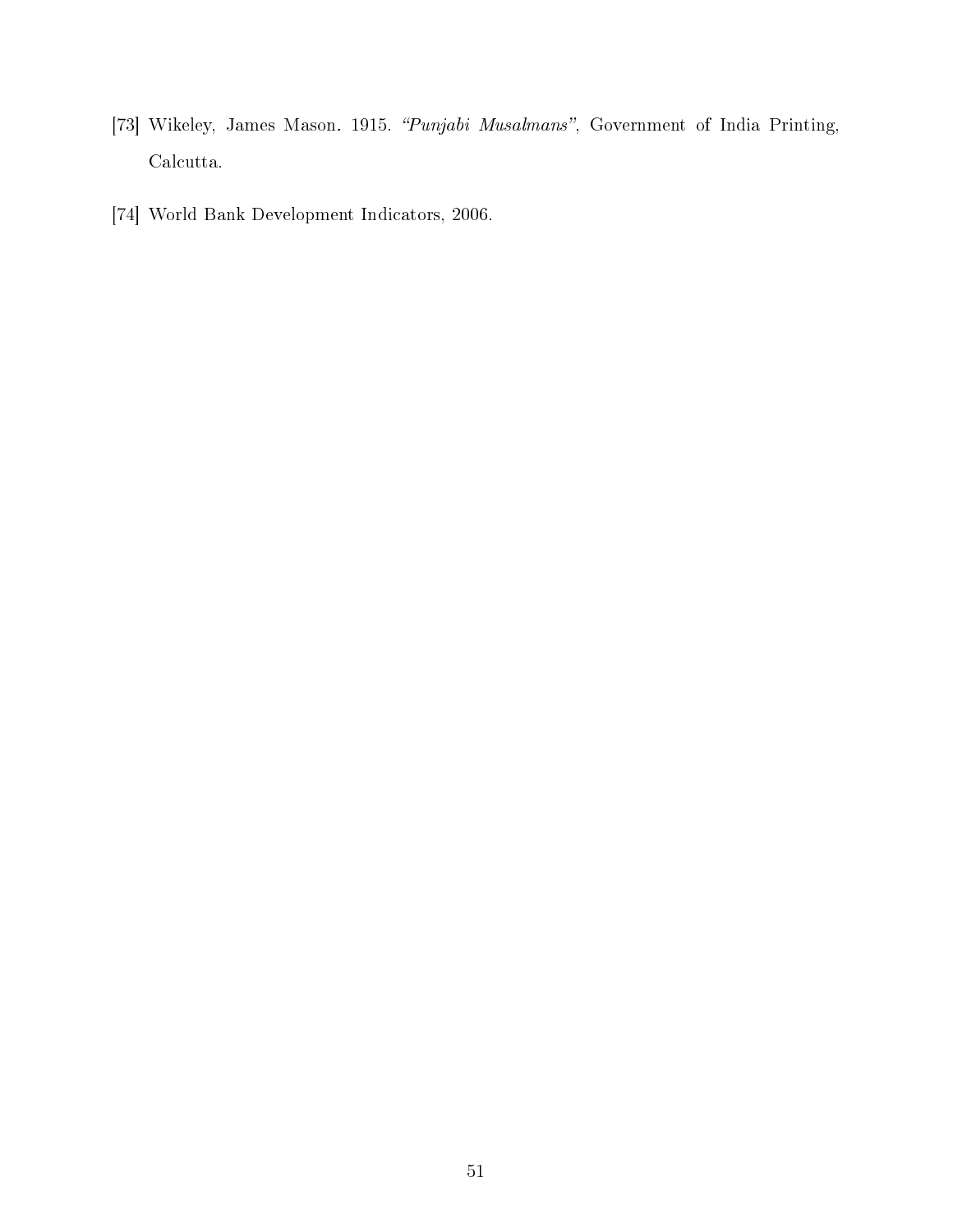# Online Appendix

# A.1 Map and figures



Figure 4: War deaths in colonial Punjab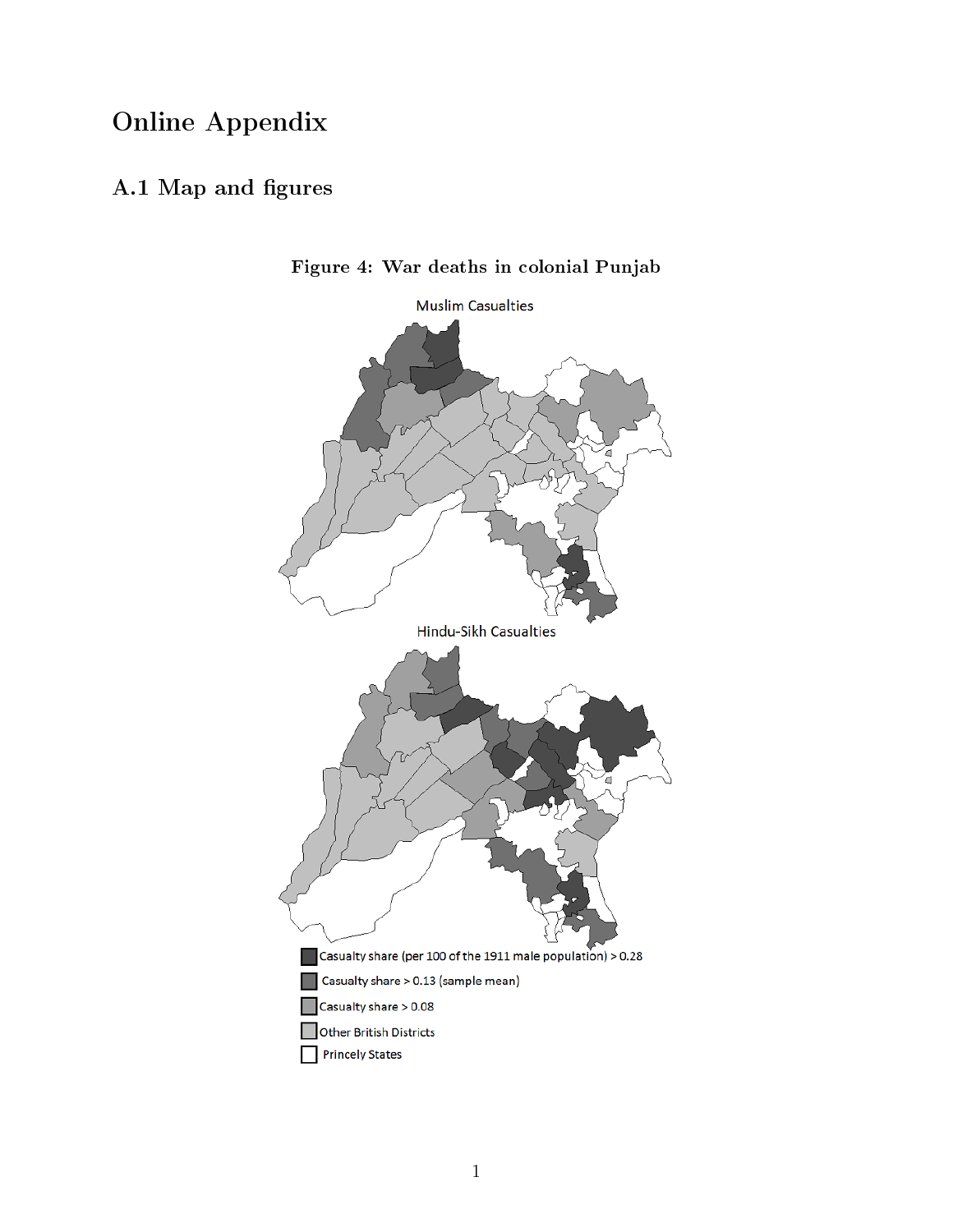

Figure 6: Casualty rates per casualty profile





Notes: District-religion level observations, for 56 groups (Hindu-Sikh and Muslim, in 28 districts). Casualty shares are expressed per 100 of the 1911 male population. "High mortality regiments" (figure 6) are in the top 10% of the regiment-level distribution of the total number of casualties. Soldier ranks (figure 7) include gunners, riflemen, sorwars, and sepoys.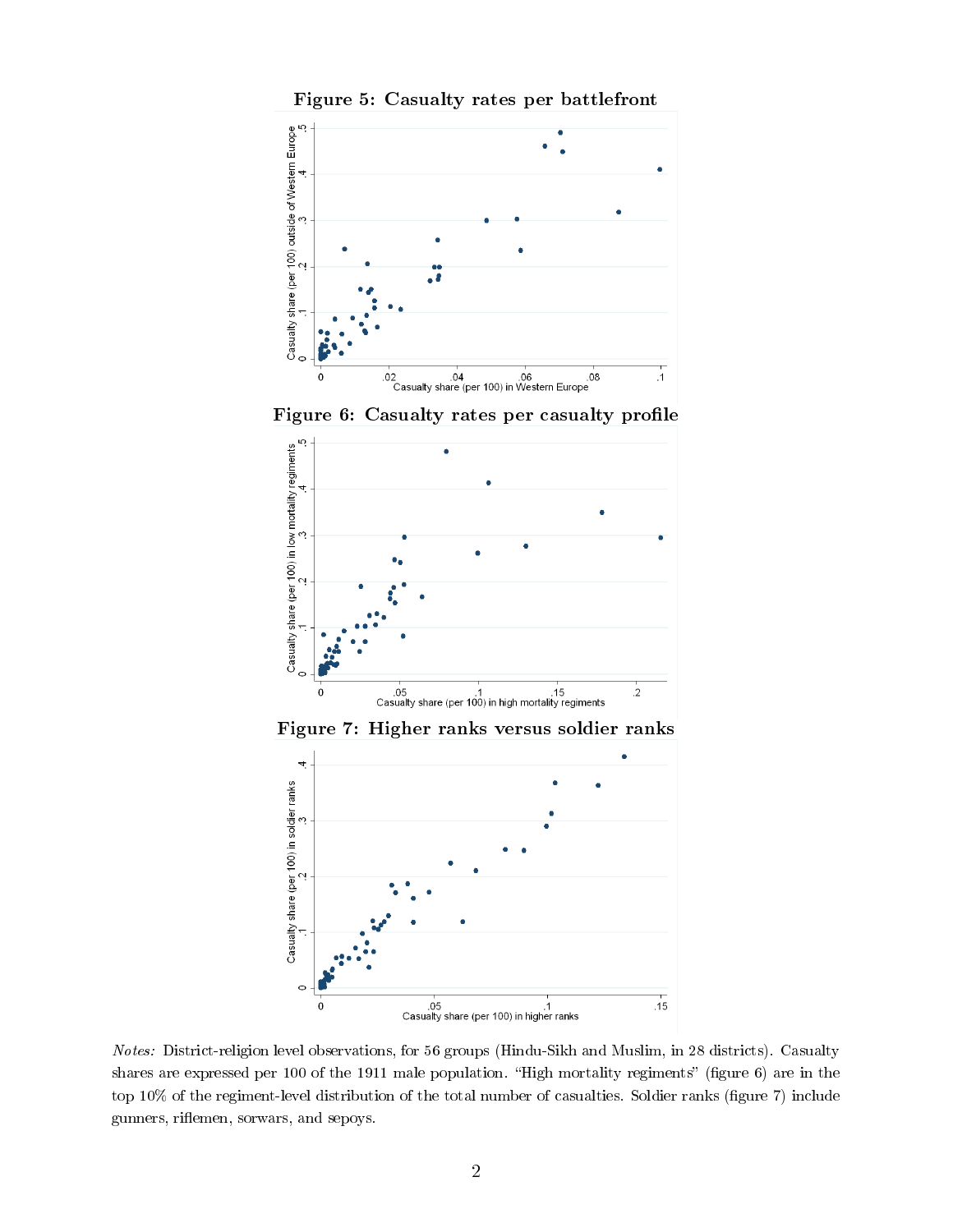### A.2 Punjab's policy environment

In his detailed historical account, Mazumder (2003) provides descriptive evidence on a wide range of policies that were related to Punjab's status as a military recruitment ground. A first policy directly targeted recruited soldiers. Soldiers were among the main beneficiaries of land grants in the so-called canal colonies. These colonies contained newly created tracts of cultivable land irrigated by canals. The primary aim of these projects was to generate more revenue by developing potentially fertile areas and moving some of the population away from densely populated regions to the newly established colonies (Mazumder, 2003, p.66).<sup>49</sup> Even though most canalization projects were completed before the war, Mazumder notes that soldiers were given preference in the allocation of new tracts of land after WWI. This policy is unlikely to lead to an upward bias of our estimates, as ex-soldiers who moved to the colonies would dampen the extent to which recruited communities would have benefited from improvements in literacy. A second policy that directly benefited recruited districts was taxation after the war. The main source of income of the Raj came in the form of taxes on agriculture. These taxes were laid down in so-called revenue assessments. Descriptive evidence suggests that, mainly after WWI, heavily recruited districts enjoyed more favorable assessments. This policy is unlikely to drive the results, because it was only implemented after the war and there is evidence of a positive impact from 1921 onwards. However, this channel may have caused spill-overs of military service on household incomes in the home communities. A third policy that may have affected recruited communities is the Punjab Land Alienation Act (1901), which protected agricultural castes (among whom mainly martial races) from indebtedness by outlawing land sales from agricultural to non-agricultural castes.<sup>50</sup> While the families of recruited soldiers could have benefited from the Land Alienation Act, the Act applied to a wider set of agricultural castes in the whole of Punjab and not just to those that delivered recruits. Also, the Act was implemented well before First

 $^{49}$ By 1931, Punjab had 9,929,219 acres of land irrigated by government canals, which corresponds to  $46\%$ of land irrigated by canals in the whole of British India.

 $50$ See Cassan (2011) for a detailed description of the Punjab Land Alienation Act and the incentives it created to manipulate caste identity.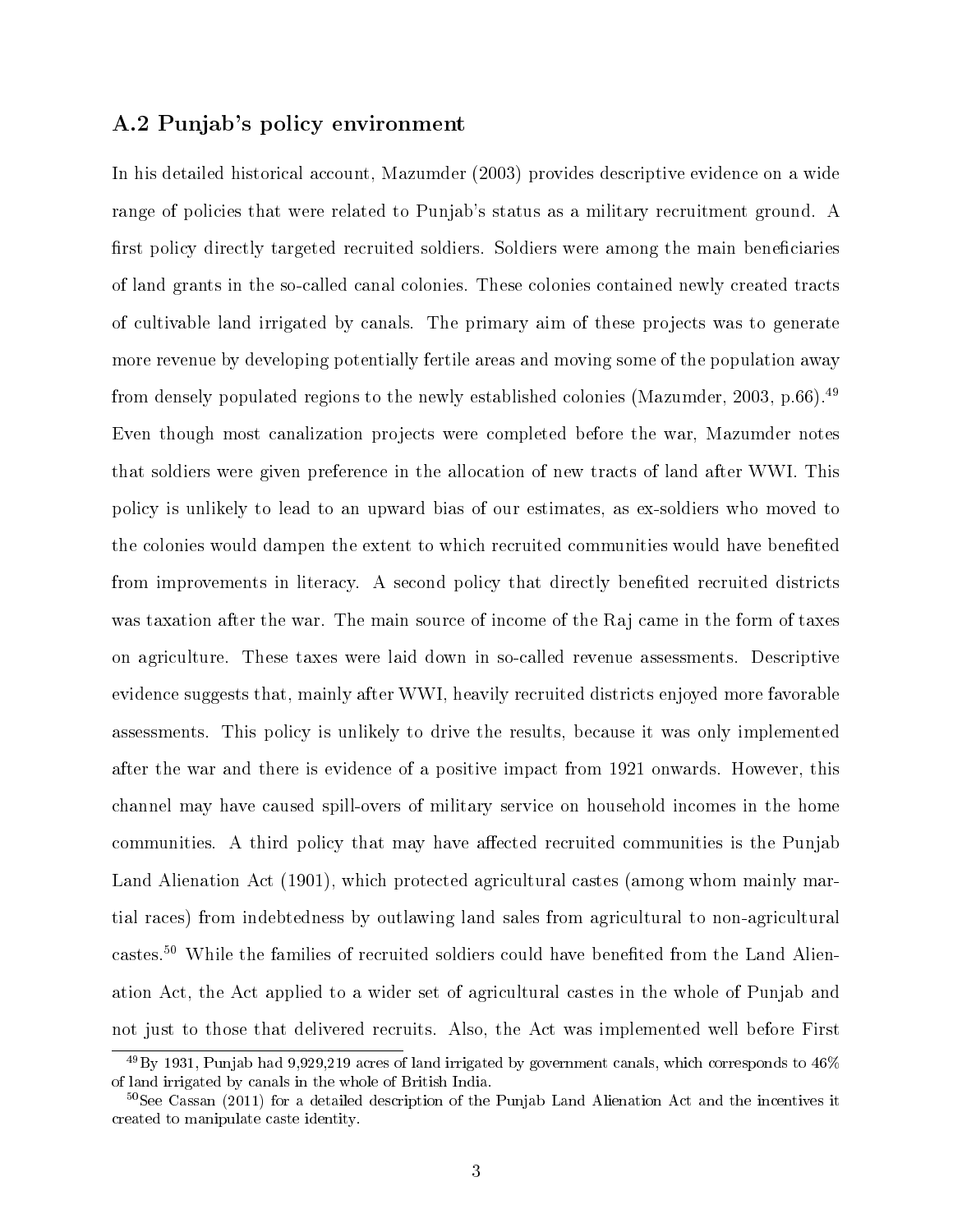World War. Therefore, it is unlikely that the main results are merely capturing the different literacy trends of those communities that benefited the most from the Land Alienation Act.

In conclusion, the measures discussed in this section should not confound the main results because of their timing and their geographical application. However, the military importance of Colonial Punjab created an environment that could have strengthened the impact of military recruitment. Therefore, these factors could be relevant for the extrapolation of Punjab's experience to other contexts of large scale voluntary military service.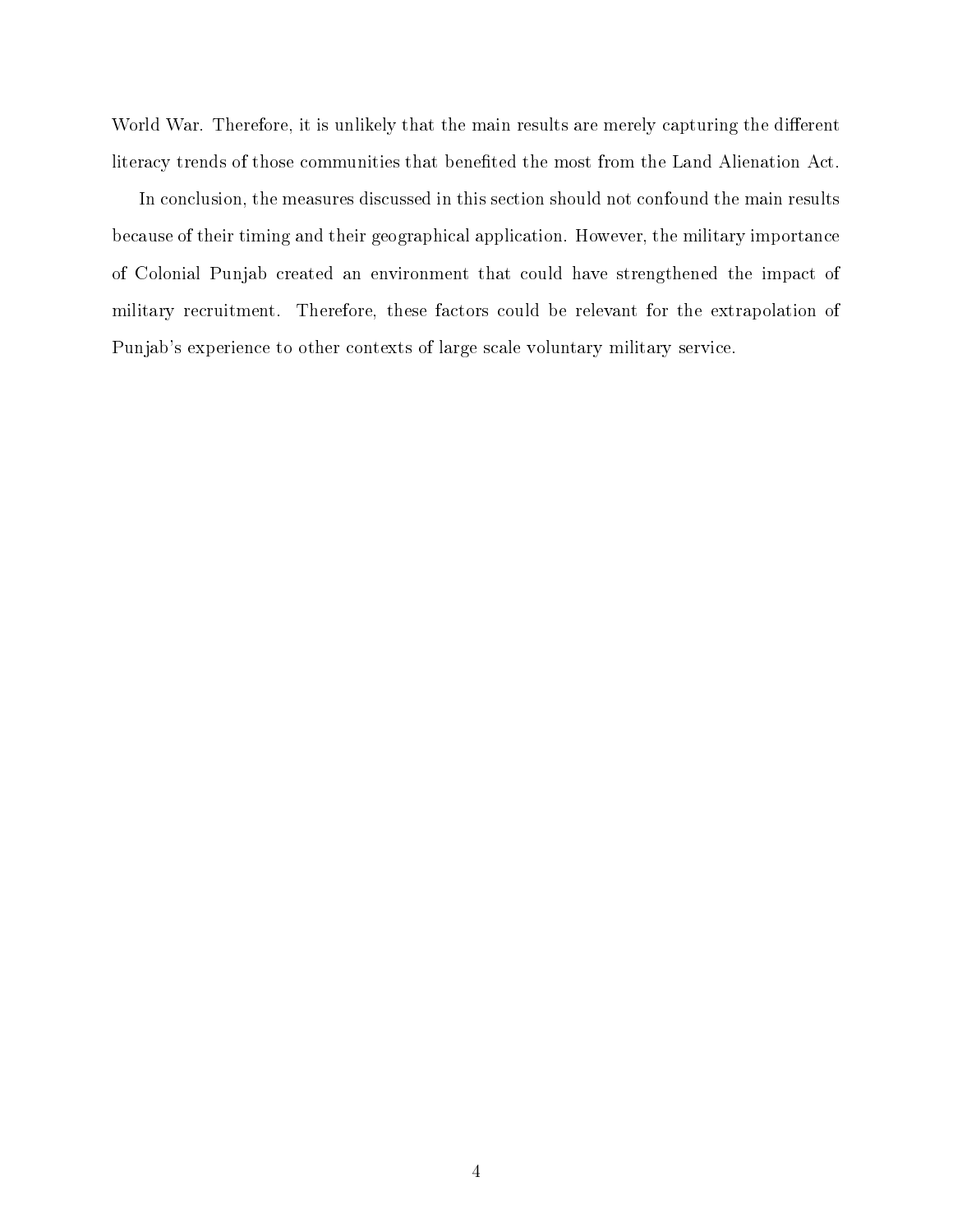## A.3 Further robustness checks

### A.3.1 Robustness to border changes

|                                                                                                                                                                                                                                                          | rate)             | $Log(male$ literacy |           | $Log(male$ literates) | Log(male)<br>population) |          |
|----------------------------------------------------------------------------------------------------------------------------------------------------------------------------------------------------------------------------------------------------------|-------------------|---------------------|-----------|-----------------------|--------------------------|----------|
|                                                                                                                                                                                                                                                          | Over $20$         | Under 20            | Over $20$ | Under 20              | Over $20$                | Under 20 |
|                                                                                                                                                                                                                                                          | $\left( 1\right)$ | $\left( 2\right)$   | (3)       | $\left( 4\right)$     | (5)                      | (6)      |
| Casualty rate                                                                                                                                                                                                                                            | $0.60***$         | 0.38                | $0.45**$  | 0.22                  | $-0.15$                  | $-0.16*$ |
| $*1921$                                                                                                                                                                                                                                                  | (0.22)            | (0.35)              | (0.19)    | (0.35)                | (0.13)                   | (0.09)   |
| Casualty rate                                                                                                                                                                                                                                            | $0.91***$         | $1.07***$           | $0.87***$ | $0.90***$             | $-0.04$                  | $-0.18$  |
| $*1931$                                                                                                                                                                                                                                                  | (0.31)            | (0.37)              | (0.36)    | (0.39)                | (0.26)                   | (0.25)   |
| Observations                                                                                                                                                                                                                                             | 96                | 96                  | 96        | 96                    | 96                       | 96       |
| Notes: District-religion level observations for 32 groups (Muslim or Hindu-Sikh, in 16 merged<br>districts), for three census years (1911-31). Standard errors are clustered at the<br>district-religion level. *** $p<0.01$ , ** $p<0.05$ , * $p<0.1$ . |                   |                     |           |                       |                          |          |

Table 11: Baseline specification for merged districts

The districts analyzed in this paper were subject to several border changes of the period under consideration. While most of these border changes were small and are not expected to affect the literacy rate systematically, this section explores the robustness of the main findings to accounting more explicitly for border changes. In table 11, I conduct the analysis at the level of merged British districts with stable borders. The Princely States were not affected by these border changes and are not included in this robustness check. The main results carry through, but there is some evidence in these adjusted samples of negative impacts of military recruitment on the size of the population. To address the concern that the impacts on literacy are reflecting changes in the composition of the population, the main results are also shown for the logarithm of the number of male literates rather than the corresponding literacy rates in columns (3) and (4).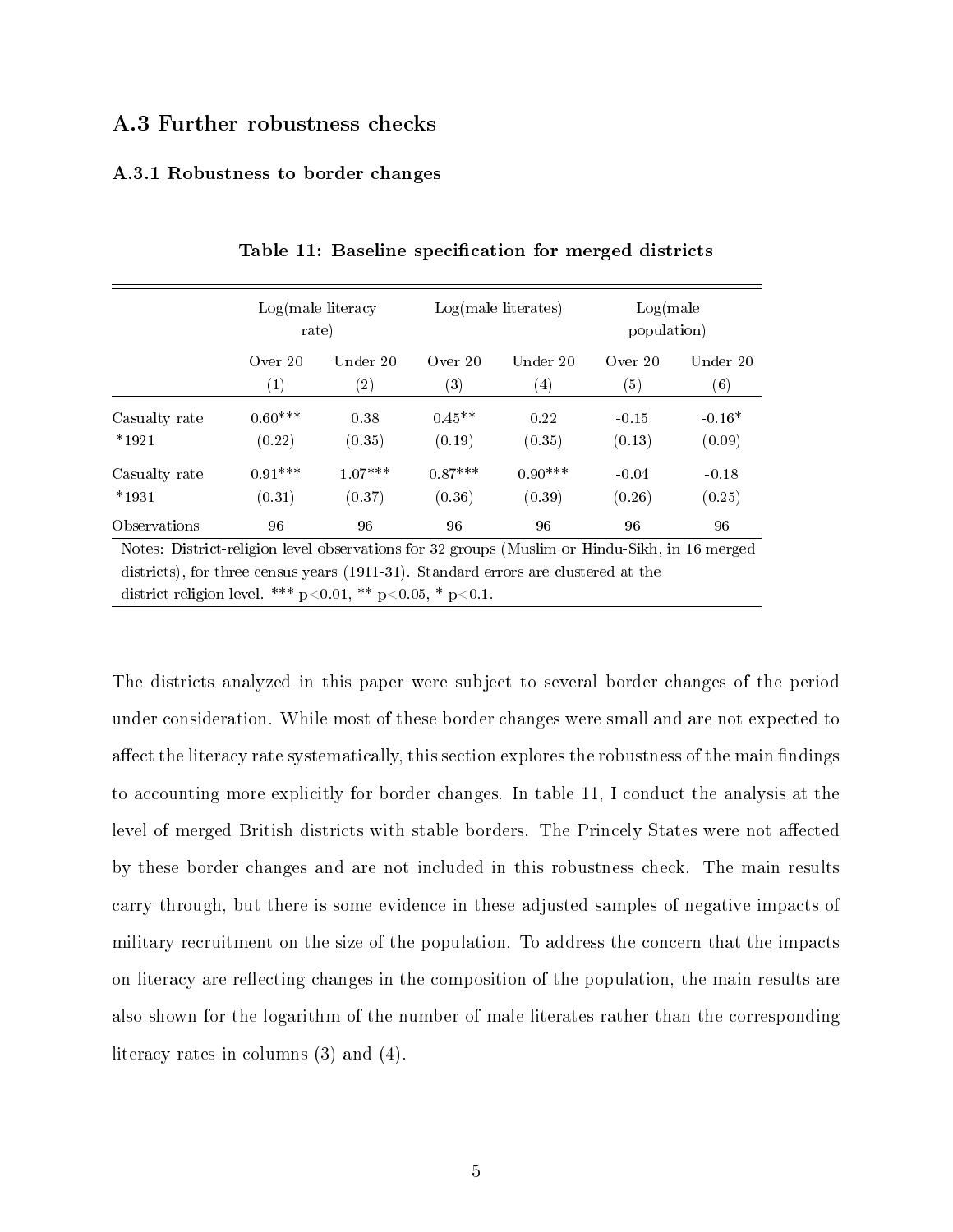### A.3.2 District-level clusters

|                          |                              | $Log(male$ literacy rate)    |                          |                          | Log(male population)     |                          |
|--------------------------|------------------------------|------------------------------|--------------------------|--------------------------|--------------------------|--------------------------|
|                          | All ages<br>(1)              | Over $20$<br>(2)             | Under 20<br>(3)          | All ages<br>(4)          | Over $20$<br>(5)         | Under 20<br>(6)          |
| Casualty rate<br>$*1921$ | $0.33**$<br>(0.16)<br>[0.17] | $0.40**$<br>(0.15)<br>[0.16] | 0.06<br>(0.21)<br>[0.21] | 0.13<br>(0.17)<br>[0.21] | 0.13<br>(0.17)<br>[0.22] | 0.14<br>(0.17)<br>[0.21] |
| Casualty rate<br>$*1931$ | $0.47*$<br>(0.24)<br>[0.26]  | $0.50**$<br>(0.20)<br>[0.22] | 0.30<br>(0.33)<br>[0.35] | 0.10<br>(0.19)<br>[0.24] | 0.10<br>(0.19)<br>[0.18] | 0.09<br>(0.20)<br>[0.25] |
| Observations             | 168                          | 168                          | 168                      | 168                      | 168                      | 168                      |

Table 12: Baseline specification (district clusters)

Notes: District-religion level observations for 56 groups (Muslim or Hindu-Sikh, in 28 districts), for three census years (1911-31). Casualty rates are expressed per 100 of the 1911 male population. All regressions include district-religion fixed effects and religion-year effects. (s.e.) are clustered at the district-religion level, [s.e.] at the district level. \*\*\*  $p<0.01$ , \*\*  $p<0.05$ , \*  $p<0.1$ .

The main results at the district-religion level used clustered standard errors at the districtreligion level, because this is the level at which the recruitment variable varies. However, standard errors that are clustered at the district level remain almost identical to the unclustered errors (although the limited number of districts could affect the consistency of these estimates).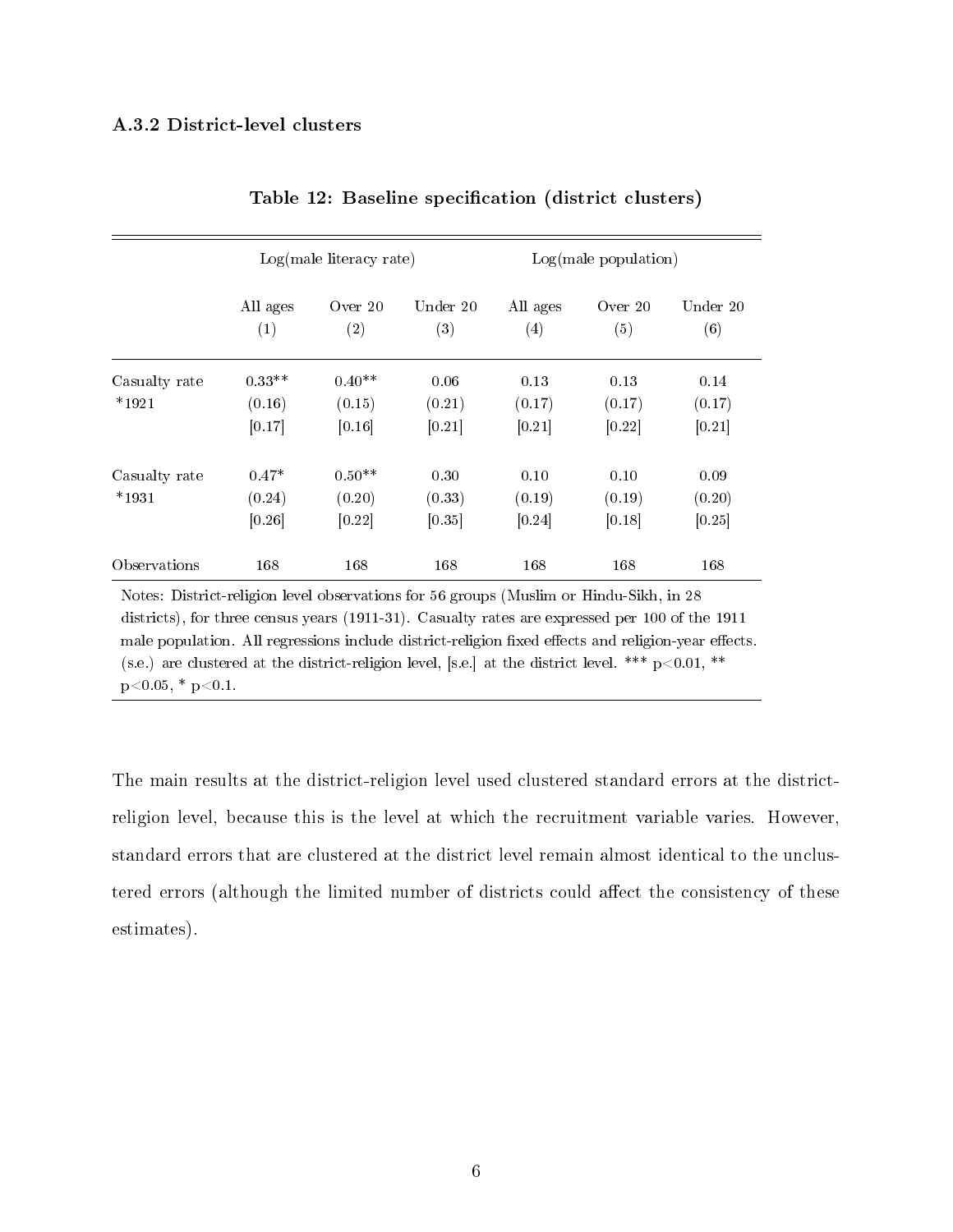### A.3.3 Rank Analysis

|                           |                               |                                | Log(male literacy rate)       |  |
|---------------------------|-------------------------------|--------------------------------|-------------------------------|--|
|                           | All ages<br>$\left( 1\right)$ | Over $20$<br>$\left( 2\right)$ | Under 20<br>$\left( 3\right)$ |  |
| Casualty rate<br>$*1921$  | 42.49<br>(26.96)              | $50.52*$<br>(27.43)            | 10.68<br>(30.30)              |  |
| Casualty rate<br>$*19231$ | $70.27*$<br>(36.21)           | $68.05**$<br>(31.22)           | 61.01<br>(49.83)              |  |
| Observations              | 168                           | 168                            | 168                           |  |

|  |  | Table 13: Baseline specification for soldier rank casualties |  |  |  |  |  |
|--|--|--------------------------------------------------------------|--|--|--|--|--|
|--|--|--------------------------------------------------------------|--|--|--|--|--|

Notes: District-religion level observations for 56 groups (Muslim or Hindu-Sikh, in 28 districts), for three census years  $(1911-31)$ . All regressions include district-religion fixed effects and religion-year effects. Standard errors are clustered at the district-religion level. \*\*\*  $p<0.01$ , \*\*  $p<0.05$ , \*  $p<0.1$ .

In the empirical strategy (section 5), it was argued that literate soldiers should not have faced a different casualty pattern than illiterate soldiers. In further support of this hypothesis, I can distinguish between casualties from three categories of army ranks: soldiers, above-soldier ranks and military personnel in supportive roles. The comparison I make is between soldiers (Sepoy, Riflemen, or Sowar) and "all higher ranks". The vast majority of these "higher ranks" are at the NCO level: corporal (Naik, Lance Daffaldar) and Sergeant (Havildar or Daffadar). The highest level an Indian soldier could aspire to was Subadar Major, which is junior to the most junior british Second Lieutenant (Corrigan, 1999, p.11).

An alternative explanation of the key results could have been that higher ranks were driving this impact. This could be the case if higher ranks were recruited from regions with a higher potential for literacy improvement and if they had different casualty patterns (at the district-religion level) than the lower ranks. Under the latter scenario, the proxy approach would lead to an upward bias of the impact of military recruitment. The similarity of the recruitment patterns suggests that this is an unlikely scenario: table 13 confirms that the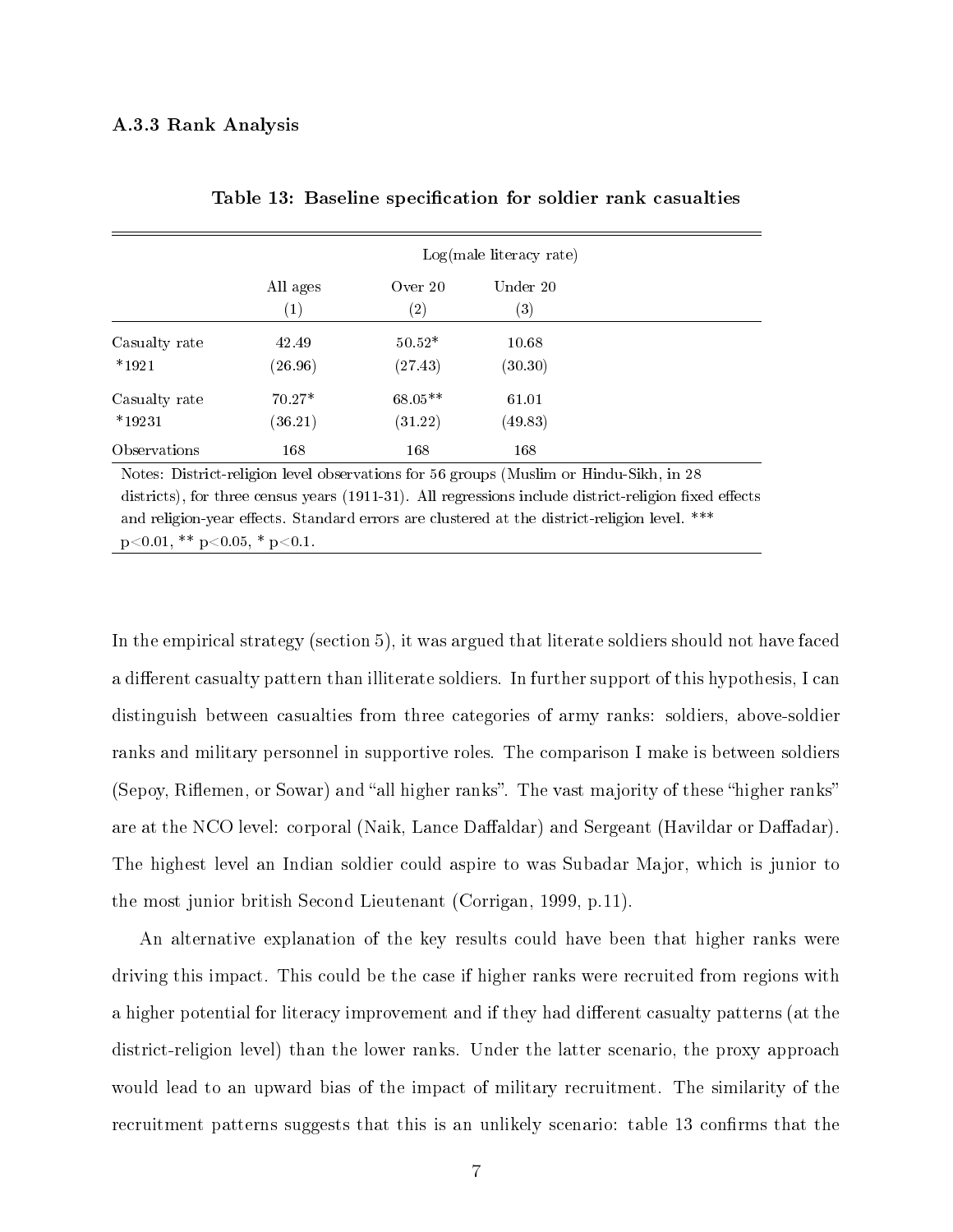key results are unchanged if casualty rates are calculated using only soldier ranks (excluding higher ranks and other groups).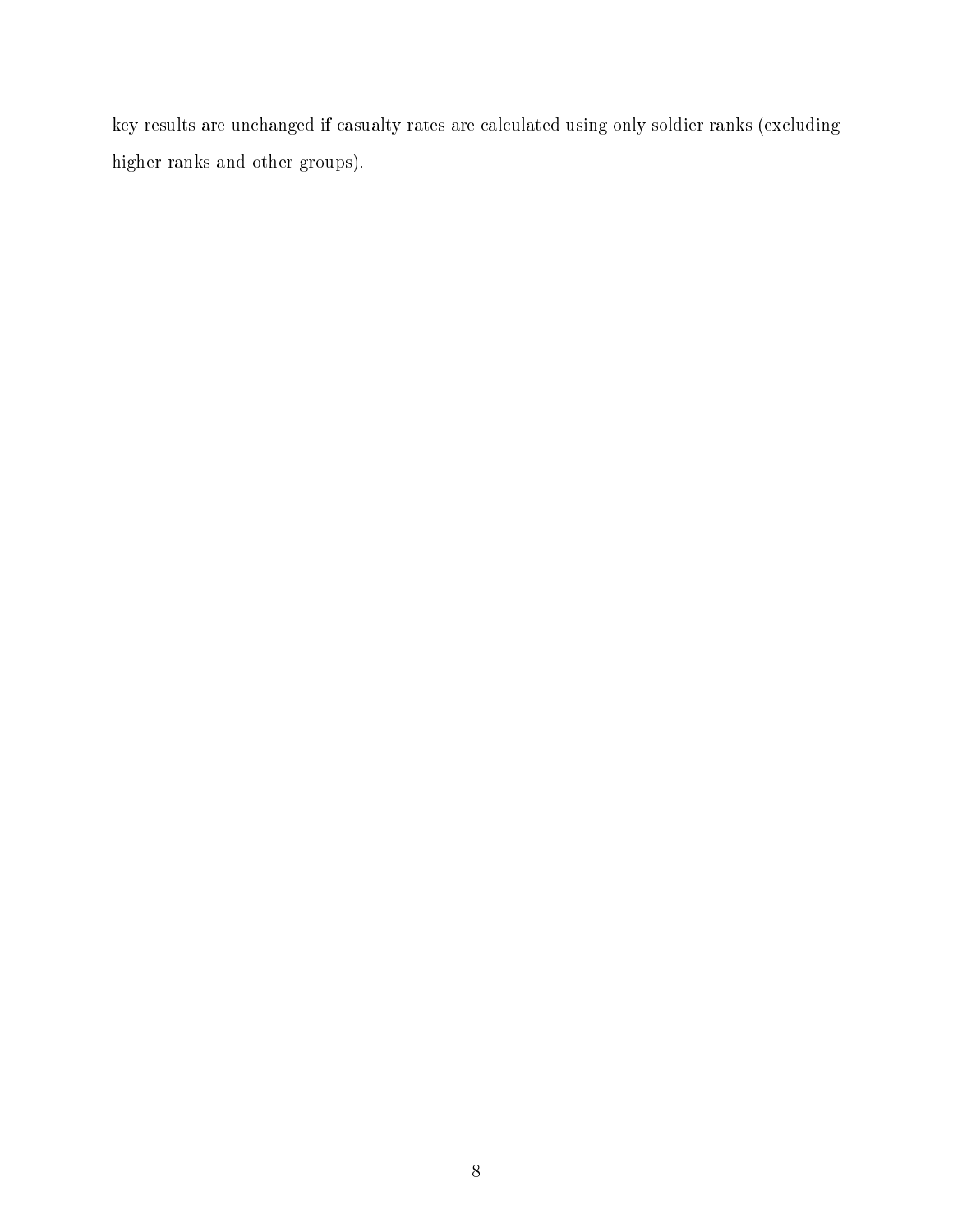### A.3.4 Timing of casualties

|                          |                                                                                        |           | Log(male literacy rate) |                                                                                                 |
|--------------------------|----------------------------------------------------------------------------------------|-----------|-------------------------|-------------------------------------------------------------------------------------------------|
|                          | All ages                                                                               | Over $20$ | Under 20                |                                                                                                 |
|                          | $\left(1\right)$                                                                       | (2)       | (3)                     |                                                                                                 |
| Casualty rate            | $1.08*$                                                                                | $1.26**$  | 0.33                    |                                                                                                 |
| (before 1916)<br>$*1921$ | (0.60)                                                                                 | (0.58)    | (0.73)                  |                                                                                                 |
| Casualty rate            | $1.79*$                                                                                | $1.85**$  | 1.31                    |                                                                                                 |
| (before 1916)<br>$*1931$ | (0.95)                                                                                 | (0.80)    | (1.32)                  |                                                                                                 |
| Observations             | 168                                                                                    | 168       | 168                     |                                                                                                 |
|                          | Notes: District-religion level observations for 56 groups (Muslim or Hindu-Sikh, in 28 |           |                         |                                                                                                 |
|                          |                                                                                        |           |                         | districts), for three census years (1911-31). The casualty rate is calculated as the number of  |
|                          | deaths before 1916, divided by the 1911 male population. All regressions include       |           |                         |                                                                                                 |
|                          |                                                                                        |           |                         | district-religion fixed effects and religion-year effects. Standard errors are clustered at the |

district-religion level. \*\*\*  $p<0.01$ , \*\*  $p<0.05$ , \*  $p<0.1$ .

|  |  | Table 14: Baseline specification for casualties before 1916 |  |  |  |  |
|--|--|-------------------------------------------------------------|--|--|--|--|
|--|--|-------------------------------------------------------------|--|--|--|--|

As shown earlier in figure 3, the casualty patterns are very similar before and after 1916. Table 14 confirms that the key results go through if only casualties from the early stages of the First World War (1914 and 1915) are included. As a result, war-time specific recruitment practices are unlikely to bias the main findings.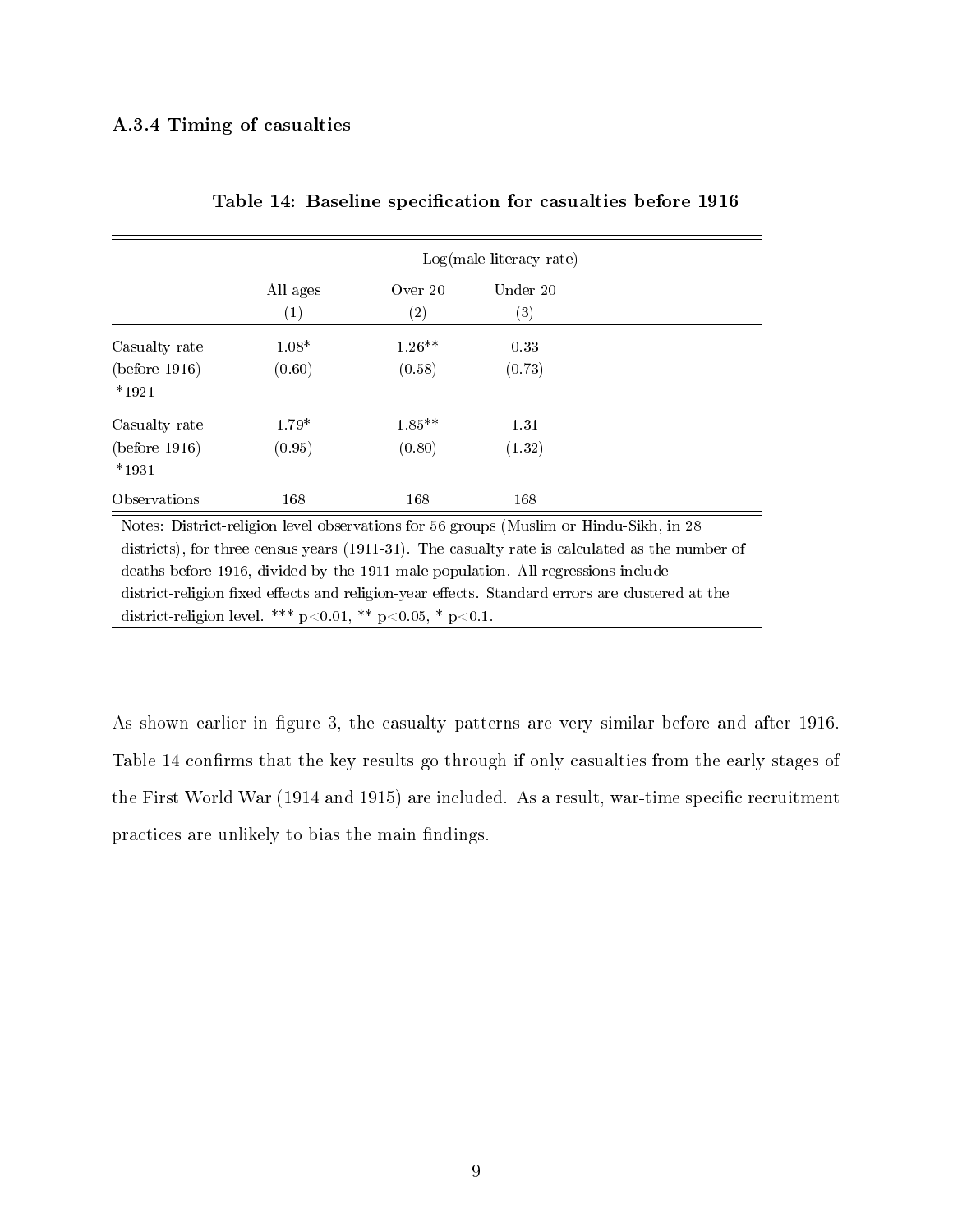|                        |                  | Log(male literacy rate over $20$ /male literacy rate <sub>t-1</sub> 10 to 20)                        |
|------------------------|------------------|------------------------------------------------------------------------------------------------------|
|                        | $\left(1\right)$ |                                                                                                      |
| Casualty rate          | $0.49***$        |                                                                                                      |
| $*1921$                | (0.17)           |                                                                                                      |
| District FE            | Y                |                                                                                                      |
| Religion               |                  |                                                                                                      |
| dummy                  | Y                |                                                                                                      |
| Observations           | 56               |                                                                                                      |
|                        |                  | Notes: District-religion level observations for 56 groups (Muslim or Hindu-Sikh, in 28               |
|                        |                  | districts), in 1921. Standard errors are clustered at the district-religion level. *** $p<0.01$ , ** |
| $p<0.05$ , * $p<0.1$ . |                  |                                                                                                      |

Table 15: Baseline specification for cohort changes

It was argued in section 6 that the results are most consistent with the direct acquisition of literacy skills by serving soldiers. Under this hypothesis, we should observe that the cohort that served in the war gained additional literacy skills during the war. It should be noticed that the earlier analysis did not correspond to a cohort analysis, as I compared the same age groups at different points in time (which allows the composition of these groups to change). The split up of literacy rates provided in the census does not allow for a detailed cohort analysis in different age categories. However, I can construct a variable that approximates the literacy changes for the cohorts of 10-to-20-year-olds in 1901, 1911 and 1921:

 $y_{r,d,t} = log(literacy_{r,d,t}^{over20}) - log(literacy_{r,d,t-1}^{10to20})$ 

This variable does not correspond to the actual cohort-specific change in literacy rates, as I need to use the broader category of over-20- year-olds. Table 15 confirms that the main results are confirmed in a cohort analysis. District dummies are included to account for any determinants of the cohort literacy gains that are district-specific.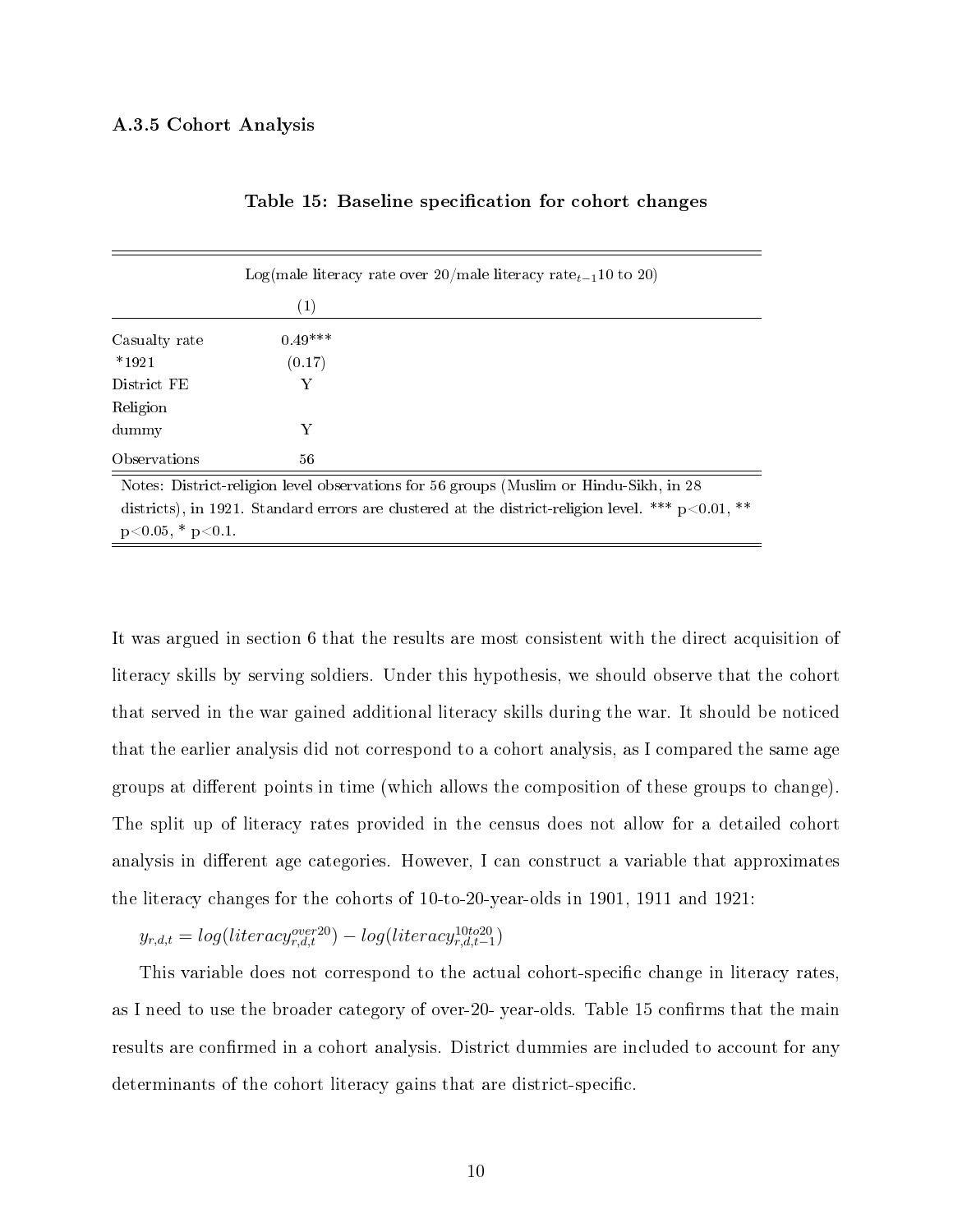### A.3.6 District-year fixed effects

|                       |           | $Log(male$ literacy rate) |           | Log(male population) |           |           |
|-----------------------|-----------|---------------------------|-----------|----------------------|-----------|-----------|
|                       | All ages  | Over $20$                 | Under 20  | All ages             | Over $20$ | Under 20  |
|                       | (1)       | $\left( 2\right)$         | (3)       | $\left(4\right)$     | (5)       | (6)       |
| Casualty share        | $0.26*$   | $0.26*$                   | 0.21      | $-0.04$              | $-0.02$   | $-0.06$   |
| $*1921$               | (0.15)    | (0.14)                    | (0.21)    | (0.07)               | (0.09)    | (0.05)    |
| Casualty share        | $0.73***$ | $0.60***$                 | $0.94***$ | $-0.12$              | 0.01      | $-0.26**$ |
| $*1931$               | (0.24)    | (0.22)                    | (0.32)    | (0.12)               | (0.11)    | (0.13)    |
| District-year effects | Yes       | Yes                       | Yes       | Yes                  | Yes       | Yes       |
| Observations          | 168       | 168                       | 168       | 168                  | 168       | 168       |

Table 16: Baseline results with district-year effects

Notes: Observations are at the district-religion level for 56 groups (Hindu-Sikh and Muslim, in 28 districts) and for three census years (1911-31). All regressions include district-religion fixed effects. Standard errors are clustered at the district-religion level. \*\*\*  $p < 0.01$ , \*\*  $p < 0.05$ , \*  $p<0.1$ .

One way to check if any policy that affected districts rather than religious communities can explain the observed pattern in literacy rates is to include district-year effects in the main regression. These effects fully absorb the impact of all district-level variables that affected both communities to the same extent. The availability of transport and trade infrastructure could be one example of an omitted variable that mainly operates at the district level.<sup>51</sup> In my small sample, a lot of variation is lost in this approach, as districts with similar recruitment intensities for both religions are no longer used to identify the main effect. In a regression of casualty rates on religion dummies, the  $R^2$  jumps from 3% to 70% when district dummies are included. Nevertheless, the results presented in Table 16 are broadly consistent with earlier findings. One difference is that the coefficient on the casualty ratio in 1931 gains signicance for under-20-year-olds. This result suggests that inter-generational spill-

<sup>&</sup>lt;sup>51</sup>Due to its geographical closeness to the North West Frontier (which was of major military importance). Punjab received significant investments in its transport infrastructure. These investments were not restricted to recruited communities nor did they target these communities in particular: by 1911, all but two districts were connected to the railroad network (Marten, 1911).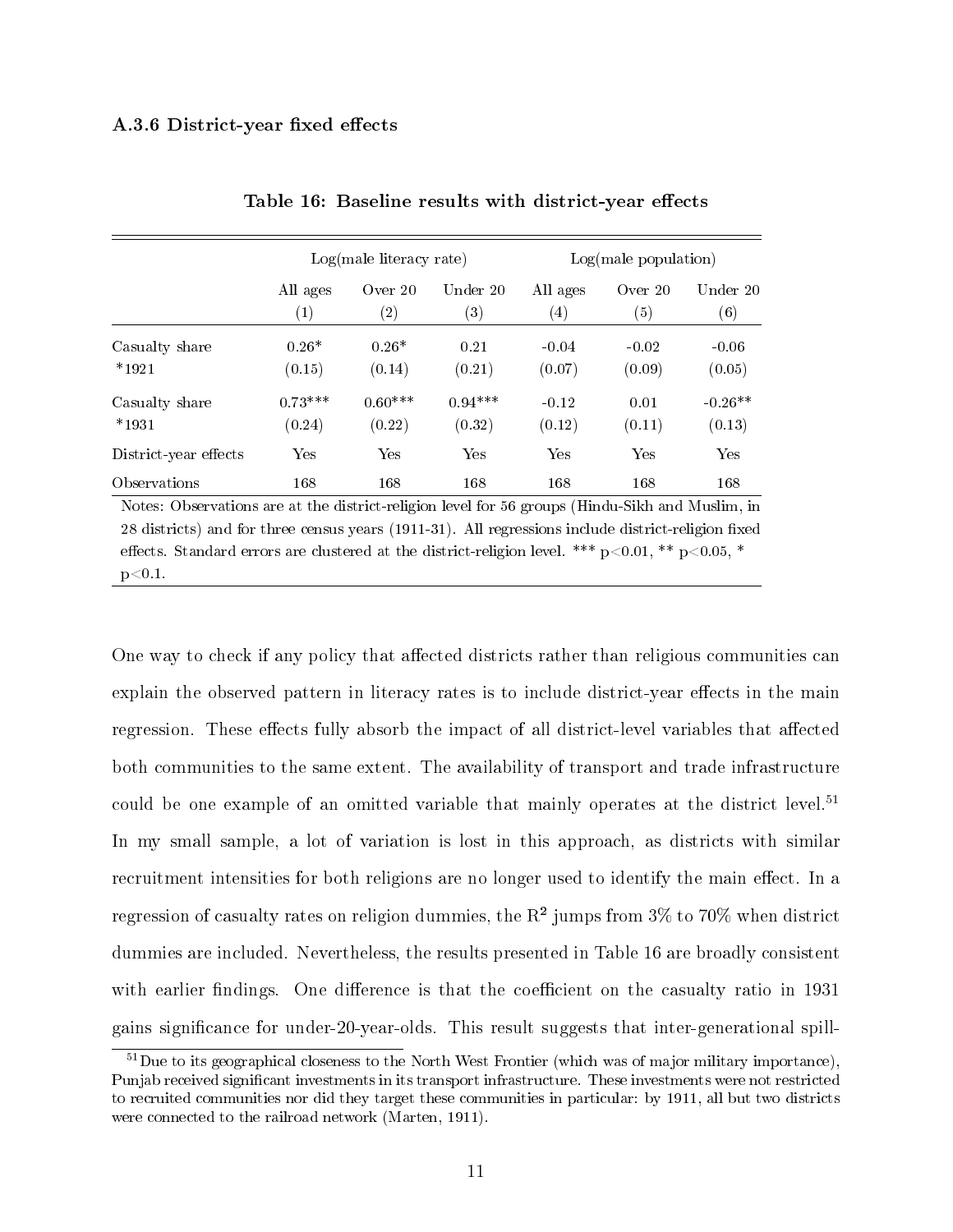overs could previously have been obscured by variables affecting literacy at the district level. However, the size of the population of under-20-years-old decreases significantly in column (6), which implies that the observed increase in the literacy rate for under-20-year-olds could partly reflect a decrease in the denominator.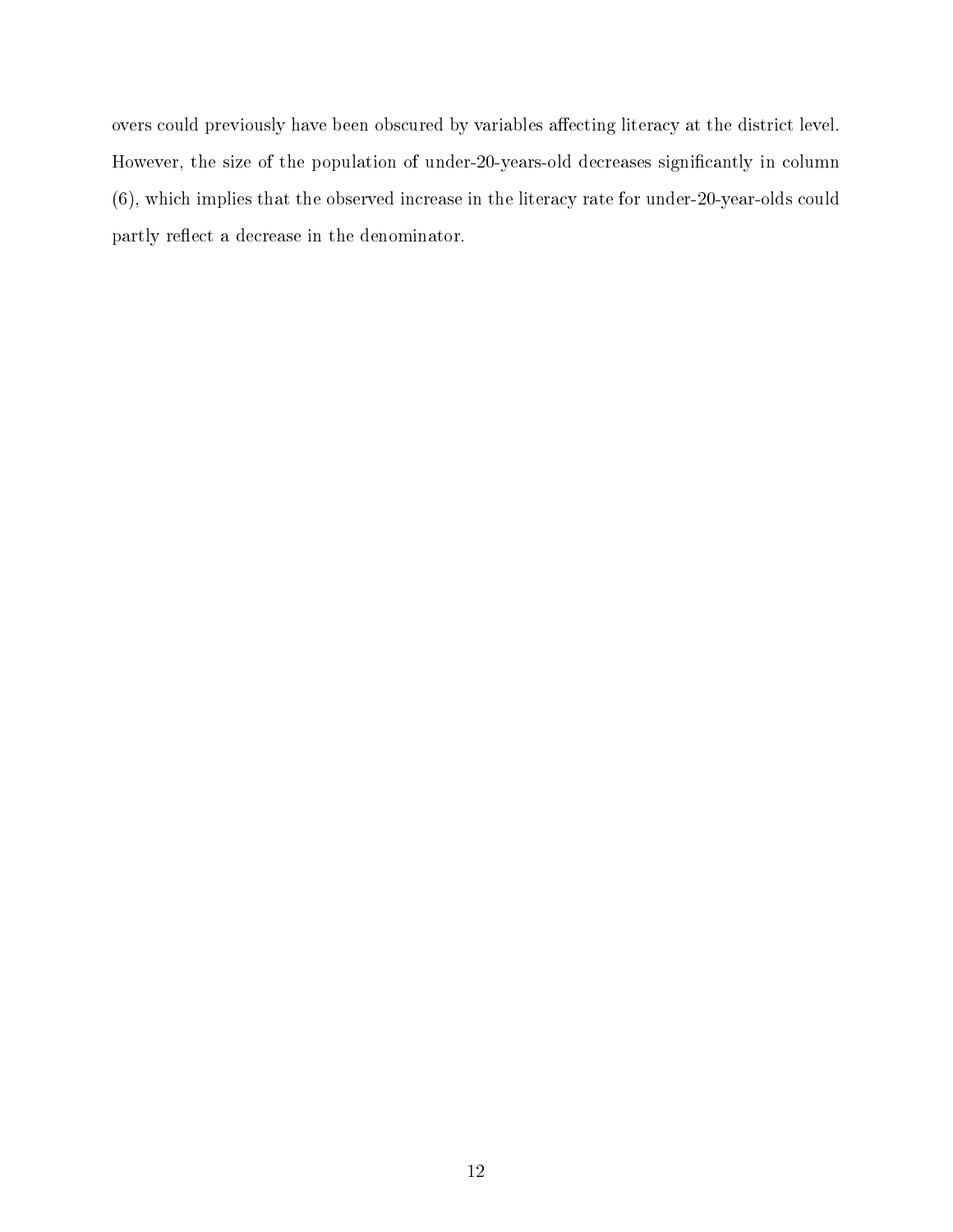### A.3.7 Heterogeneity

|                     |                 | $Log(male$ literacy) |                 |
|---------------------|-----------------|----------------------|-----------------|
|                     | All ages<br>(1) | Over $20$<br>(2)     | Under 20<br>(3) |
| Casualty rate       | 0.35            | 0.38                 | 0.11            |
| $*1921$             | (0.30)          | (0.31)               | (0.31)          |
| Casualty rate       | 0.59            | $0.58*$              | 0.48            |
| $*1931$             | (0.36)          | (0.33)               | (0.46)          |
| Casualty rate       | $-0.18$         | $-0.14$              | $-0.12$         |
| $*$ Muslim $*$ 1921 | (0.35)          | (0.35)               | (0.43)          |
| Casualty rate       | $-0.21$         | $-0.20$              | $-0.15$         |
| $*$ Muslim $*$ 1931 | (0.43)          | (0.37)               | (0.60)          |
| Observations        | 249             | 249                  | 249             |

### Table 17: Religious heterogeneity

Notes: District-religion level observations for 56 groups (Muslim or Hindu-Sikh, in 28 districts) and for three census years (1911-31). All regressions include district-religion fixed effects, religion-year effects, colony-year effects, and princely-state-year effects. Standard errors are clustered at the district-religion level. \*\*\*  $p<0.01$ , \*\*  $p<0.05$ , \*  $p<0.1$ .

Given the data availability constraints, the district-religion level is the finest level at which the analysis can be conducted. This approach also enables a comparison between the treatment effects of Muslims and Hindu-Sikhs respectively.<sup>52</sup> The results presented in table 17 suggest that the impact is largest for Hindu-Sikhs, but the difference between the treatment effects is not statistically significant and, for over-20-year-olds, the effect remains positive and large for Muslims.

<sup>&</sup>lt;sup>52</sup>Chaudhary and Rubin (2010) highlight the importance of the proportion of Muslims in the district to explain Muslim literacy levels in 1911 and 1921. The Punjabi districts under consideration all have a Muslim population that is larger than 28% of the population and the level effect of the share of Muslims reported by Chaudhary and Rubin should be captured by the district(-religion) fixed effects in my approach.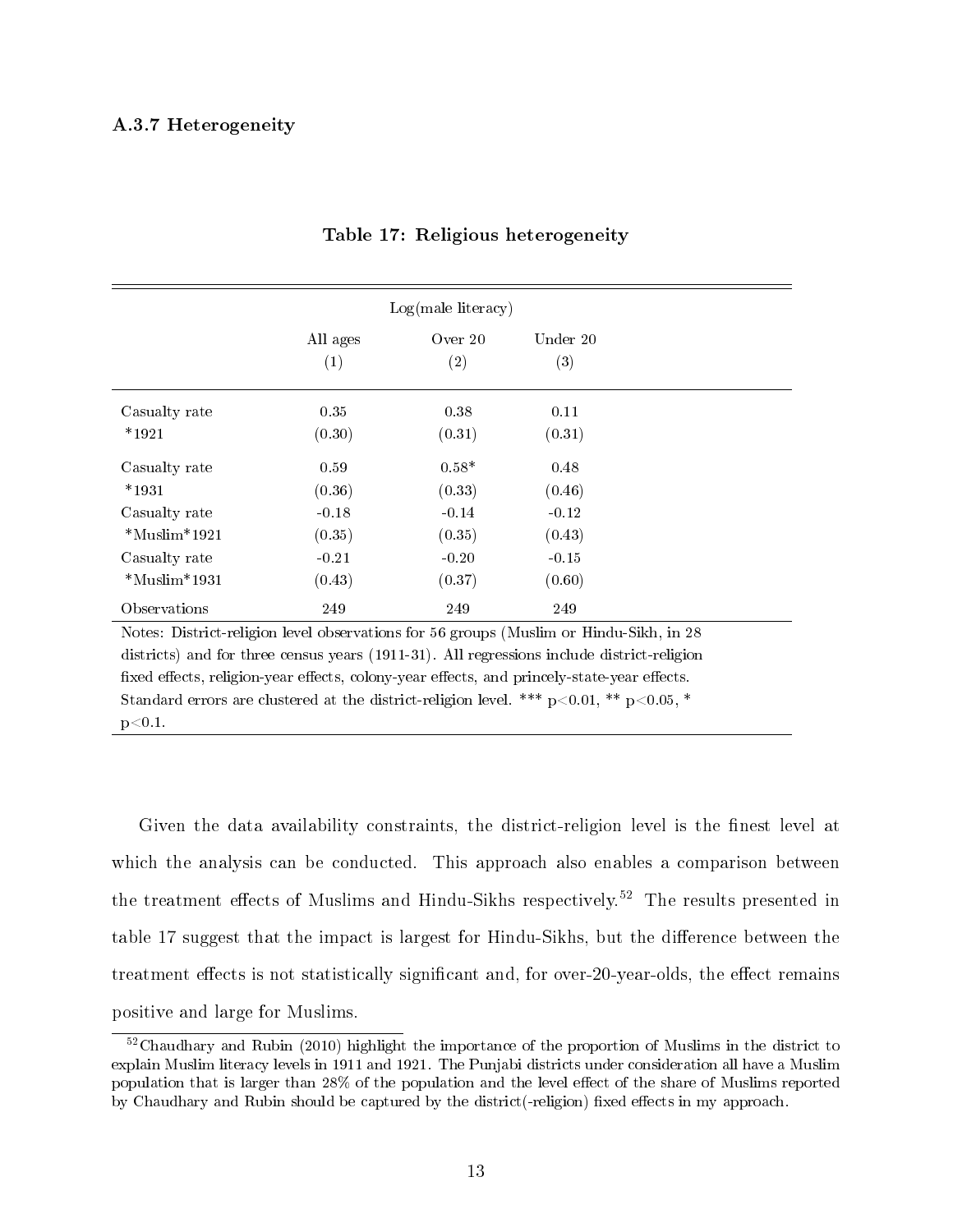#### A.3.8 Log-log scale

As figure 3 contains many observations close to zero, the following figure represents the same data on a log-log scale. The correlation between the two casualty measures remains very strong. The larger variation at low casualty rates reflects larger proportional differences, but it should be kept in mind that the underlying casualty rates are very close to zero. The main specification is based on absolute differences in casualty rates, i.e. the variation shown in 3 of the main text.



Figure 8: Time pattern of casualty shares at the district-religion level

Notes: Observations are at the district-religion level, for 56 groups (Hindu-Sikh and Muslim, in 28 districts). Casualty shares are expressed per 100 of the 1911 male population.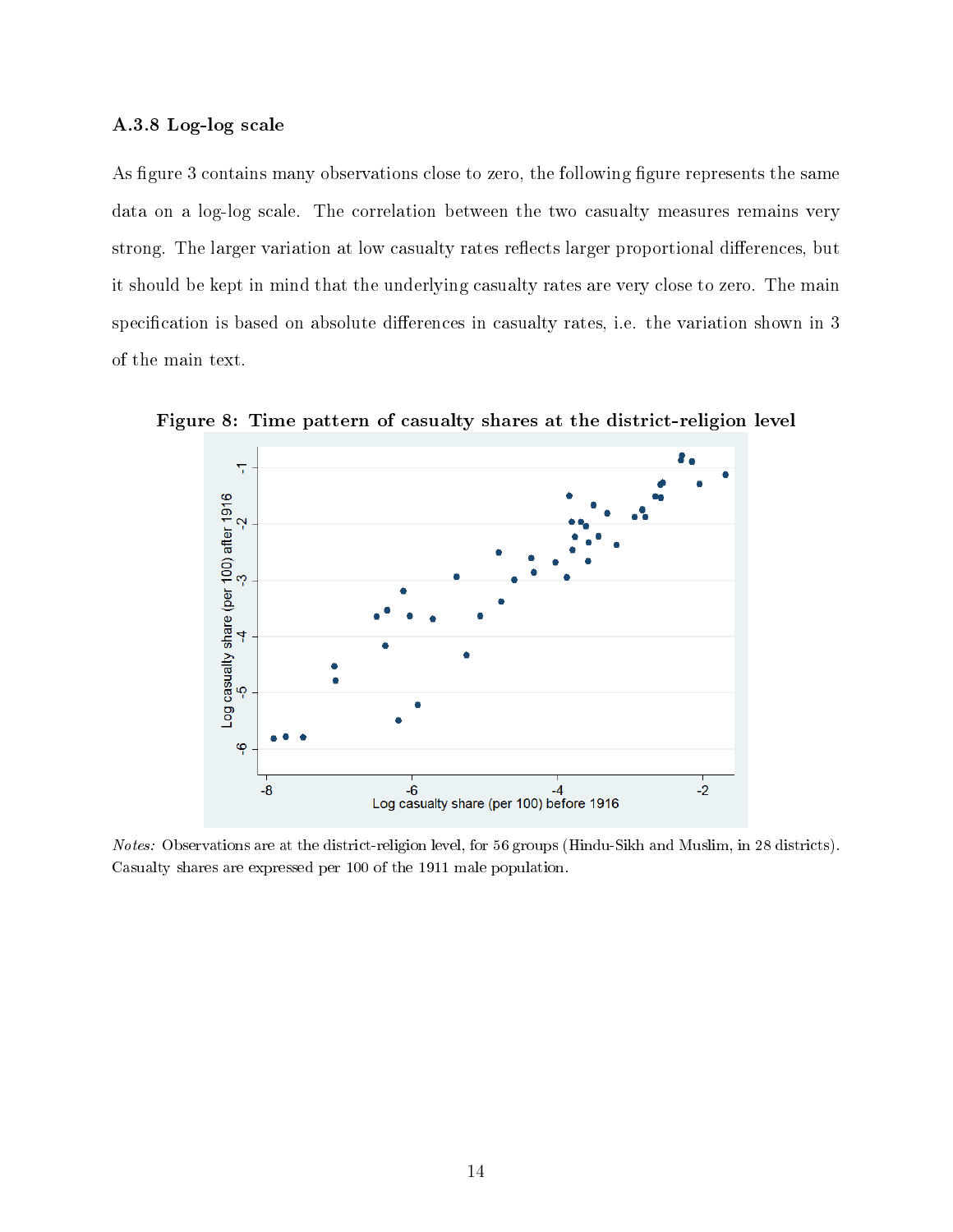#### A.3.9 Further IV results

### A.3.9.1 Complete IV-OLS comparison

Figure 18 provides a full comparison of IV and OLS results.

#### A.3.9.2 Sensitivity analysis

While the exogeneity of the instrument is cannot be proven, Conley, Hansen and Rossi (2012) developed a method to assess the sensitivity of IV estimates to violations of the exclusion restriction. Figure 9 shows the effect of military recruitment on the male literacy rate, allowing for a direct impact of recruitment suitability measure that is uniformly distributed between zero and  $\delta$ . As long as delta remains smaller than 0.4, the effect remains significant at  $10\%$  for all age groups. For the male literacy rate of over 20 year-olds, the effect remains significant for  $\delta$  smaller than 0.9. As the reduced form effect of the recruitment suitability measure on literacy in 1931 is 0.21, the IV results are robust to substantial deviations from perfect exogeneity. The graphs also indicate that, in spite of large confidence intervals (even under the assumption of perfect exogeneity), the coefficient remains quite stable as the model moves away from perfect exogeneity.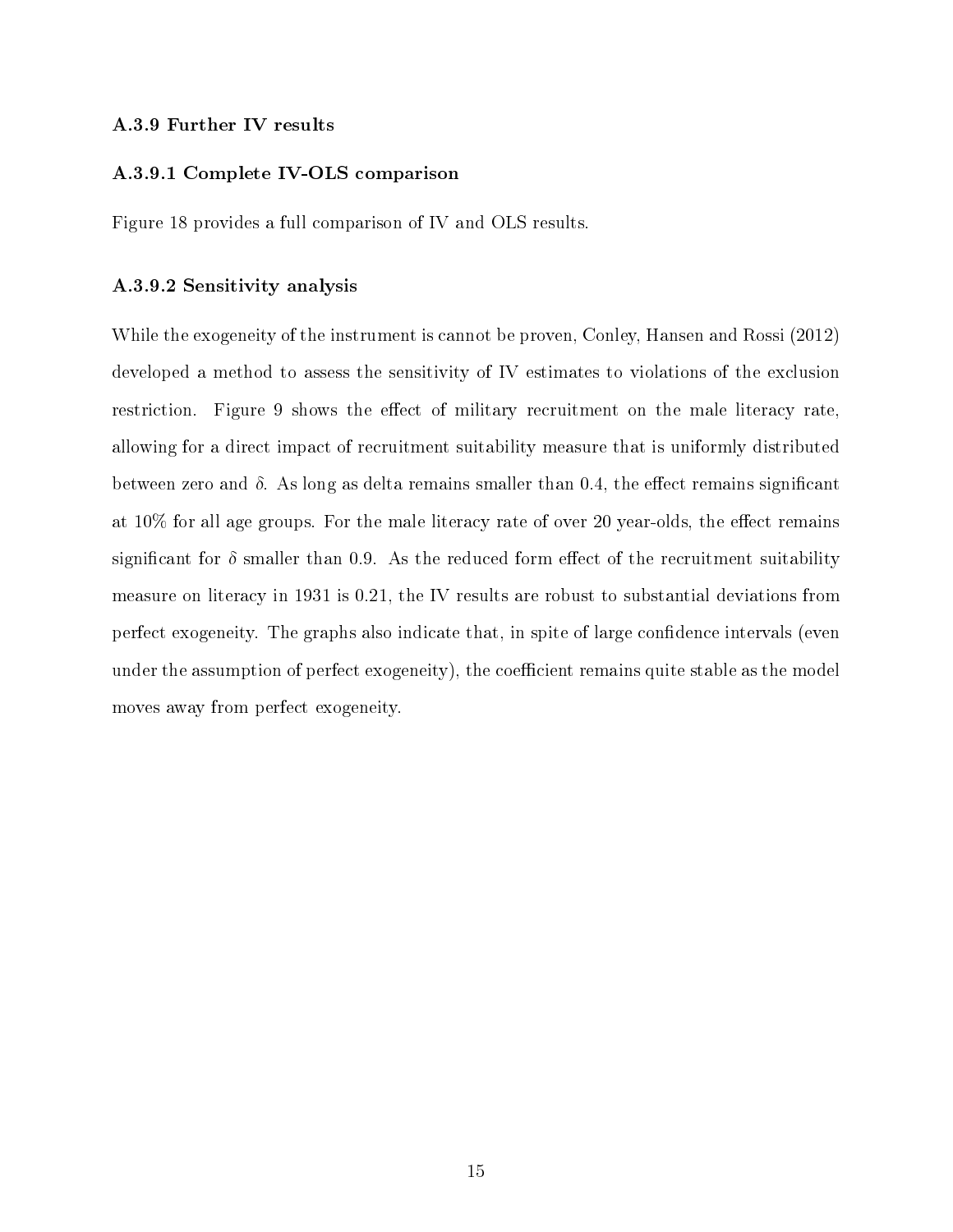|                                                                                                 | Casualty<br>rate   |                                  |                         |             |                                        |         |                                        |
|-------------------------------------------------------------------------------------------------|--------------------|----------------------------------|-------------------------|-------------|----------------------------------------|---------|----------------------------------------|
|                                                                                                 | $(\text{per }100)$ | $\triangle Log(Male Literature)$ |                         |             | $\triangle Log(Male\, Literary\,rate)$ |         | $\triangle Log(Male\, Literary\,rate)$ |
|                                                                                                 |                    |                                  | All ages                |             | Over 20                                |         | Under 20                               |
|                                                                                                 | First Stage        | <b>STO</b>                       | IV (LIML)               | STO         | $\rm IV$ (LIML)                        | STO     | N(LIML)                                |
|                                                                                                 | $\widehat{\Xi}$    | $\odot$                          | $\widehat{\mathcal{O}}$ | $\bigoplus$ | $\widehat{G}$                          | $\odot$ | $\overline{C}$                         |
| Casualty rate* $1921$                                                                           |                    | $0.33**$                         | $0.42*$                 | $0.40**$    | $0.51**$                               | 0.06    | 0.13                                   |
|                                                                                                 |                    | (0.16)                           | (0.23)                  | (0.15)      | (0.23)                                 | (0.21)  | (0.35)                                 |
| Casualty $\text{rate}^{*}1931$                                                                  |                    | $0.47*$                          | $0.61*$                 | $0.50**$    | $0.60**$                               | 0.30    | $0.56\,$                               |
|                                                                                                 |                    | 0.24)                            | (0.33)                  | (0.20)      | (0.28)                                 | (0.33)  | (0.48)                                 |
| Share of "very good"                                                                            |                    |                                  |                         |             |                                        |         |                                        |
| tahsils                                                                                         | $0.34***$          |                                  |                         |             |                                        |         |                                        |
|                                                                                                 | (0.07)             |                                  |                         |             |                                        |         |                                        |
| F-statistic                                                                                     | 24.9               |                                  |                         |             |                                        |         |                                        |
| Observations                                                                                    | 56                 | 56                               | 36                      | 56          | $\frac{6}{2}$                          | 36      | 36                                     |
| Notes: Observations include Hindu-Sikh communities in 28 British districts. Coefficients are    |                    |                                  |                         |             |                                        |         |                                        |
| reported for the change in log-literacy rates relative to 1911. See p.38 of the main text and 2 |                    |                                  |                         |             |                                        |         |                                        |
| for a description of the instrument. The model is estimated with Limited Information            |                    |                                  |                         |             |                                        |         |                                        |
| Maximum Likelihood (Liml). Standard errors are heteroskedasticity-robust. *** p<0.01, **        |                    |                                  |                         |             |                                        |         |                                        |
| $p<0.05, * p<0.1$ .                                                                             |                    |                                  |                         |             |                                        |         |                                        |
|                                                                                                 |                    |                                  |                         |             |                                        |         |                                        |

Table 18: IV results  ${\rm LIML}$ Table 18: IV results LIML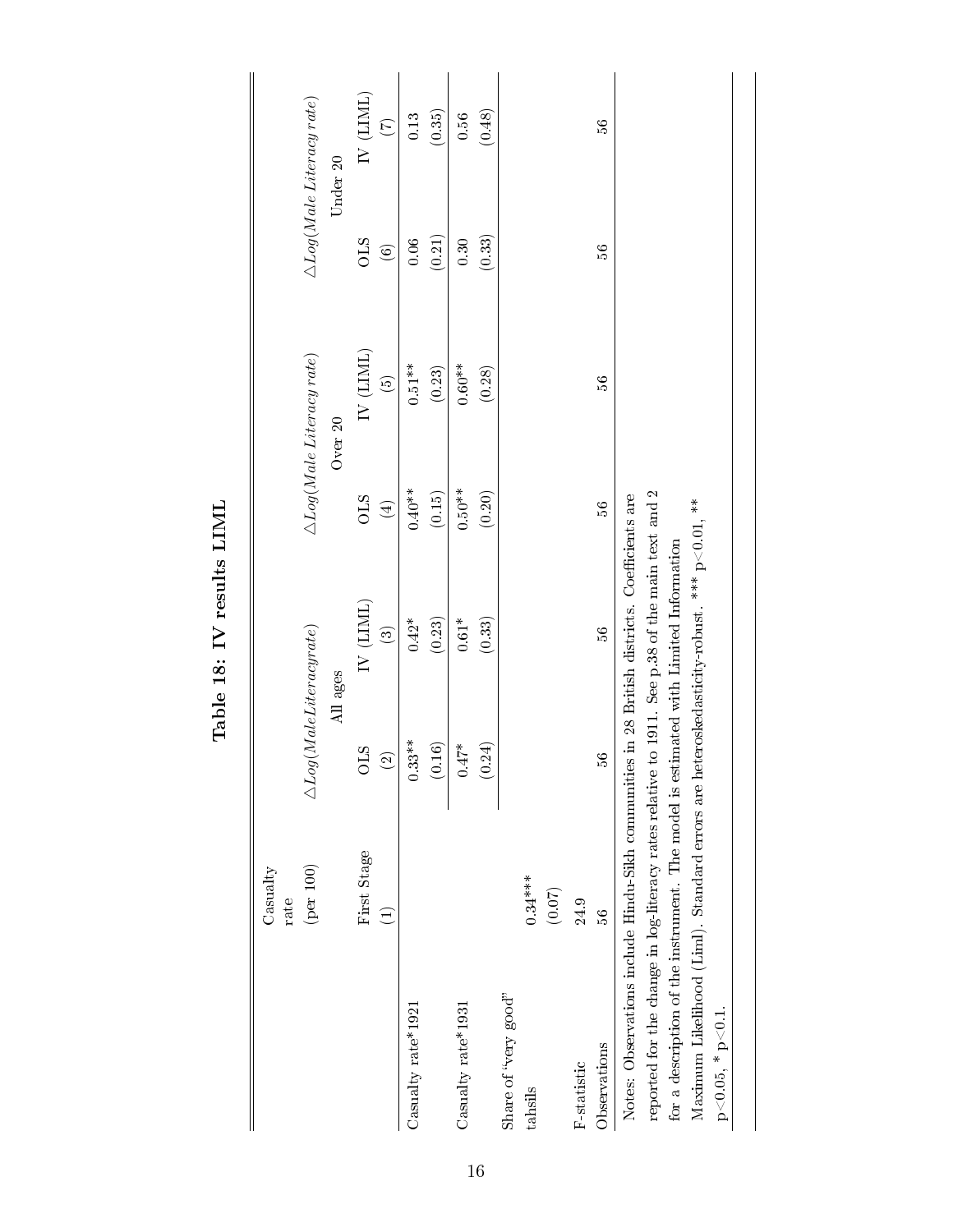

Figure 9: Sensitivity of IV results to the exclusion restriction: all ages

Figure 10: Sensitivity of IV results to the exclusion restriction: over 20 year olds



Notes: Local-to-zero estimates and 90% confidence intervals for the 1931 IV coefficient in table 7, following Conley, Hansen, and Rossi (2012). The direct effect of recruitment suitability ( $\gamma$  in Conley et al., 2012) is uniformly distributed between zero and  $\delta$ . The reduced form coefficient on the instrument is 0.21.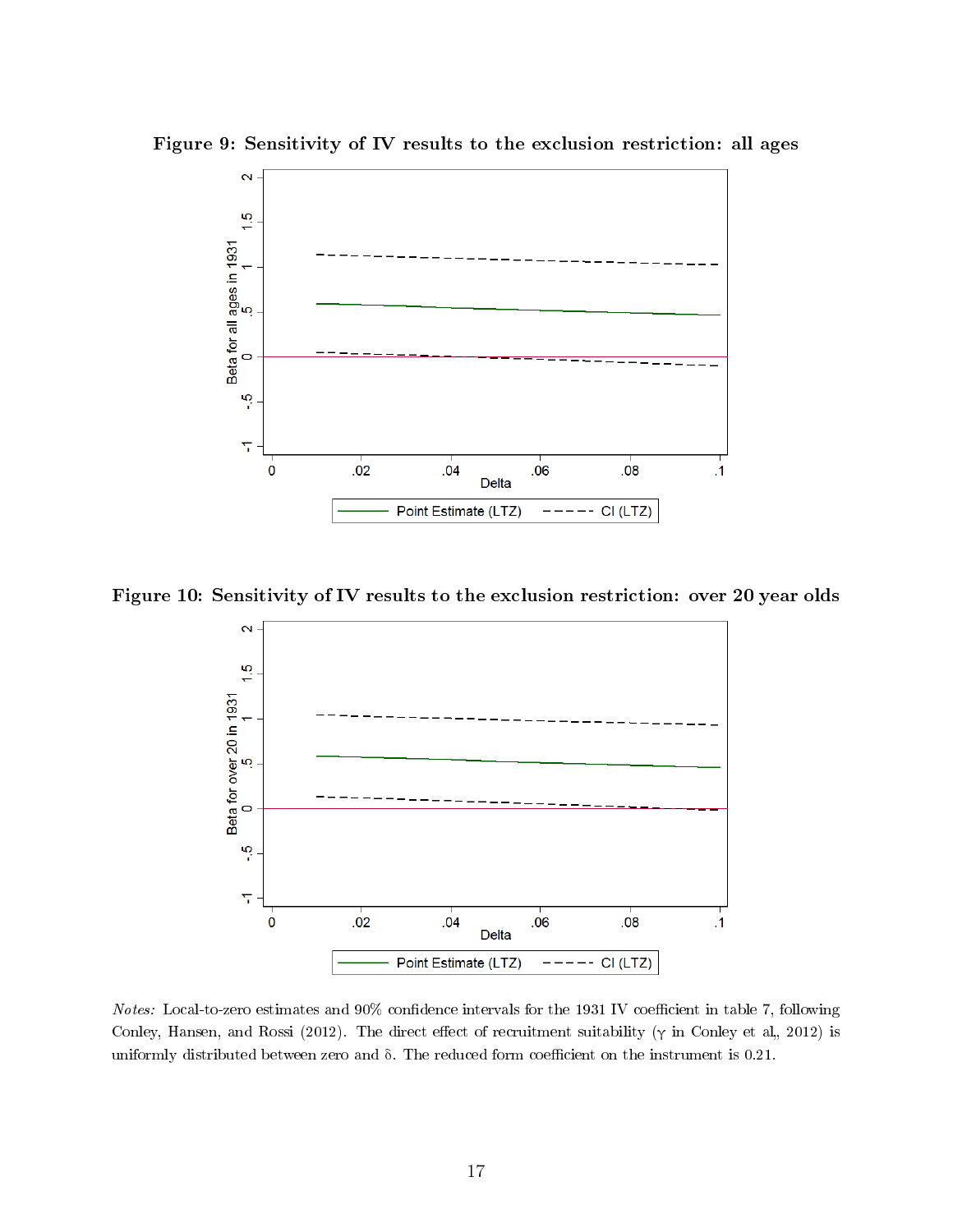#### A.3.10 Comparison with Princely States

In table 19, I include the Princely States in the sample. I restrict the analysis to those communities with at least 4,000 male individuals in 1911, which makes sure that the Princely State communities are at least comparable to the smallest community in a British District (the results are robust to changing this threshold). The results show that military casualties did not affect literacy rates significantly differently in the princely states. In line with the very heterogeneous characteristics of the Princely states, the separate effects in Princely States are very imprecisely estimated. Still, the insignificance of the differences and the small magnitude of the difference in 1921 are consistent with the idea that public policies (including educational investments) in the British districts are not driving the observed literacy gains. Nevertheless, it should be pointed out that (in terms of magnitude) the impact of war casualties in the Princely States disappears in 1931.

|                  |        |          |         | Log(male literacy rate) |         |          |  |
|------------------|--------|----------|---------|-------------------------|---------|----------|--|
|                  |        | All ages |         | Over 20                 |         | Under 20 |  |
| Casualty rate    | 0.23   | 0.24     | $0.28*$ | $0.29*$                 | $-0.02$ | $-0.03$  |  |
| $*1921$          | (0.16) | (0.17)   | (0.17)  | (0.17)                  | (0.20)  | (0.20)   |  |
| Casualty rate    | 0.34   | $0.39*$  | $0.35*$ | $0.39**$                | 0.14    | 0.17     |  |
| $*1931$          | (0.21) | (0.21)   | (0.18)  | (0.18)                  | (0.28)  | (0.29)   |  |
| Casualty rate    |        | $-0.11$  |         | $-0.07$                 |         | 0.05     |  |
| $*1921*Princely$ |        | (0.34)   |         | (0.36)                  |         | (0.38)   |  |
| Casualty rate    |        | $-0.60$  |         | $-0.46$                 |         | $-0.38$  |  |
| $*1931*Princely$ |        | (0.43)   |         | (0.41)                  |         | (0.52)   |  |
| Observations     | 258    | 258      | 258     | 258                     | 258     | 258      |  |

Table 19: Princely States vs. British Districts

Notes: District/State-religion level observations for 86 groups (Muslim or Hindu-Sikh in 28 districts and 16 Princely states, in communities with at least 4,000 male individuals in 1911), for three census years  $(1911-31)$ . The regression includes district-religion fixed effects and religion-year effects. Standard errors are clustered at the district-religion level. \*\*\*  $p<0.01$ , \*\*  $p<0.05$ , \*  $p<0.1$ .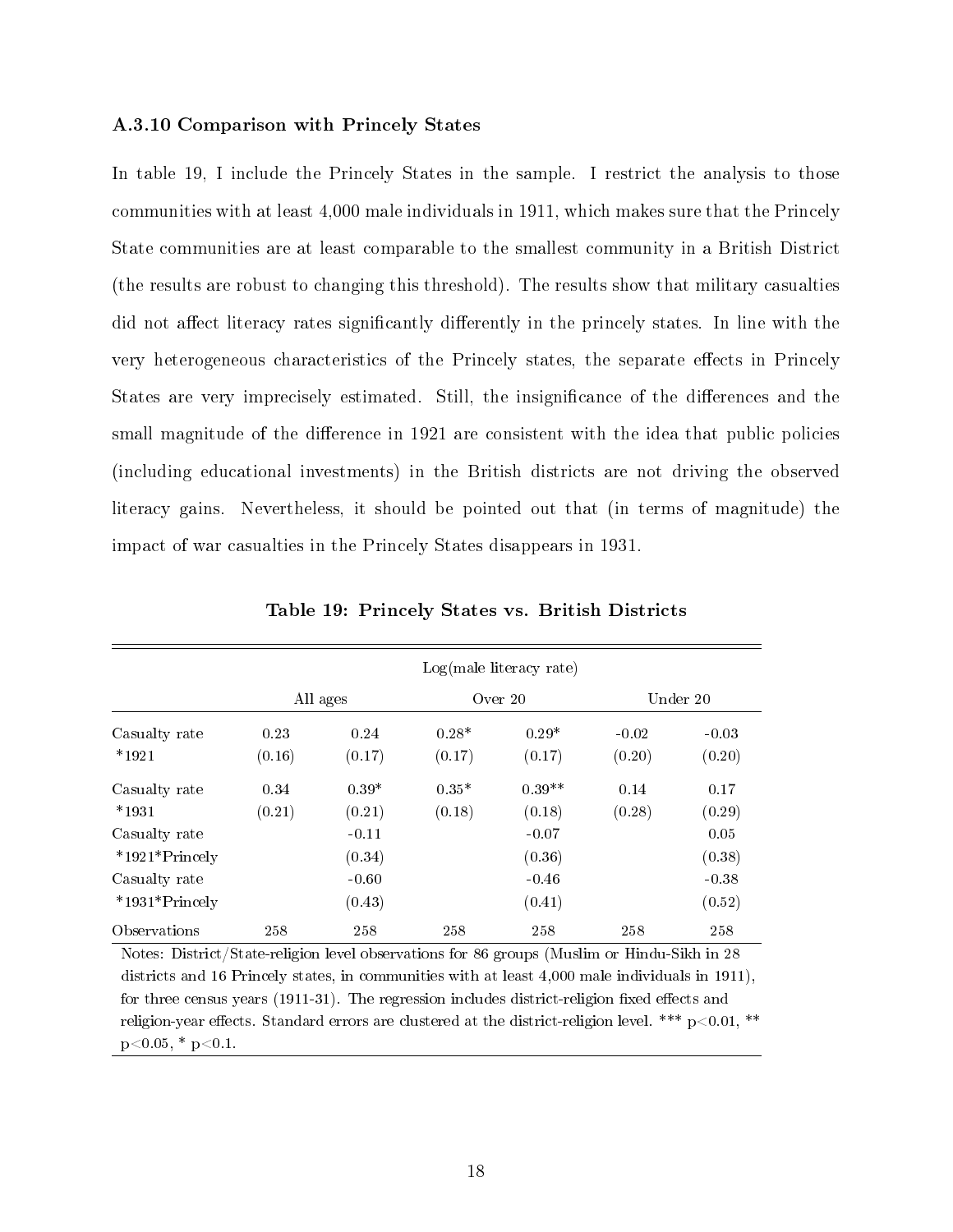### A.3.11 Summary statistics by median

In this robustness check, I present the summary statistics for casualty rates above and below the median (instead of the the mean, as in the main text). The mean is relatively close to the median, and the baseline balance results do not change much.

|                                                                                                                                                                                                    | Sample                | Lightly<br>recruited<br>(below the<br>median) | Heavily<br>recruited<br>(above the<br>median) | P-value $(2)-(3)$ |
|----------------------------------------------------------------------------------------------------------------------------------------------------------------------------------------------------|-----------------------|-----------------------------------------------|-----------------------------------------------|-------------------|
|                                                                                                                                                                                                    | (1)                   | (2)                                           | (3)                                           |                   |
| Male literacy rate 1911                                                                                                                                                                            | 0.11<br>(0.12)        | 0.11<br>(0.12)                                | 0.11<br>(0.12)                                | 0.94              |
| Male population 1911                                                                                                                                                                               | 187,428<br>(111, 440) | 179,781<br>(111,527)                          | 195,075<br>(112, 863)                         | 0.61              |
| Muslim dummy                                                                                                                                                                                       | 0.50<br>(0.50)        | 0.64<br>(0.49)                                | 0.36<br>(0.49)                                | $0.03**$          |
| Difference in literacy rate<br>$(1921 - 1911)$                                                                                                                                                     | $-0.003$<br>(0.004)   | $-0.005$<br>(0.036)                           | $-0.001$<br>(0.031)                           | 0.70              |
| Difference in literacy rate<br>$(1931 - 1911)$                                                                                                                                                     | 0.019<br>(0.036)      | 0.014<br>(0.04)                               | 0.024<br>(0.032)                              | 0.28              |
| Casualty rate<br>(per $100$ of the $1911$ male<br>population)                                                                                                                                      | 0.13<br>(0.15)        | 0.02<br>(0.02)                                | 0.25<br>(0.15)                                | $0.00$ ***        |
| Observations<br>Notes: District-religion level observations for 56 groups (Muslim or Hindu-Sikh, in 28<br>districts). Heavily recruited communities have casualties above the sample median (0.08) | 56                    | 28                                            | 28                                            |                   |

Table 20: Summary statistics by median (district-religion level)

deaths per 100). The table records sample averages and standard deviations (in parentheses). P-values are for a t-test of the equality of means. \*\*\* p<0.01, \*\* p<0.05, \* p<0.1.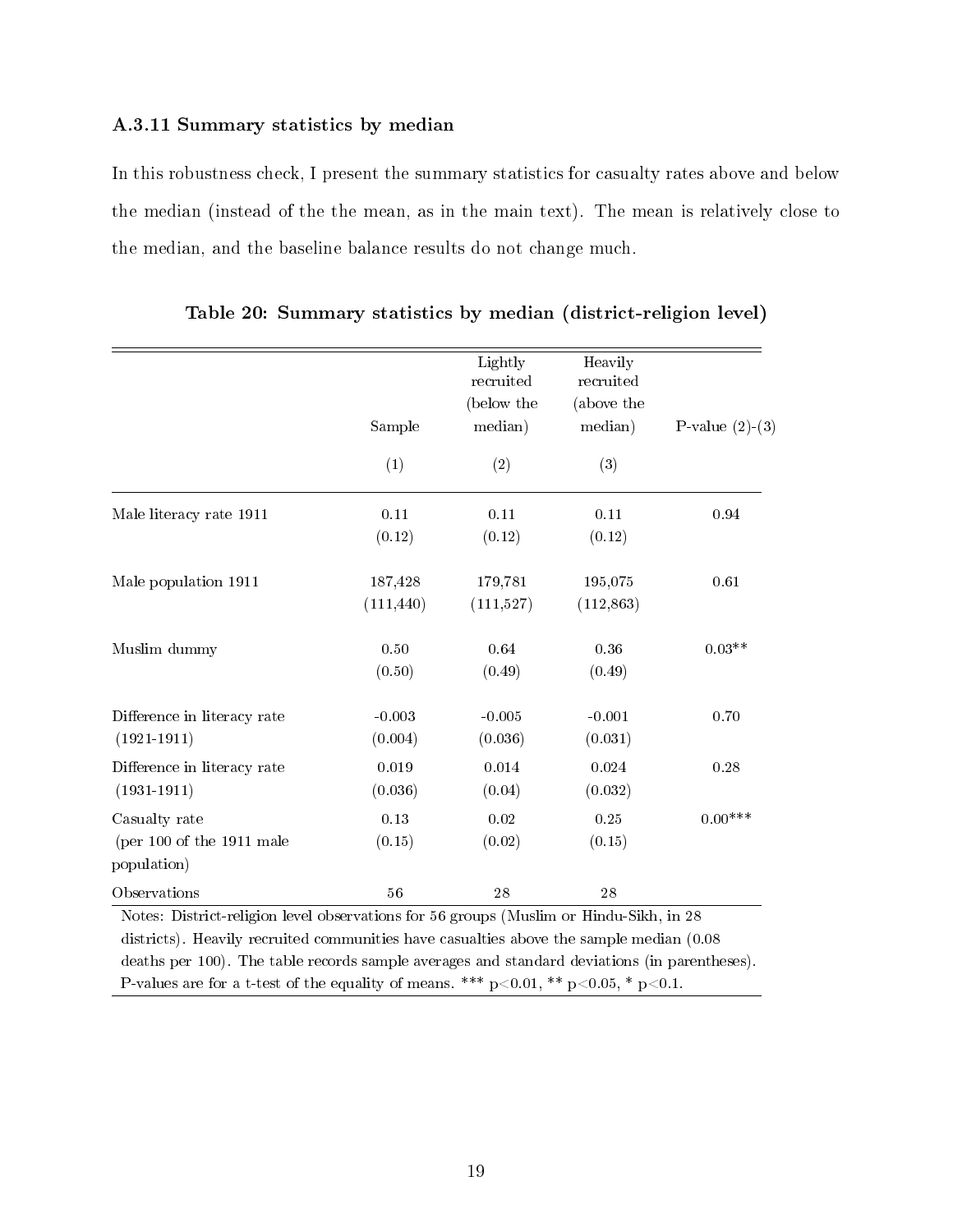|                                                         |             | Lightly    | Heavily   | P-value      |
|---------------------------------------------------------|-------------|------------|-----------|--------------|
| <b>British Districts</b>                                | Sample      | recruited  | recruited | $(3)-(2)$    |
|                                                         | (1)         | (2)        | (3)       |              |
| Casualty rate (per 100 men in                           |             |            |           |              |
| 1911)                                                   | $0.15\,$    | $0.04\,$   | $0.25\,$  | ${<}0.01***$ |
|                                                         | (0.14)      | (0.03)     | (0.12)    |              |
| Recruitment rate (Leigh, 1922)<br>(in the eligible male | 0.13        | 0.06       | 0.20      | ${<}0.01***$ |
| population)                                             | (0.10)      | (0.04)     | (0.10)    |              |
| Male literacy rate 1911                                 | 0.070       | 0.076      | 0.064     | 0.40         |
|                                                         | (0.04)      | (0.05)     | (0.02)    |              |
| Male population 1911                                    | 379,601     | 394,722    | 364,480   | 0.42         |
|                                                         | (125, 758)  | (149, 581) | (99, 898) |              |
| Primary education spending                              |             |            |           |              |
| 1911<br>(Rs per male population)                        | $0.16\,$    | $0.17\,$   | 0.16      | 0.80         |
| under 20)                                               | (0.13)      | (0.16)     | (0.03)    |              |
| Primary school students                                 | 0.05        | 0.04       | 0.05      | 0.22         |
| in 1914 (per male population                            |             |            |           |              |
| under 20)                                               | (0.02)      | (0.02)     | (0.01)    |              |
| Colony dummy                                            | 0.25        | 0.5        | 0.00      | ${<}0.01***$ |
|                                                         | (0.14)      | (0.52)     | (0.00)    |              |
| Fraction of males in 1911 born                          | 0.87        | $0.81\,$   | $0.92\,$  | $0.04**$     |
| in district of enumeration                              | (0.15)      | (0.19)     | (0.04)    |              |
| Population density                                      | 149         | 136        | 164       | 0.36         |
| $(1911 \text{ male population/ha})$                     | (83.6)      | (74.6)     | (92.0)    |              |
| Fraction of Muslims                                     | 0.56        | 0.61       | 0.51      | 0.33         |
| (in 1911 male population)                               | (0.27)      | (0.24)     | (0.30)    |              |
| Fraction of Sikhs                                       | 0.10        | 0.09       | 0.11      | 0.65         |
| (in 1911 male population)                               | (0.10)      | (0.08)     | (0.12)    |              |
| Land revenues in 1911                                   | 2.8         | 2.7        | 2.9       | 0.60         |
| (Rs per male population)                                | (0.9)       | (1.0)      | (0.7)     |              |
| Mortality rate $1906-1910^{\dagger}$                    | 40.3        | $38.6\,$   | 41.5      | 0.47         |
| (deaths per 1,000)                                      | (36.5)      | (10.0)     | (7.0)     |              |
| Agricultural earners rate 1911                          | $0.36\,$    | $0.34\,$   | 0.37      | $0.17\,$     |
|                                                         | (0.06)      | (0.04)     | (0.06)    |              |
| Observations                                            | $\sqrt{28}$ | 18         | 18        |              |

### Table 21: Summary statistics (district level)

Notes: District level observations in 28 districts. Heavily recruited districts have casualty rates above the sample median (0.11). The table records sample averages and standard deviations (in parentheses).  $\dagger$ This data was available for 21 districts, of which 8 are heavily recruited. P-values are based on a t-test on the equality of means. \*\*\* p<0.01, \*\* p<0.05, \* p<0.1.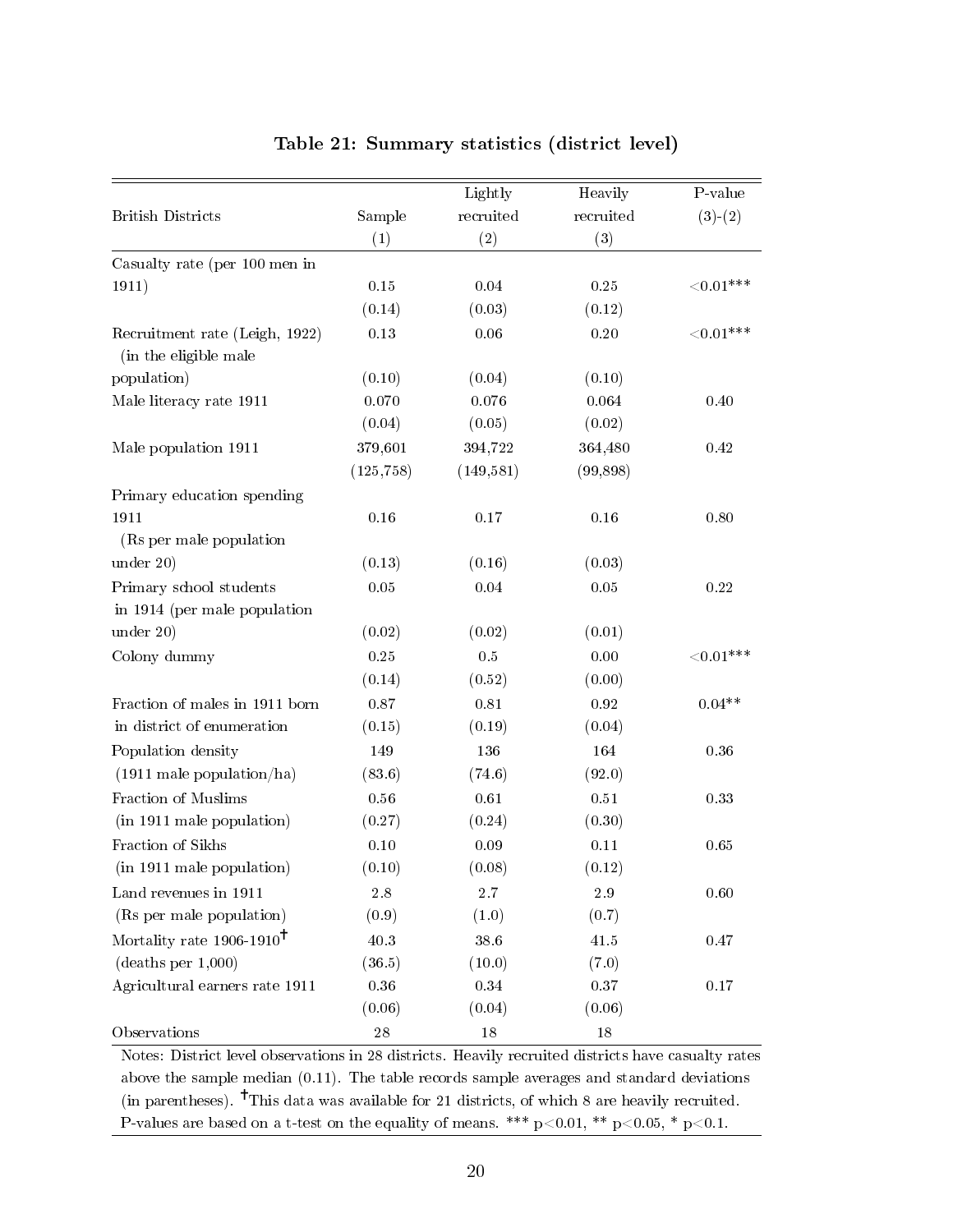### A.3.12 Robustness to skwedness and outliers

To address concerns that the skewed nature of the casualty distribution or outliers are driving the results, I perform two robustness checks. First, I present the main results for the square root of the casualty rate, which is more uniformly distributed than the raw casualty rates. Second, I present the main results for a "top-coded" casualty rate, in which I replace the top five casulaty rates with the value of the sixth largest casualty rate. Both robustness checks yield higher t-statistics than the main results, which suggests that outliers are not driving the effects.

|                         |           |           |           | $Log(male$ literacy rate) |        |          |
|-------------------------|-----------|-----------|-----------|---------------------------|--------|----------|
|                         |           | All ages  |           | Over $20$                 |        | Under 20 |
|                         | (1)       | (2)       | (3)       | $\left(4\right)$          | (5)    | (6)      |
| Square root of casualty |           |           |           |                           |        |          |
| rate                    | $0.31***$ |           | $0.37***$ |                           | 0.10   |          |
| $*1921$                 | (0.12)    |           | (0.11)    |                           | (0.16) |          |
| Square root of casualty |           |           |           |                           |        |          |
| rate                    | $0.43**$  |           | $0.45***$ |                           | 0.29   |          |
| $*1931$                 | (0.18)    |           | (0.15)    |                           | (0.25) |          |
| Top coded casualty rate |           | $0.45***$ |           | $0.54***$                 |        | 0.12     |
| $*1921$                 |           | (0.18)    |           | (0.17)                    |        | (0.24)   |
| Top coded casualty rate |           | $0.62**$  |           | $0.65***$                 |        | 0.45     |
| $*1931$                 |           | (0.26)    |           | (0.23)                    |        | (0.36)   |
| Observations            | 168       | 168       | 168       | 168                       | 168    | 168      |

#### Table 22: Robustness to outliers

Notes: District-religion level observations for 56 groups (Muslim or Hindu-Sikh, in 28 districts) and for three census years (1911-31). All regressions include district-religion fixed effects and religion-year effects. Standard errors are clustered at the district-religion level. \*\*\*  $p<0.01$ , \*\*  $p<0.05$ , \*  $p<0.1$ .